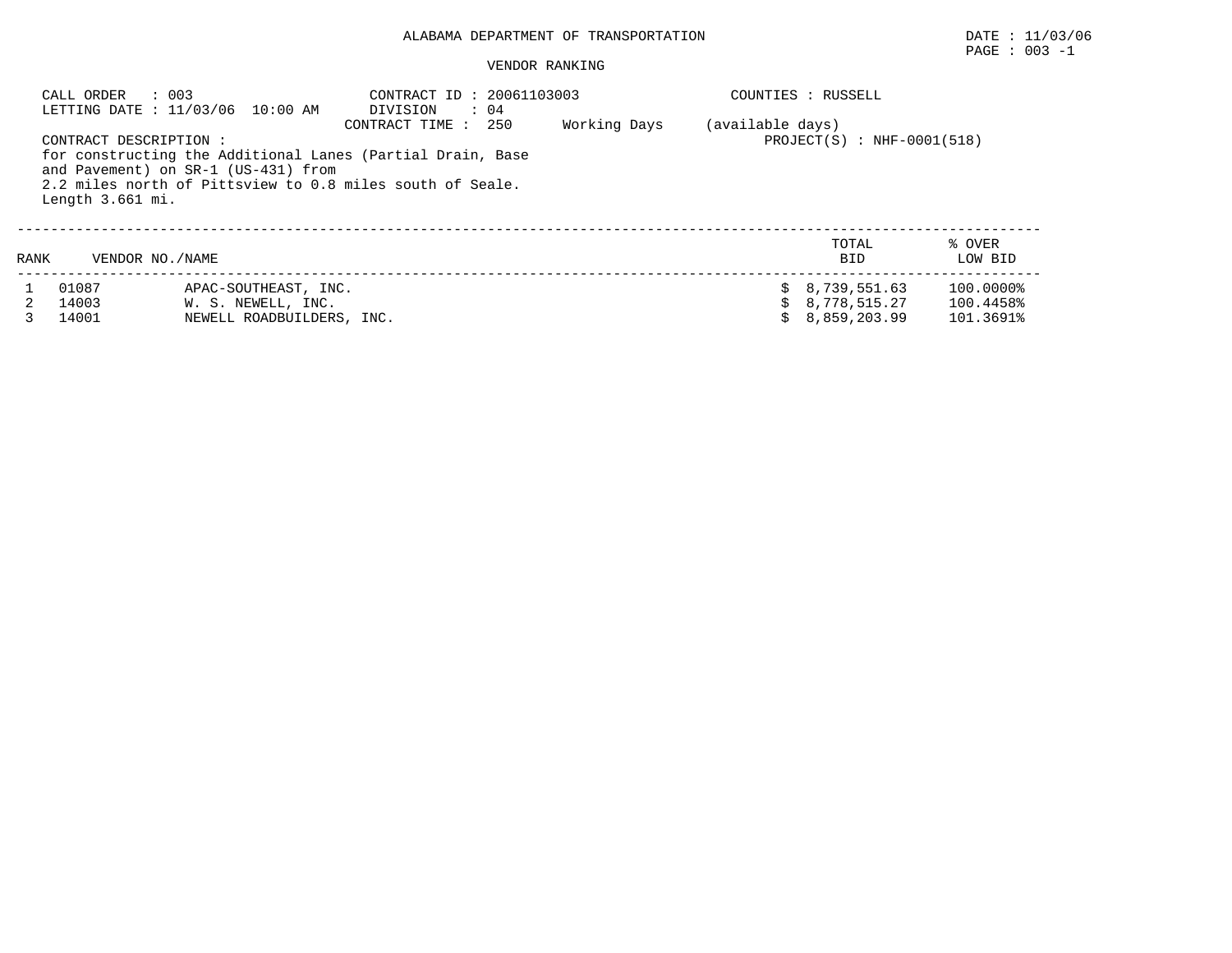| 003<br>CALL ORDER               |          | CONTRACT ID: 20061103003 | COUNTIES : RUSSELL |
|---------------------------------|----------|--------------------------|--------------------|
| LETTING DATE: 11/03/06 10:00 AM | DIVISION | 04                       |                    |

|                                                                                                  |                 |      | 1 ) 01087<br>APAC-SOUTHEAST, INC. |           | 2 ) 14003<br>W. S. NEWELL, INC. |           | 3 ) 14001<br>NEWELL ROADBUILDERS, INC. |               |
|--------------------------------------------------------------------------------------------------|-----------------|------|-----------------------------------|-----------|---------------------------------|-----------|----------------------------------------|---------------|
| LINE NO / ITEM CODE / ALT                                                                        |                 |      |                                   |           |                                 |           |                                        |               |
| ITEM DESCRIPTION                                                                                 | OUANTITY        |      | UNIT PRICE                        | AMOUNT    | UNIT PRICE                      | AMOUNT    | UNIT PRICE                             | <b>AMOUNT</b> |
| SECTION 0001<br>Total                                                                            |                 |      |                                   |           |                                 |           |                                        |               |
| 0010 201A002<br>Clearing And Grubbing (Maximum<br>Allowable Bid \$ 4000.00 per Acre)             |                 | LUMP | 10000.00000                       | 10000.00  | 20000.00000                     | 20000.00  | 20000.00000                            | 20000.00      |
| (Approx. 5 Acres)<br>0020 206D000                                                                | 1227.000 LF     |      | 5.00000                           | 6135.00   | 5.00000                         | 6135.00   | 4.00000                                | 4908.00       |
| Removing Pipe<br>0030 206E000<br>Removing Headwalls                                              | 6.000           | EACH | 300.00000                         | 1800.00   | 200.00000                       | 1200.00   | 250.00000                              | 1500.00       |
| 0040 209A002<br>Mailbox Reset, Multiple                                                          | 31.000          | EACH | 100.00000                         | 3100.00   | 100.00000                       | 3100.00   | 200.00000                              | 6200.00       |
| 0050 210A000<br>Unclassified Excavation                                                          | 27496.000       | CUYD | 3.80000                           | 104484.80 | 5.00000                         | 137480.00 | 6.50000                                | 178724.00     |
| 0060 210A005<br>Unclassified Excavation ( From<br>Stockpile)                                     | 17039.000       | CUYD | 5.50000                           | 93714.50  | 6,00000                         | 102234.00 | 9.15000                                | 155906.85     |
| 0070 214A000<br>Structure Excavation                                                             | 207.000         | CUYD | 10.00000                          | 2070.00   | 10.00000                        | 2070.00   | 5.00000                                | 1035.00       |
| 0080 214B001<br>Foundation Backfill, Commercial                                                  | 79.000          | CUYD | 45.00000                          | 3555.00   | 45.00000                        | 3555.00   | 53.00000                               | 4187.00       |
| 0090 231B001<br>Roadbed Stabilizing Material, ALDOT #46                                          | 3193.000        | TON  | 22.00000                          | 70246.00  | 27.50000                        | 87807.50  | 25.00000                               | 79825.00      |
| 0100 231C000<br>92.000 RBST<br>Stabilizing Roadbed With In-Place<br>Material                     |                 |      | 400.00000                         | 36800.00  | 520.00000                       | 47840.00  | 600,00000                              | 55200.00      |
| 0110 232A009<br>Lime Stabilization, Class 1, 12 Inches<br>Thick                                  | 54134.000 SOYD  |      | 3.00000                           | 162402.00 | 1.18000                         | 63878.12  | 2.00000                                | 108268.00     |
| 0120 232B000<br>Lime                                                                             | 1584.000        | TON  | 131.55000                         | 208375.20 | 225,00000                       | 356400.00 | 100,00000                              | 158400.00     |
| 0130 301A005<br>Crushed Aggregate Base Course, Type B,<br>Plant Mixed, 4.25" Compacted Thickness | 19153.000 SOYD  |      | 4.64000                           | 88869.92  | 5.08000                         | 97297.24  | 5.70000                                | 109172.10     |
| 0140 301A006<br>Crushed Aggregate Base Course, Type B,<br>Plant Mixed, 4.5" Compacted Thickness  | 22382.000 SOYD  |      | 4.40000                           | 98480.80  | 5.38000                         | 120415.16 | 6.00000                                | 134292.00     |
| 0150 301A012<br>Crushed Aggregate Base Course, Type B,<br>Plant Mixed, 6" Compacted Thickness    | 142118.000 SQYD |      | 5.70000                           | 810072.60 | 6.51000                         | 925188.18 | 6.70000                                | 952190.60     |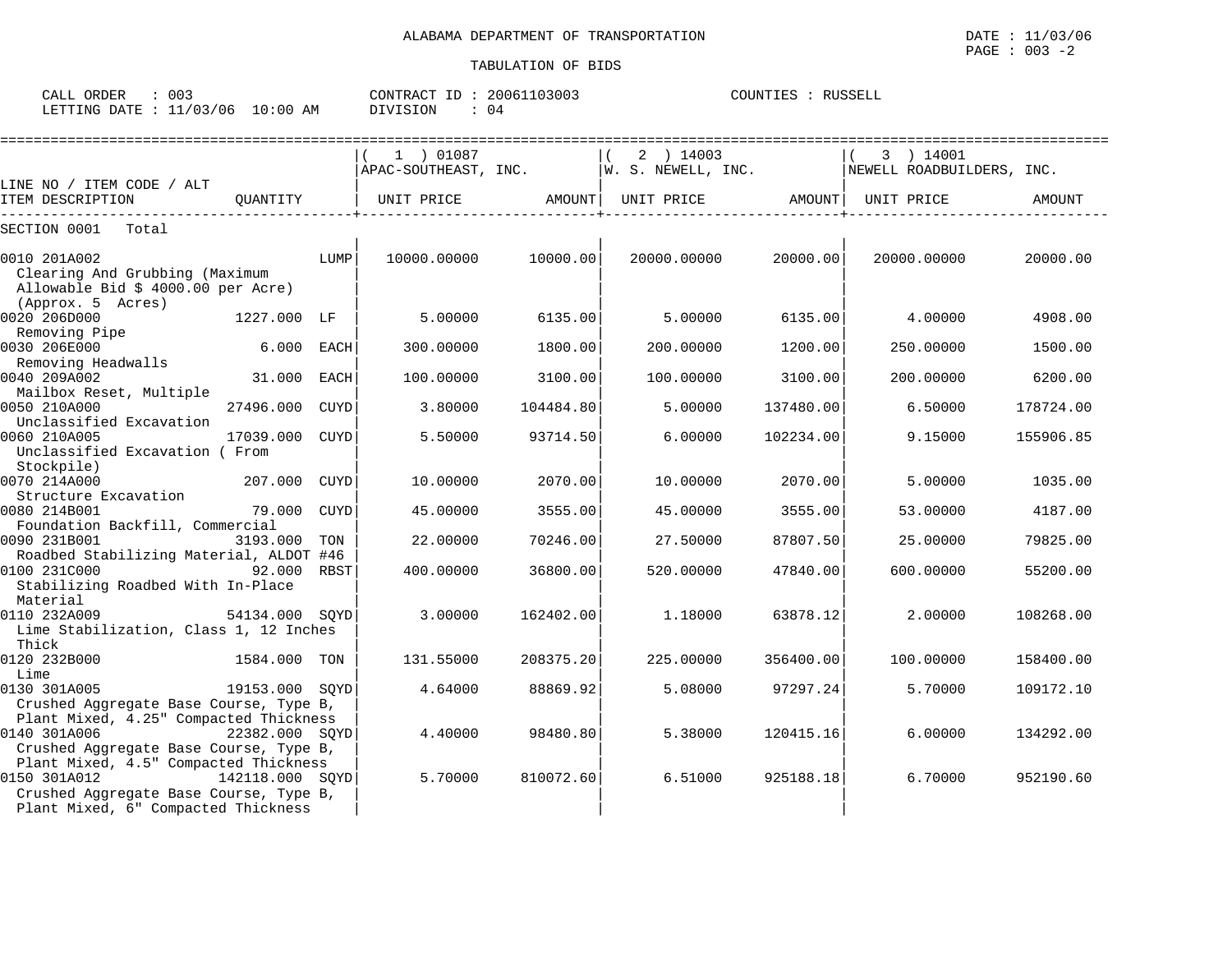| ORDER<br>CALL | 003      |             | CONTRACT<br>ID | 20061103003 | COUNTIES | RUSSELL |
|---------------|----------|-------------|----------------|-------------|----------|---------|
| LETTING DATE  | 11/03/06 | 10:00<br>AΜ | DIVISION       | 04          |          |         |

|                                                                                                                          |                 |      | 1 ) 01087<br>$APAC-SOUTHEAST, INC.$ W. S. NEWELL, INC. |           | $2 \t14003$ |                                   | 3 ) 14001<br>NEWELL ROADBUILDERS, INC. |           |
|--------------------------------------------------------------------------------------------------------------------------|-----------------|------|--------------------------------------------------------|-----------|-------------|-----------------------------------|----------------------------------------|-----------|
| LINE NO / ITEM CODE / ALT                                                                                                |                 |      |                                                        |           |             |                                   |                                        |           |
| ITEM DESCRIPTION                                                                                                         | QUANTITY        |      | UNIT PRICE                                             | AMOUNT    |             | UNIT PRICE AMOUNT<br>---------+-- | UNIT PRICE                             | AMOUNT    |
| 0160 301A016<br>Crushed Aggregate Base Course, Type B,<br>Plant Mixed, 7" Compacted Thickness                            | 20393.000 SOYD  |      | 5.70000                                                | 116240.10 | 8.33000     | 169873.69                         | 11.50000                               | 234519.50 |
| 0170 327E001<br>Permeable Asphalt Treated Base (PG76-22                                                                  | 18442.000 TON   |      | 49.00000                                               | 903658.00 | 47.06000    | 867880.52                         | 47.06000                               | 867880.52 |
| 0180 401A000<br>Bituminous Treatment A                                                                                   | 4125.000 SOYD   |      | 0.50000                                                | 2062.50   | 0.67000     | 2763.75                           | 0.67000                                | 2763.75   |
| 0190 401A043<br>Bituminous Treatment AE                                                                                  | 116832.000 SOYD |      | 1.15000                                                | 134356.80 | 1.50000     | 175248.00                         | 1.50000                                | 175248.00 |
| 0200 405A000<br>Tack Coat                                                                                                | 15500.000       | GAL  | 3.00000                                                | 46500.00  | 2.20000     | 34100.00                          | 2.20000                                | 34100.00  |
| 0210 410B000<br>State Furnished Profilograph                                                                             | 1.000 EACH      |      | 1000.00000                                             | 1000.00   | 10000.00000 | 10000.00                          | 10000.00000                            | 10000.00  |
| 0220 410H000<br>Material Remixing Device                                                                                 | 1.000           | EACH | 40000.00000                                            | 40000.00  | 79175.00000 | 79175.00                          | 79175.00000                            | 79175.00  |
| 0230 424A280<br>Superpave Bituminous Concrete Wearing<br>Surface Layer, 1/2" Maximum Aggregate                           | 8646.000        | TON  | 65,00000                                               | 561990.00 | 62.53000    | 540634.38                         | 62.53000                               | 540634.38 |
| Size Mix, ESAL Range E<br>0240 424A360<br>Superpave Bituminous Concrete Wearing                                          | 2131.000 TON    |      | 60.00000                                               | 127860.00 | 57.04000    | 121552.24                         | 57.04000                               | 121552.24 |
| Surface Layer, 1/2" Maximum Aggregate<br>Size Mix, ESAL Range C/D<br>0250 424B280<br>Superpave Bituminous Concrete Upper | 12092.000 TON   |      | 61,00000                                               | 737612.00 | 58.04000    | 701819.68                         | 58.04000                               | 701819.68 |
| Binder Layer, 3/4" Maximum Aggregate<br>Size Mix, ESAL Range E<br>0260 424B281                                           | 540.000 TON     |      | 60.00000                                               | 32400.00  | 55.55000    | 29997.00                          | 55.55000                               | 29997.00  |
| Superpave Bituminous Concrete Upper<br>Binder Layer, 1" Maximum Aggregate Size<br>Mix, ESAL Range E                      |                 |      |                                                        |           |             |                                   |                                        |           |
| 0270 424B580<br>Superpave Bituminous Concrete Lower<br>Binder Layer, 3/4" Maximum Aggregate                              | 15575.000 TON   |      | 60.00000                                               | 934500.00 | 53.45000    | 832483.75                         | 53.45000                               | 832483.75 |
| Size Mix, ESAL Range E<br>0280 424B581<br>Superpave Bituminous Concrete Lower<br>Binder Layer, 1" Maximum Aggregate Size | 15655.000 TON   |      | 53.50000                                               | 837542.50 | 49.93000    | 781654.15                         | 49.93000                               | 781654.15 |
| Mix, ESAL Range E                                                                                                        |                 |      |                                                        |           |             |                                   |                                        |           |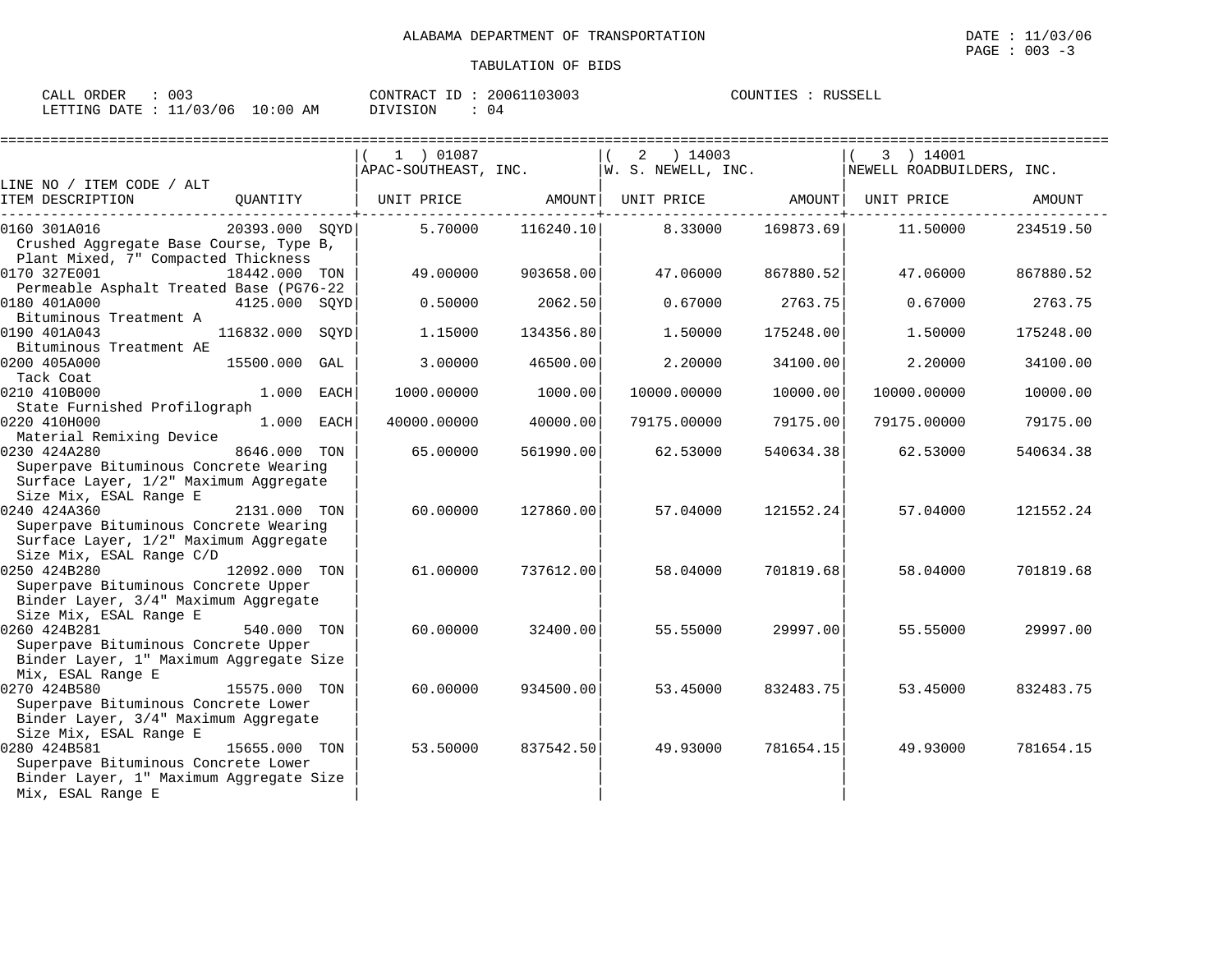| CALL ORDER                       | 003 |          | CONTRACT ID: 20061103003 | COUNTIES | RUSSELL |
|----------------------------------|-----|----------|--------------------------|----------|---------|
| LETTING DATE : 11/03/06 10:00 AM |     | DIVISION | 04                       |          |         |

|                                                          |               |      | 1 ) 01087            |           | 2<br>) 14003       |           | 3 ) 14001                 |           |
|----------------------------------------------------------|---------------|------|----------------------|-----------|--------------------|-----------|---------------------------|-----------|
|                                                          |               |      | APAC-SOUTHEAST, INC. |           | W. S. NEWELL, INC. |           | NEWELL ROADBUILDERS, INC. |           |
| LINE NO / ITEM CODE / ALT                                |               |      |                      |           |                    |           |                           |           |
| ITEM DESCRIPTION                                         | QUANTITY      |      | UNIT PRICE           | AMOUNT    | UNIT PRICE         | AMOUNT    | UNIT PRICE                | AMOUNT    |
| 0290 424B588                                             | 13450.000 TON |      | 59.00000             | 793550.00 | 53.95000           | 725627.50 | 53.95000                  | 725627.50 |
| Superpave Bituminous Concrete Lower                      |               |      |                      |           |                    |           |                           |           |
| Binder Layer, Leveling, 3/4" Maximum                     |               |      |                      |           |                    |           |                           |           |
| Aggregate Size Mix, ESAL E                               |               |      |                      |           |                    |           |                           |           |
| 0300 424B650                                             | 3020.000 TON  |      | 59.50000             | 179690.00 | 53.45000           | 161419.00 | 53.45000                  | 161419.00 |
| Superpave Bituminous Concrete Upper                      |               |      |                      |           |                    |           |                           |           |
| Binder Layer, 3/4" Maximum Aggregate                     |               |      |                      |           |                    |           |                           |           |
| Size Mix, ESAL Range C/D<br>0310 428C000<br>76612.000 LF |               |      | 0.08000              | 6128.96   | 0.16000            | 12257.92  | 0.16000                   | 12257.92  |
| Scoring Bituminous Pavement Surface By                   |               |      |                      |           |                    |           |                           |           |
| Cutting                                                  |               |      |                      |           |                    |           |                           |           |
| 0320 430B014                                             | 200.000 TON   |      | 46.00000             | 9200.00   | 52.70000           | 10540.00  | 25,00000                  | 5000.00   |
| Aggregate Surfacing (ALDOT #410                          |               |      |                      |           |                    |           |                           |           |
| Modified)                                                |               |      |                      |           |                    |           |                           |           |
| 0330 502A000                                             | 6300.000 LB   |      | 1.50000              | 9450.00   | 1.50000            | 9450.00   | 1,50000                   | 9450.00   |
| Steel Reinforcement                                      |               |      |                      |           |                    |           |                           |           |
| 0340 524B011                                             | 42.000        | CUYD | 1500.00000           | 63000.00  | 1500.00000         | 63000.00  | 1300.00000                | 54600.00  |
| Culvert Concrete Extension (Cast In                      |               |      |                      |           |                    |           |                           |           |
| Place)                                                   |               |      |                      |           |                    |           |                           |           |
| 0350 530A001                                             | 12.000 LF     |      | 51.60000             | 619.20    | 100.00000          | 1200.00   | 75.00000                  | 900.00    |
| 18" Roadway Pipe (Class 3 R.C.)<br>0360 530A002          | 16.000 LF     |      | 62.50000             | 1000.00   | 110.00000          | 1760.00   | 85.00000                  | 1360.00   |
| 24" Roadway Pipe (Class 3 R.C.)                          |               |      |                      |           |                    |           |                           |           |
| 0370 530A101                                             | 56.000 LF     |      | 53.00000             | 2968.00   | 85,00000           | 4760.00   | 55.00000                  | 3080.00   |
| 18" Roadway Pipe (Class 3 R.C.)                          |               |      |                      |           |                    |           |                           |           |
| (Extension)                                              |               |      |                      |           |                    |           |                           |           |
| 0380 530A494                                             | 460.000 LF    |      | 28.75000             | 13225.00  | 35.00000           | 16100.00  | 42.00000                  | 19320.00  |
| 18" Roadway Pipe (14 Gauge C.M.)                         |               |      |                      |           |                    |           |                           |           |
| (Temporary)                                              |               |      |                      |           |                    |           |                           |           |
| 0390 530B004                                             | 12.000 LF     |      | 134.95000            | 1619.40   | 146.00000          | 1752.00   | 110.00000                 | 1320.00   |
| 44" Span, 27" Rise Roadway Pipe (Class                   |               |      |                      |           |                    |           |                           |           |
| 3 R.C.                                                   |               |      |                      |           |                    |           |                           |           |
| 0400 530B005<br>51" Span, 31" Rise Roadway Pipe (Class   | 60.000 LF     |      | 167.85000            | 10071.00  | 150.00000          | 9000.00   | 110.00000                 | 6600.00   |
| 3 R.C.                                                   |               |      |                      |           |                    |           |                           |           |
| 0410 534E000                                             | $60.000$ LF   |      | 175.00000            | 10500.00  | 47.00000           | 2820.00   | 85,00000                  | 5100.00   |
| Cleaning Existing Culvert (Less Than Or                  |               |      |                      |           |                    |           |                           |           |
| Equal To 48" Horizontal Opening)                         |               |      |                      |           |                    |           |                           |           |
| 0420 534F000                                             | 46.000 LF     |      | 225.00000            | 10350.00  | 61.00000           | 2806.00   | 95.00000                  | 4370.00   |
| Cleaning Existing Culvert (Greater Than                  |               |      |                      |           |                    |           |                           |           |
| 48" Horizontal Opening)                                  |               |      |                      |           |                    |           |                           |           |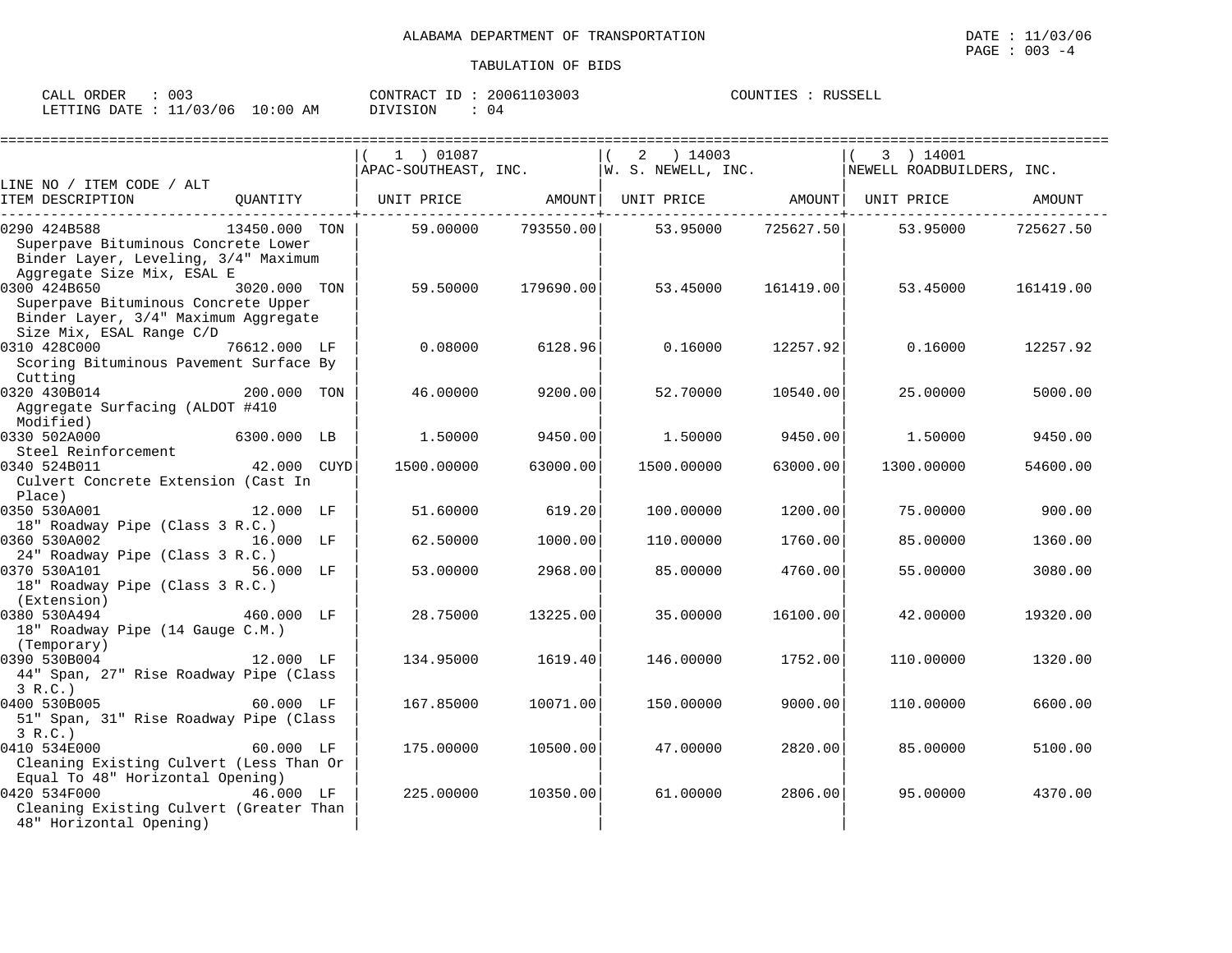CALL ORDER : 003 CONTRACT ID : 20061103003 COUNTIES : RUSSELL LETTING DATE : 11/03/06 10:00 AM DIVISION : 04

|                                                                                                                                                                           |              |             | $(1)$ 01087  |           | 2 ) 14003<br>$APAC-SOUTHEAST, INC.$ $W. S. NEWELL, INC.$                                            |           | 3 ) 14001<br>NEWELL ROADBUILDERS, INC. |           |
|---------------------------------------------------------------------------------------------------------------------------------------------------------------------------|--------------|-------------|--------------|-----------|-----------------------------------------------------------------------------------------------------|-----------|----------------------------------------|-----------|
| LINE NO / ITEM CODE / ALT                                                                                                                                                 |              |             |              |           |                                                                                                     |           |                                        |           |
| ITEM DESCRIPTION                                                                                                                                                          |              |             |              |           | QUANTITY   UNIT PRICE                 AMOUNT    UNIT PRICE                     AMOUNT    UNIT PRICE |           |                                        | AMOUNT    |
| 0430 534G000<br>Cleaning Pipe                                                                                                                                             | 378.000 LF   |             | 27.50000     | 10395.00  | 14.00000                                                                                            | 5292.00   | 25,00000                               | 9450.00   |
| 0440 535A002<br>24" Side Drain Pipe                                                                                                                                       | 288.000 LF   |             | 62.50000     | 18000.00  | 46.50000                                                                                            | 13392.00  | 36.00000                               | 10368.00  |
| 0450 600A000<br>Mobilization                                                                                                                                              |              | LUMP        | 618275.00000 | 618275.00 | 380642.00000                                                                                        | 380642.00 | 136000.00000                           | 136000.00 |
| 0460 601A000<br>Furnishing Base, Soil And Structure                                                                                                                       | $1.000$ EACH |             | 2500.00000   | 2500.00   | 1500.00000                                                                                          | 1500.00   | 5000.00000                             | 5000.00   |
| Laboratories<br>45888.000 LF<br>0470 605A002<br>Pavement Edge Drain (Aggregate Filled                                                                                     |              |             | 3.63000      | 166573.44 | 3.63000                                                                                             | 166573.44 | 3.75000                                | 172080.00 |
| Underdrain)<br>0480 605B000<br>Special Underdrain Outlet, Type A                                                                                                          | 98.000 EACH  |             | 290.00000    | 28420.00  | 290.00000                                                                                           | 28420.00  | 300.00000                              | 29400.00  |
| 0490 610C001<br>Loose Riprap, Class 2                                                                                                                                     | 52.000 TON   |             | 50.00000     | 2600.00   | 50.00000                                                                                            | 2600.00   | 45.00000                               | 2340.00   |
| 0500 610D000<br>Filter Blanket                                                                                                                                            | 42.000       | SOYD        | 1,00000      | 42.00     | 10.00000                                                                                            | 420.00    | 7.50000                                | 315.00    |
| 0510 614A000<br>Slope Paving                                                                                                                                              | 80.000       | <b>CUYD</b> | 225,00000    | 18000.00  | 225,00000                                                                                           | 18000.00  | 350.00000                              | 28000.00  |
| $3.000$ EACH<br>0520 619A002<br>18" Roadway Pipe End Treatment, Class 1                                                                                                   |              |             | 600,00000    | 1800.00   | 600,00000                                                                                           | 1800.00   | 600,00000                              | 1800.00   |
| 0530 619A003<br>личного процесса в 1.000 г. п.н.е. при процесси в 1.000 г. п.н.е. при процесси и продължават на 1.000 г. п.н.е<br>24" Roadway Pipe End Treatment, Class 1 |              |             | 650.00000    | 650.00    | 650.00000                                                                                           | 650.00    | 730.00000                              | 730.00    |
| 0540 619A102<br>24" Side Drain Pipe End Treatment,<br>Class 1                                                                                                             | 24.000 EACH  |             | 650.00000    | 15600.00  | 650.00000                                                                                           | 15600.00  | 700.00000                              | 16800.00  |
| 1.000 EACH<br>0550 619B070<br>51" Span, 31" Rise Roadway Pipe End<br>Treatment, Class 2                                                                                   |              |             | 1620.00000   | 1620.00   | 1620.00000                                                                                          | 1620.00   | 2100.00000                             | 2100.00   |
| 0560 619B144<br>44" Span, 27" Rise Side Drain Pipe End<br>Treatment, Class 2                                                                                              | 1.000 EACH   |             | 1525.00000   | 1525.00   | 1525.00000                                                                                          | 1525.00   | 1900.00000                             | 1900.00   |
| 0570 619B285<br>51" Span, 31" Rise Roadway Pipe End<br>Treatment, Class 2 (Double Line)                                                                                   | 1.000 EACH   |             | 2950.00000   | 2950.00   | 2950.00000                                                                                          | 2950.00   | 3799.00000                             | 3799.00   |
| 0580 620A000<br>Minor Structure Concrete                                                                                                                                  | 1.000 CUYD   |             | 1200.00000   | 1200.00   | 1200.00000                                                                                          | 1200.00   | 1500.00000                             | 1500.00   |
| 2.000 EACH<br>0590 621A000<br>Junction Boxes, Type 1, 1P Or 5                                                                                                             |              |             | 2450.00000   | 4900.00   | 2450.00000                                                                                          | 4900.00   | 2500.00000                             | 5000.00   |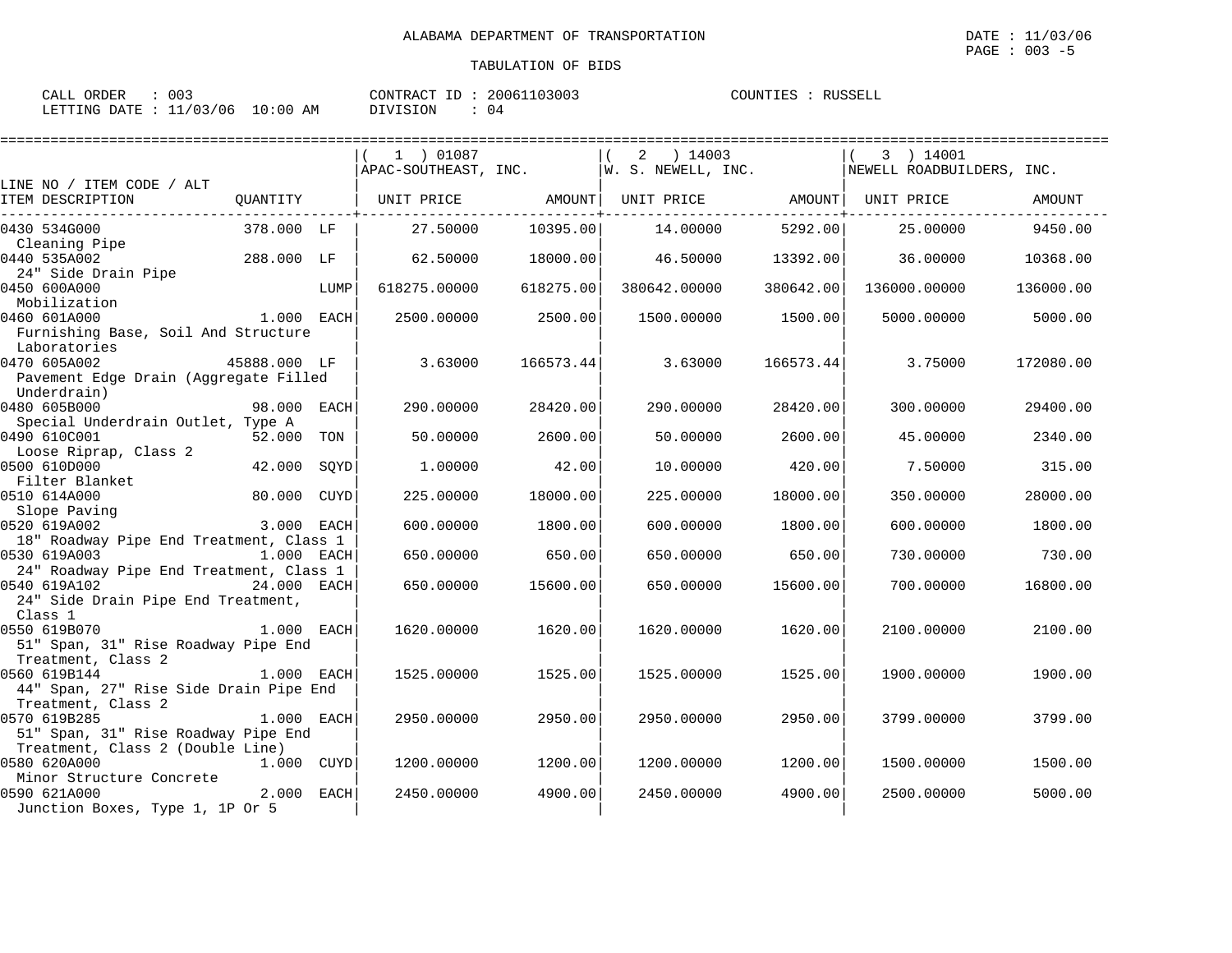| ORDER<br>CALL | 003      |               | CONTRACT<br>ID | 20061103003 | COUNTIES | RIISSELI |
|---------------|----------|---------------|----------------|-------------|----------|----------|
| LETTING DATE  | 11/03/06 | LO : 00<br>AM | DIVISION       | 04          |          |          |

|                                              |                |             | 1 ) 01087<br>APAC-SOUTHEAST, INC. |          | 2<br>14003<br>W. S. NEWELL, INC. |          | 3 ) 14001<br>NEWELL ROADBUILDERS, INC. |          |
|----------------------------------------------|----------------|-------------|-----------------------------------|----------|----------------------------------|----------|----------------------------------------|----------|
| LINE NO / ITEM CODE / ALT                    |                |             |                                   |          |                                  |          |                                        |          |
| ITEM DESCRIPTION                             | OUANTITY       |             | UNIT PRICE                        | AMOUNT   | UNIT PRICE                       | AMOUNT   | UNIT PRICE                             | AMOUNT   |
| 0600 621A004                                 | 2.000          | EACH        | 3850.00000                        | 7700.00  | 3850.00000                       | 7700.00  | 3000.00000                             | 6000.00  |
| Junction Boxes, Type 4                       |                |             |                                   |          |                                  |          |                                        |          |
| 0610 621A013                                 | 1,000          | <b>EACH</b> | 5200.00000                        | 5200.00  | 5200.00000                       | 5200.00  | 10000.00000                            | 10000.00 |
| Junction Boxes, Type Special                 |                |             |                                   |          |                                  |          |                                        |          |
| 0620 621C020                                 | 2.000          | <b>EACH</b> | 2150.00000                        | 4300.00  | 2150.00000                       | 4300.00  | 2000.00000                             | 4000.00  |
| Inlets, Type Y                               |                |             |                                   |          |                                  |          |                                        |          |
| 0630 621C027                                 | 1,000          | <b>EACH</b> | 2150.00000                        | 2150.00  | 2150.00000                       | 2150.00  | 1900.00000                             | 1900.00  |
| Inlets, Type C                               |                |             |                                   |          |                                  |          |                                        |          |
| 0640 621D002                                 | 1.000          | <b>EACH</b> | 750.00000                         | 750.00   | 750.00000                        | 750.00   | 600.00000                              | 600.00   |
| Inlet Units, Type C<br>0650 621D019          | 2,000          | EACH        | 650.00000                         | 1300.00  | 650.00000                        | 1300.00  | 600.00000                              | 1200.00  |
| Inlet Units, Type Y                          |                |             |                                   |          |                                  |          |                                        |          |
| 0660 630A001                                 | 1125.000 LF    |             | 15.75000                          | 17718.75 | 15.75000                         | 17718.75 | 15.75000                               | 17718.75 |
| Steel Beam Guardrail, Class A, Type 2        |                |             |                                   |          |                                  |          |                                        |          |
| 0670 630C001                                 | 4.000 EACH     |             | 900.00000                         | 3600.00  | 900.00000                        | 3600.00  | 900.00000                              | 3600.00  |
| Guardrail End Anchor, Type 8                 |                |             |                                   |          |                                  |          |                                        |          |
| 0680 630C070                                 | 6.000 EACH     |             | 1700.00000                        | 10200.00 | 1700.00000                       | 10200.00 | 1700.00000                             | 10200.00 |
| Guardrail End Anchor, Type 10 Series         |                |             |                                   |          |                                  |          |                                        |          |
| 0690 650A000                                 | 11263.000 CUYD |             | 8.00000                           | 90104.00 | 7.50000                          | 84472.50 | 7.50000                                | 84472.50 |
| Topsoil                                      |                |             |                                   |          |                                  |          |                                        |          |
| 0700 650B000                                 | 7412.000       | CUYD        | 5.25000                           | 38913.00 | 5.00000                          | 37060.00 | 7.50000                                | 55590.00 |
| Topsoil From Stockpiles                      |                |             |                                   |          |                                  |          |                                        |          |
| 0710 652A100                                 | 35.000         | ACRE        | 450.00000                         | 15750.00 | 450.00000                        | 15750.00 | 450.00000                              | 15750.00 |
| Seeding                                      |                |             |                                   |          |                                  |          |                                        |          |
| 0720 652C000                                 | 75.000         | ACRE        | 45.00000                          | 3375.00  | 45.00000                         | 3375.00  | 45.00000                               | 3375.00  |
| Mowing                                       |                |             |                                   |          |                                  |          |                                        |          |
| 0730 654A001                                 | 1456.000       | SQYD        | 4.50000                           | 6552.00  | 4.50000                          | 6552.00  | 4.50000                                | 6552.00  |
| Solid Sodding (Bermuda)                      |                |             |                                   |          |                                  |          |                                        |          |
| 0740 656A010                                 | 35.000         | ACRE        | 425.00000                         | 14875.00 | 425,00000                        | 14875.00 | 425.00000                              | 14875.00 |
| Mulching                                     |                |             |                                   |          |                                  |          |                                        |          |
| 0750 659A026                                 | 583.000        | SOYD        | 2.00000                           | 1166.00  | 2.00000                          | 1166.00  | 2.00000                                | 1166.00  |
| Rolled Erosion Control Product, Type<br>(1B) |                |             |                                   |          |                                  |          |                                        |          |
| 0760 665A000                                 | 10.000         | ACRE        | 400.00000                         | 4000.00  | 400.00000                        | 4000.00  | 400.00000                              | 4000.00  |
| Temporary Seeding                            |                |             |                                   |          |                                  |          |                                        |          |
| 0770 665B000                                 | 10.000         | ACRE        | 400.00000                         | 4000.00  | 400.00000                        | 4000.00  | 400.00000                              | 4000.00  |
| Temporary Mulching                           |                |             |                                   |          |                                  |          |                                        |          |
| 0780 665I002                                 | 78.000         | TON         | 93.00000                          | 7254.00  | 50.00000                         | 3900.00  | 45.00000                               | 3510.00  |
| Temporary Riprap, Class 1                    |                |             |                                   |          |                                  |          |                                        |          |
|                                              |                |             |                                   |          |                                  |          |                                        |          |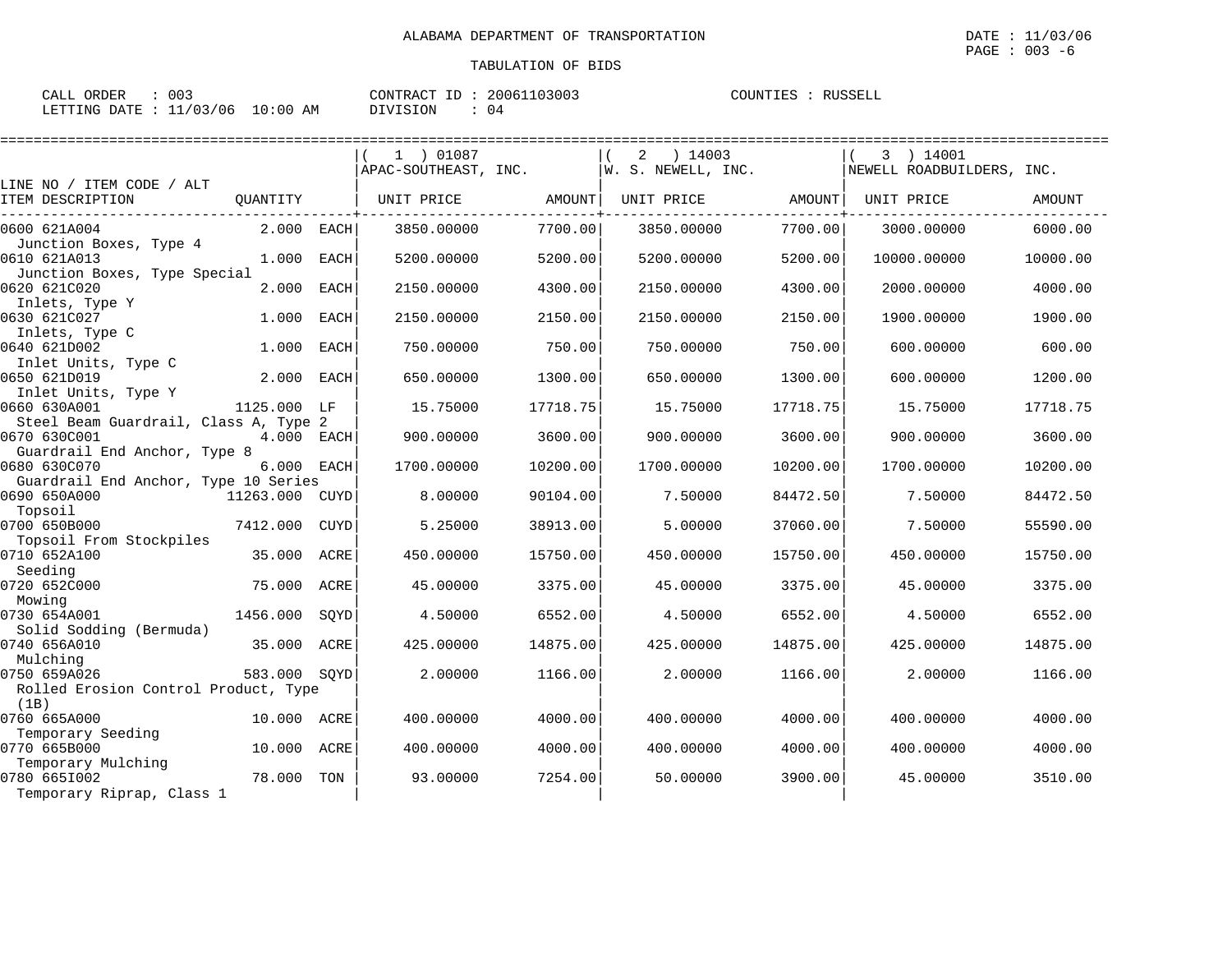| 003                              | 20061103003    | RUSSELL  |
|----------------------------------|----------------|----------|
| CALL ORDER                       | CONTRACT ID:   | COUNTIES |
| LETTING DATE : 11/03/06 10:00 AM | DIVISION<br>04 |          |

|                                                                                                         |               |      | 1 ) 01087         |          | 2 ) 14003<br>$APAC-SOUTHEAST$ , $INC.$ $W. S. NEWELL$ , $INC.$ |           | 3 ) 14001<br>NEWELL ROADBUILDERS, INC. |          |
|---------------------------------------------------------------------------------------------------------|---------------|------|-------------------|----------|----------------------------------------------------------------|-----------|----------------------------------------|----------|
| LINE NO / ITEM CODE / ALT<br>ITEM DESCRIPTION                                                           | OUANTITY      |      | UNIT PRICE AMOUNT |          | UNIT PRICE AMOUNT   UNIT PRICE                                 |           |                                        | AMOUNT   |
| 0790 665J000                                                                                            | 8360.000 LF   |      | 3.90000           | 32604.00 | 5.00000                                                        | 41800.00  | 3.25000                                | 27170.00 |
| Silt Fence, Type A<br>0800 665N001<br>Temporary Coarse Aggregate, ALDOT<br>Number 4                     | 285.000 TON   |      | 125.00000         | 35625.00 | 35.00000                                                       | 9975.00   | 35.00000                               | 9975.00  |
| 0810 6650001<br>Silt Fence Removal                                                                      | 8360.000 LF   |      | 0.50000           | 4180.00  | 0.50000                                                        | 4180.00   | 1.25000                                | 10450.00 |
| 0820 665Q001<br>20 Inch Wattle                                                                          | 2720.000 LF   |      | 6.50000           | 17680.00 | 6.85000                                                        | 18632.00  | 6.50000                                | 17680.00 |
| 0830 666A001<br>Pest Control Treatment                                                                  | 75.000 ACRE   |      | 30.00000          | 2250.00  | 30.00000                                                       | 2250.00   | 30.00000                               | 2250.00  |
| 0840 680A000<br>Engineering Controls                                                                    |               | LUMP | 35000.00000       | 35000.00 | 125000.00000                                                   | 125000.00 | 75000.00000                            | 75000.00 |
| 0850 701A028<br>Solid White, Class 2, Type A Traffic                                                    | 9.000 MILE    |      | 3300.00000        | 29700.00 | 3300.00000                                                     | 29700.00  | 3300.00000                             | 29700.00 |
| Stripe (0.06" Thick) (6" Wide)<br>0860 701A032<br>Solid Yellow, Class 2, Type A Traffic                 | 9.000 MILE    |      | 3300.00000        | 29700.00 | 3300.00000                                                     | 29700.00  | 3300.00000                             | 29700.00 |
| Stripe (0.06" Thick) (6" Wide)<br>0870 701A041<br>Broken White, Class 2, Type A Traffic                 | 8.000 MILE    |      | 2500.00000        | 20000.00 | 2500.00000                                                     | 20000.00  | 2500.00000                             | 20000.00 |
| Stripe (0.09" Thick) (6" Wide)<br>0880 701B009<br>10320.000 LF<br>Dotted Class 2, Type A Traffic Stripe |               |      | 1,80000           | 18576.00 | 1,80000                                                        | 18576.00  | 1,80000                                | 18576.00 |
| (0.09" Thick)(6" Wide)<br>0890 701C000<br>Broken Temporary Traffic Stripe                               | 9.000 MILE    |      | 600.00000         | 5400.00  | 600,00000                                                      | 5400.00   | 600,00000                              | 5400.00  |
| 0900 701C001<br>Solid Temporary Traffic Stripe                                                          | 14.000 MILE   |      | 750.00000         | 10500.00 | 750.00000                                                      | 10500.00  | 750.00000                              | 10500.00 |
| 0910 701D007<br>Solid Traffic Stripe Removed (Paint)                                                    | 1.000 MILE    |      | 3400.00000        | 3400.00  | 3400.00000                                                     | 3400.00   | 3400.00000                             | 3400.00  |
| 0920 703A002<br>Traffic Control Markings, Class 2, Type<br>$\mathbb{A}$                                 | 790.000 SQFT  |      | 5.90000           | 4661.00  | 5.90000                                                        | 4661.00   | 5.90000                                | 4661.00  |
| 0930 703B002<br>Traffic Control Legends, Class 2, Type                                                  | 1076.000 SOFT |      | 6.50000           | 6994.00  | 6.50000                                                        | 6994.00   | 6.50000                                | 6994.00  |
| 0940 705A011<br>Pavement Markers, Class C, Type 1-A                                                     | 840.000 EACH  |      | 5.80000           | 4872.00  | 5.80000                                                        | 4872.00   | 5.80000                                | 4872.00  |
| 0950 705A012<br>Pavement Markers, Class C, Type 1-B                                                     | 70.000 EACH   |      | 5.80000           | 406.00   | 5.80000                                                        | 406.00    | 5.80000                                | 406.00   |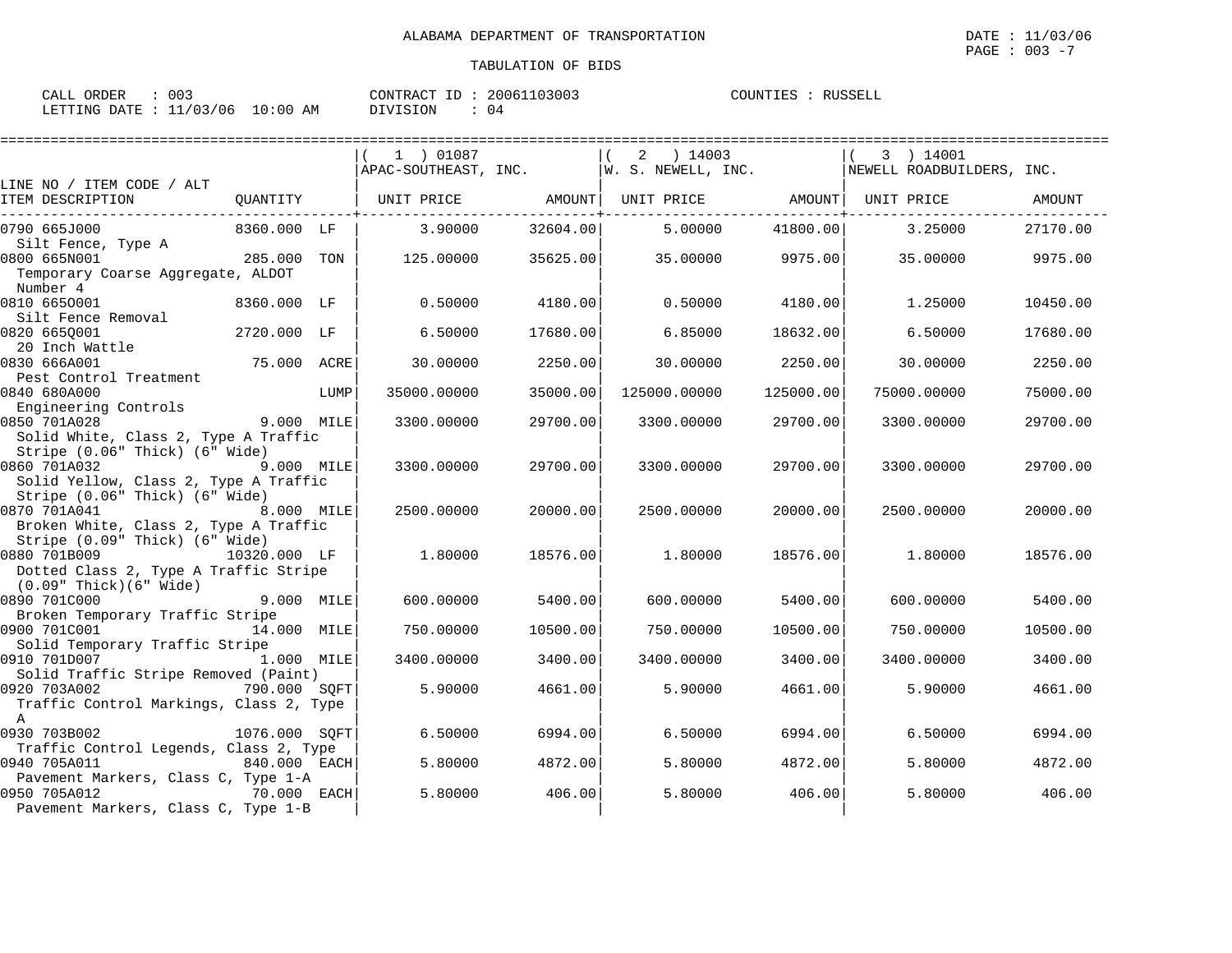| CALL ORDER                       | 003 |          | CONTRACT ID: 20061103003 | COUNTIES : RUSSELL |  |
|----------------------------------|-----|----------|--------------------------|--------------------|--|
| LETTING DATE : 11/03/06 10:00 AM |     | DIVISION | 04                       |                    |  |

|                                                                                                                                      |                 | 1 ) 01087                    |                   | 2 ) 14003         |                        | 3 ) 14001                                                                                                                                                               |           |
|--------------------------------------------------------------------------------------------------------------------------------------|-----------------|------------------------------|-------------------|-------------------|------------------------|-------------------------------------------------------------------------------------------------------------------------------------------------------------------------|-----------|
|                                                                                                                                      |                 |                              |                   |                   |                        | $ $ APAC-SOUTHEAST, INC. $ $ W. S. NEWELL, INC. $ $ NEWELL ROADBUILDERS, INC.                                                                                           |           |
| LINE NO / ITEM CODE / ALT                                                                                                            |                 |                              |                   |                   |                        |                                                                                                                                                                         |           |
| ITEM DESCRIPTION                                                                                                                     |                 | QUANTITY   UNIT PRICE AMOUNT |                   |                   |                        | UNIT PRICE AMOUNT   UNIT PRICE                                                                                                                                          | AMOUNT    |
| 0960 705A023<br>470.000 EACH                                                                                                         |                 | 5.80000                      | 2726.00           | 5.80000           | 2726.00                | 5.80000                                                                                                                                                                 | 2726.00   |
| Pavement Markers, Class C, Type 2-D                                                                                                  |                 |                              |                   |                   |                        |                                                                                                                                                                         |           |
| 0970 705A024<br>420.000 EACH                                                                                                         |                 | 5.80000                      | 2436.00           | 5.80000           | 2436.00                | 5.80000                                                                                                                                                                 | 2436.00   |
| Pavement Markers, Class C, Type 2-E                                                                                                  |                 |                              |                   |                   |                        |                                                                                                                                                                         |           |
| 0980 705A030<br>48.000 EACH                                                                                                          |                 | 5.80000                      | 278.40            | 5.80000           | 278.40                 | 5.80000                                                                                                                                                                 | 278.40    |
| Pavement Markers, Class A-H, Type 2-C                                                                                                |                 |                              |                   |                   |                        |                                                                                                                                                                         |           |
| 0990 705A031                                                                                                                         | 528.000 EACH    | 5.80000                      | 3062.40           | 5.80000           | 3062.40                | 5.80000                                                                                                                                                                 | 3062.40   |
| Pavement Markers, Class A-H, Type 1-A                                                                                                |                 |                              |                   |                   |                        |                                                                                                                                                                         |           |
| 1000 740B000<br>$\begin{array}{ccc} & 1322.000 & \text{SQFT} \end{array}$                                                            |                 | 7.88000                      | 10417.36          | 9.00000           | 11898.00               | 7.50000                                                                                                                                                                 | 9915.00   |
| Construction Signs                                                                                                                   |                 |                              |                   |                   |                        |                                                                                                                                                                         |           |
| 350.000 EACH<br>1010 740D000                                                                                                         |                 | 57.75000                     | 20212.50          | 57.00000          | 19950.00               | 55.00000                                                                                                                                                                | 19250.00  |
| Channelizing Drums                                                                                                                   |                 |                              |                   |                   |                        |                                                                                                                                                                         |           |
| 34.000 EACH<br>1020 740F002                                                                                                          |                 | 189.00000                    | 6426.00           | 210,00000         | 7140.00                | 180.00000                                                                                                                                                               | 6120.00   |
| Barricades, Type III                                                                                                                 |                 |                              |                   |                   |                        |                                                                                                                                                                         |           |
| 1030 7401005                                                                                                                         | 15.000 EACH     | 472.50000                    | 7087.50           | 250.00000         | 3750.00                | 450.00000                                                                                                                                                               | 6750.00   |
| Warning Lights, Type B (Detachable Head                                                                                              |                 |                              |                   |                   |                        |                                                                                                                                                                         |           |
| 1040 741C010<br>$2.000$ EACH                                                                                                         |                 | 1200.00000                   | 2400.00           | 5000.00000        | 10000.00               | 3500.00000                                                                                                                                                              | 7000.00   |
| Portable Sequential Arrow And Chevron                                                                                                |                 |                              |                   |                   |                        |                                                                                                                                                                         |           |
| Sign Unit                                                                                                                            |                 |                              |                   |                   |                        |                                                                                                                                                                         |           |
| 1050 998A000<br><b>EXECUTE IN THE EXECUTIVE IN THE EXECUTIVE IN THE EXECUTIVE IN THE EXECUTIVE IN THE EXECUTIVE IN THE EXECUTIVE</b> |                 | 0.00000                      | 0.00              |                   | 160000.00000 160000.00 | 456000.00000                                                                                                                                                            | 456000.00 |
| Construction Fuel (Maximum Bid Limited                                                                                               |                 |                              |                   |                   |                        |                                                                                                                                                                         |           |
| To $$456,000$                                                                                                                        |                 |                              |                   |                   |                        |                                                                                                                                                                         |           |
| 1060 999 000                                                                                                                         | $2250.000$ HOUR |                              | $0.80000$ 1800.00 | $0.80000$ 1800.00 |                        | $0.80000$ 1800.00                                                                                                                                                       |           |
| Trainee Hours At 80 Cents Per Hour                                                                                                   |                 |                              |                   |                   |                        |                                                                                                                                                                         |           |
| SECTION TOTALS                                                                                                                       |                 |                              |                   |                   |                        | $\begin{array}{cc} \text{S} & 8.739.551.63 \end{array}$ $\begin{array}{cc} \text{S} & 8.778.515.27 \end{array}$ $\begin{array}{cc} \text{S} & 8.859.203.99 \end{array}$ |           |
| CONTRACT TOTALS                                                                                                                      |                 |                              |                   |                   |                        | $\frac{1}{2}$ 8,739,551.63<br>$\frac{1}{2}$ 8,778,515.27<br>$\frac{1}{2}$ 8,859,203.99                                                                                  |           |
|                                                                                                                                      |                 |                              |                   |                   |                        |                                                                                                                                                                         |           |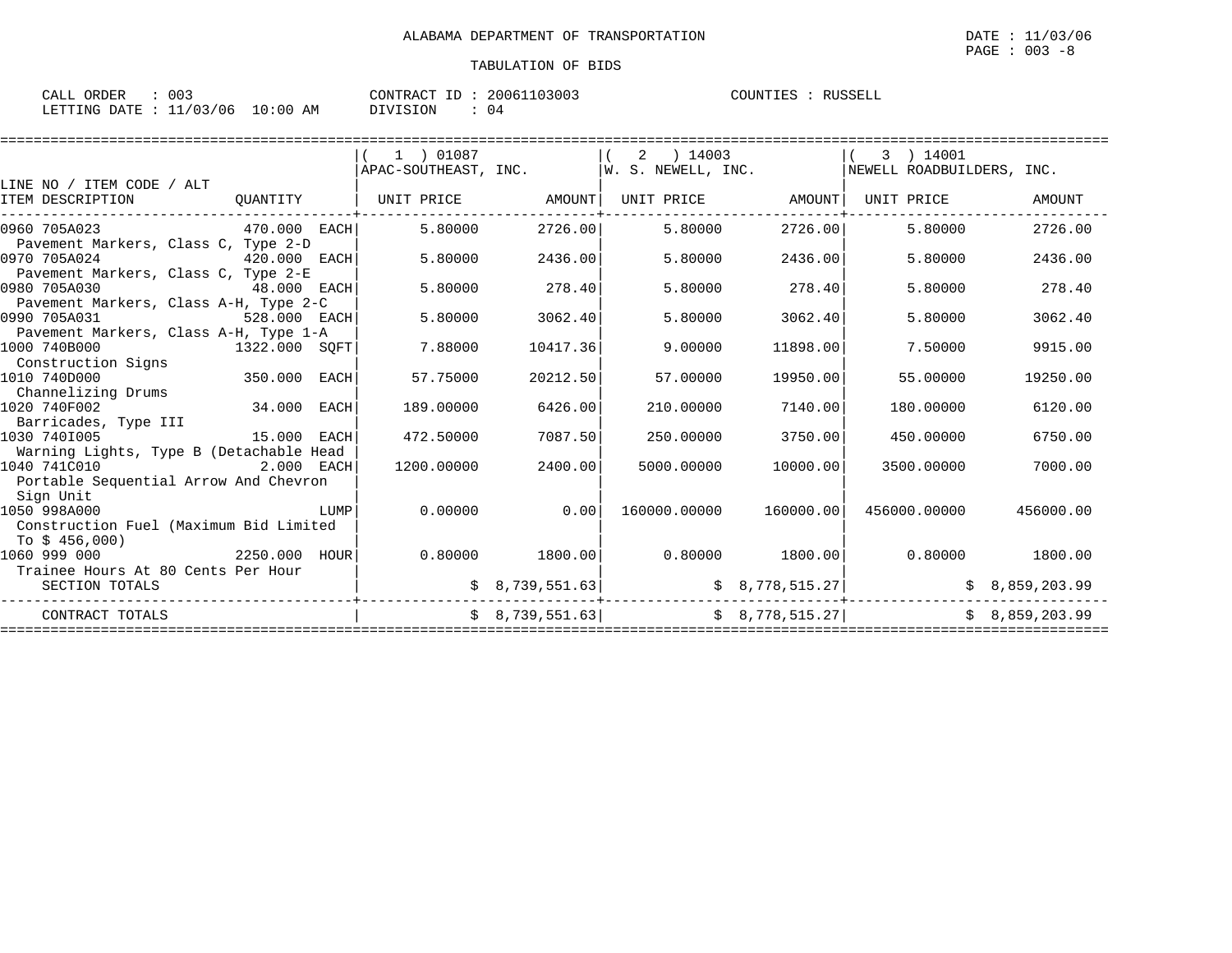## ALABAMA DEPARTMENT OF TRANSPORTATION DATE : 11/03/06

 $\texttt{PAGE}$  :  $004$  -1

#### VENDOR RANKING

|      | : 004<br>CALL ORDER   | LETTING DATE : 11/03/06 10:00 AM           | CONTRACT ID: 20061103004<br>DIVISION<br>$\therefore$ 07                                                                                        |              |                  | COUNTIES : COVINGTON         |                   |
|------|-----------------------|--------------------------------------------|------------------------------------------------------------------------------------------------------------------------------------------------|--------------|------------------|------------------------------|-------------------|
|      | CONTRACT DESCRIPTION: | east of CR-67 in Sanford. Length 2.716 mi. | CONTRACT TIME : 185<br>for constructing the Additional Lanes (Partial Grade and<br>Drain, Pavement and Signing) on SR-12 (US-84) from CR-57 to | Working Days | (available days) | $PROJECT(S) : NHF-0012(513)$ |                   |
| RANK | VENDOR NO. / NAME     |                                            |                                                                                                                                                |              |                  | TOTAL<br>BID                 | % OVER<br>LOW BID |
|      | 02032                 | BULLARD EXCAVATING, INC.                   |                                                                                                                                                |              |                  | \$3,884,790.50               | 100.0000%         |
|      | 18005                 | GRADY RALLS & SONS, INC.                   |                                                                                                                                                |              |                  | \$3.940.061.47               | 101.4228%         |
|      | 14003                 | W. S. NEWELL, INC.                         |                                                                                                                                                |              |                  | \$4,210,110.07               | 108.3742%         |
|      | 01087                 | APAC-SOUTHEAST, INC.                       |                                                                                                                                                |              |                  | \$4.379.834.61               | 112.7431%         |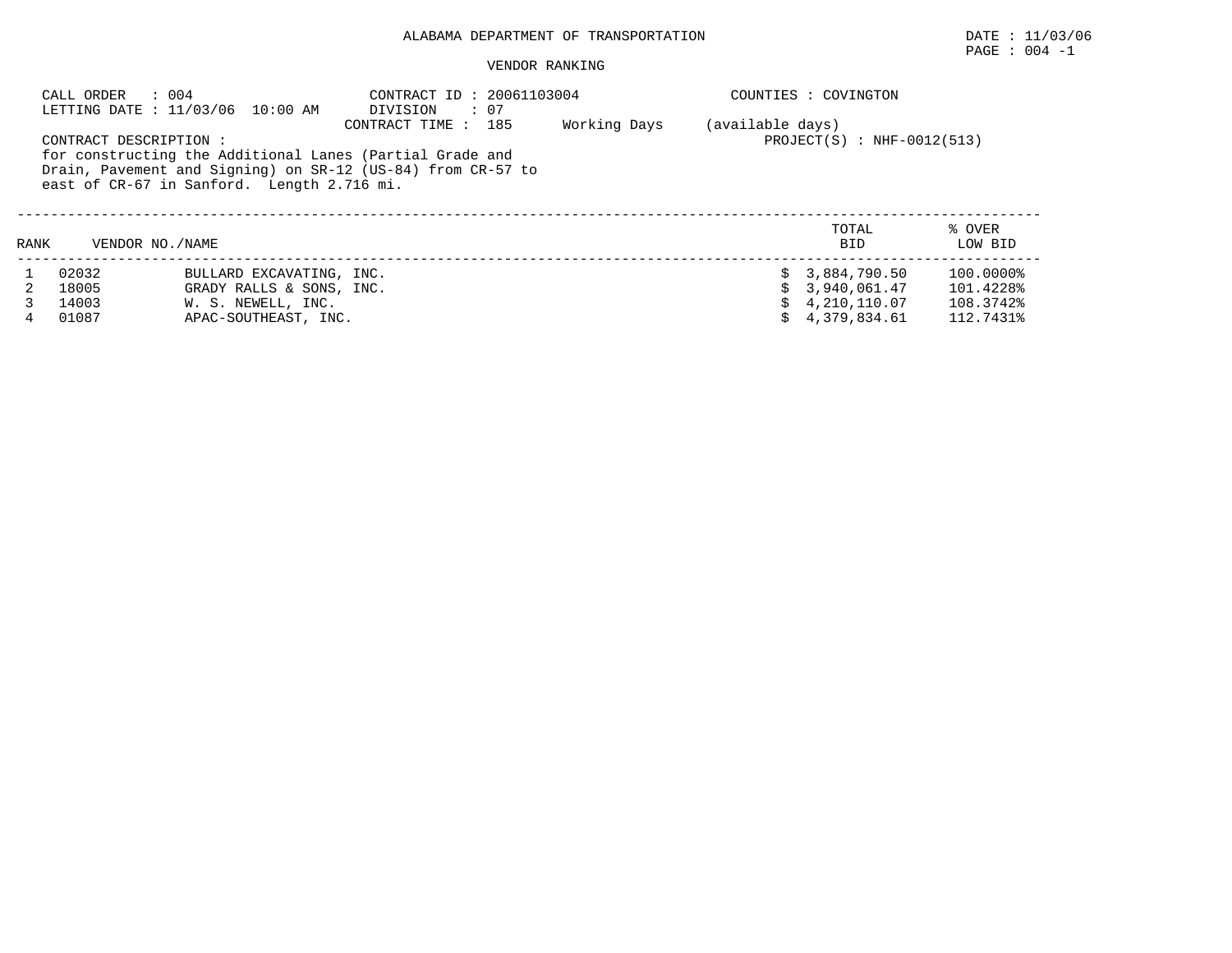| 004<br>ORDER<br>CALL                  | 20061103004<br>CONTRACT ID | COUNTIES<br>COVINGTON |
|---------------------------------------|----------------------------|-----------------------|
| $10:00$ AM<br>LETTING DATE : 11/03/06 | ∩ −<br>DIVISION            |                       |

|                                                                                                                                        |              |             | ===========================             |           | ======================                |           |                                 |           |
|----------------------------------------------------------------------------------------------------------------------------------------|--------------|-------------|-----------------------------------------|-----------|---------------------------------------|-----------|---------------------------------|-----------|
|                                                                                                                                        |              |             | $1$ ) 02032<br>BULLARD EXCAVATING, INC. |           | 2 ) 18005<br>GRADY RALLS & SONS, INC. |           | 3 ) 14003<br>W. S. NEWELL, INC. |           |
| LINE NO / ITEM CODE / ALT                                                                                                              |              |             |                                         |           |                                       |           |                                 |           |
| ITEM DESCRIPTION                                                                                                                       | OUANTITY     |             | UNIT PRICE                              | AMOUNT    | UNIT PRICE                            | AMOUNT    | UNIT PRICE                      | AMOUNT    |
| SECTION 0001<br>Total                                                                                                                  |              |             |                                         |           |                                       |           |                                 |           |
| 0010 204A000<br>Closing Water Well                                                                                                     | 1.000 EACH   |             | 500.00000                               | 500.00    | 500.00000                             | 500.00    | 795.00000                       | 795.00    |
| 0020 206C002<br>Removing Concrete Slope Paving                                                                                         | 533.000 SQYD |             | 8.94000                                 | 4765.02   | 4.00000                               | 2132.00   | 4.77000                         | 2542.41   |
| 0030 206D001<br>Removing Guardrail                                                                                                     | 125.000 LF   |             | 3.00000                                 | 375.00    | 3.00000                               | 375.00    | 3.00000                         | 375.00    |
| 0040 206D003<br>Removing Curb And Gutter                                                                                               | 796.000 LF   |             | 5.36000                                 | 4266.56   | 3.00000                               | 2388.00   | 5.30000                         | 4218.80   |
| 0050 206E050<br>Removing Slope Paved Headwall                                                                                          | $1.000$ EACH |             | 200.00000                               | 200.00    | 175.00000                             | 175.00    | 265.00000                       | 265.00    |
| 0060 210A000<br>Unclassified Excavation                                                                                                | 13250.000    | <b>CUYD</b> | 5.43000                                 | 71947.50  | 3.45000                               | 45712.50  | 5.50000                         | 72875.00  |
| 0070 214A000<br>Structure Excavation                                                                                                   | 459.000      | CUYD        | 10.23000                                | 4695.57   | 7.00000                               | 3213.00   | 6.00000                         | 2754.00   |
| 0080 214B001<br>Foundation Backfill, Commercial                                                                                        | 94.000       | <b>CUYD</b> | 54.29000                                | 5103.26   | 45.00000                              | 4230.00   | 55.00000                        | 5170.00   |
| 0090 230A000<br>Roadbed Processing                                                                                                     | 129.000 RBST |             | 400.00000                               | 51600.00  | 325.00000                             | 41925.00  | 425.00000                       | 54825.00  |
| 0100 401A000<br>Bituminous Treatment A                                                                                                 | 57291.000    | SQYD        | 0.77000                                 | 44114.07  | 1.25000                               | 71613.75  | 1.25000                         | 71613.75  |
| 0110 405A000<br>Tack Coat                                                                                                              | 10871.000    | GAL         | 2.27000                                 | 24677.17  | 2.25000                               | 24459.75  | 2.25000                         | 24459.75  |
| 0120 410C000<br>Contractor Retained Profilograph                                                                                       | $1.000$ EACH |             | 6338.04000                              | 6338.04   | 10000.00000                           | 10000.00  | 12000.00000                     | 12000.00  |
| 0130 410H000<br>Material Remixing Device                                                                                               | $1.000$ EACH |             | 75000.00000                             | 75000.00  | 65000.00000                           | 65000.00  | 75000.00000                     | 75000.00  |
| 0140 424A366<br>Superpave Bituminous Concrete Wearing<br>Surface Layer, Leveling, 1/2" Maximum                                         | 2871.000 TON |             | 60.45000                                | 173551.95 | 59.25000                              | 170106.75 | 59.25000                        | 170106.75 |
| Aggregate Size Mix, ESAL Range C/D<br>0150 424B663<br>Superpave Bituminous Concrete Upper                                              | 2360.000 TON |             | 55.56000                                | 131121.60 | 55.25000                              | 130390.00 | 55.25000                        | 130390.00 |
| Binder Layer, Widening, 1 1/2" Maximum<br>Aggregate Size Mix, ESAL Range C/D<br>0160 428C000<br>Scoring Bituminous Pavement Surface By | 43829.000 LF |             | 0.14000                                 | 6136.06   | 0.06000                               | 2629.74   | 0.17000                         | 7450.93   |
| Cutting                                                                                                                                |              |             |                                         |           |                                       |           |                                 |           |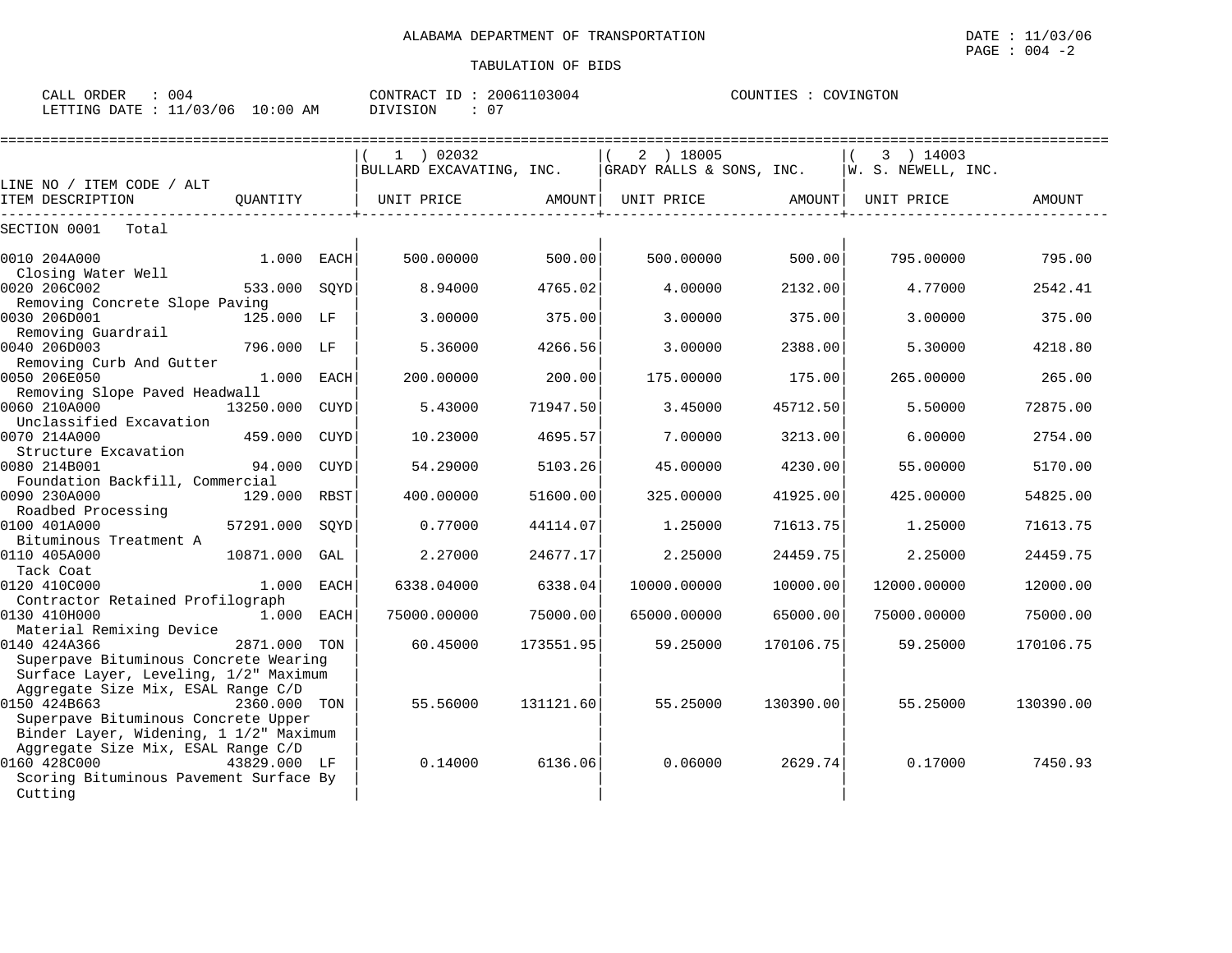| CALL ORDER<br>: 004              |          | CONTRACT ID: 20061103004 | COUNTIES : COVINGTON |
|----------------------------------|----------|--------------------------|----------------------|
| LETTING DATE : 11/03/06 10:00 AM | DIVISION |                          |                      |

|                                               |              |      | $1$ ) 02032  |           | 2 ) 18005    |           | 3 ) 14003    |           |
|-----------------------------------------------|--------------|------|--------------|-----------|--------------|-----------|--------------|-----------|
|                                               |              |      |              |           |              |           |              |           |
| LINE NO / ITEM CODE / ALT                     |              |      |              |           |              |           |              |           |
| ITEM DESCRIPTION                              |              |      |              |           |              |           |              | AMOUNT    |
| 0170 430B000                                  | 363.000 TON  |      | 35.00000     | 12705.00  | 42.00000     | 15246.00  | 37.86000     | 13743.18  |
| Aggregate Surfacing (ALDOT #467 Or #57)       |              |      |              |           |              |           |              |           |
| 0180 530A001                                  | 381.000 LF   |      | 28.11000     | 10709.91  | 24.00000     | 9144.00   | 44.00000     | 16764.00  |
| 18" Roadway Pipe (Class 3 R.C.)               |              |      |              |           |              |           |              |           |
| 0190 530A004                                  | 42.000 LF    |      | 78.47000     | 3295.74   | 49.00000     | 2058.00   | 100.00000    | 4200.00   |
| 36" Roadway Pipe (Class 3 R.C.)               |              |      |              |           |              |           |              |           |
| 0200 535A001                                  | 502.000 LF   |      | 23.01000     | 11551.02  | 24,00000     | 12048.00  | 44.00000     | 22088.00  |
| 18" Side Drain Pipe                           | $40.000$ LF  |      |              |           |              |           |              |           |
| 0210 535A002<br>24" Side Drain Pipe           |              |      | 30.29000     | 1211.60   | 28,00000     | 1120.00   | 95.00000     | 3800.00   |
| 0220 600A000                                  |              | LUMP | 200000.00000 | 200000.00 | 203600.00000 | 203600.00 | 266349.00000 | 266349.00 |
| Mobilization                                  |              |      |              |           |              |           |              |           |
| 1.000 EACH<br>0230 601A000                    |              |      | 10000.00000  | 10000.00  | 12000.00000  | 12000.00  | 1590.00000   | 1590.00   |
| Furnishing Base, Soil And Structure           |              |      |              |           |              |           |              |           |
| Laboratories                                  |              |      |              |           |              |           |              |           |
| 0240 606A000                                  | 1336.000 LF  |      | 11.91000     | 15911.76  | 0.10000      | 133.60    | 17.75000     | 23714.00  |
| 6" Underdrain Pipe                            |              |      |              |           |              |           |              |           |
| 0250 610C001                                  | 10.000 TON   |      | 48.43000     | 484.30    | 55.00000     | 550.00    | 100.00000    | 1000.00   |
| Loose Riprap, Class 2                         |              |      |              |           |              |           |              |           |
| 0260 610D003                                  | 10.000 SQYD  |      | 3.92000      | 39.20     | 4.00000      | 40.00     | 12.00000     | 120.00    |
| Filter Blanket, Geotextile                    |              |      |              |           |              |           |              |           |
| 0270 614A000<br>238.000 CUYD                  |              |      | 220.00000    | 52360.00  | 220.00000    | 52360.00  | 220.00000    | 52360.00  |
| Slope Paving                                  |              |      |              |           |              |           |              |           |
| 0280 619A002                                  | $4.000$ EACH |      | 600,00000    | 2400.00   | 600,00000    | 2400.00   | 600,00000    | 2400.00   |
| 18" Roadway Pipe End Treatment, Class 1       |              |      |              |           |              |           |              |           |
| 0290 619A055<br>1.000 EACH                    |              |      | 1750.00000   | 1750.00   | 1750.00000   | 1750.00   | 1750.00000   | 1750.00   |
| 36" Roadway Pipe End Treatment, Class 2       |              |      |              |           |              |           |              |           |
| 0300 619A101 22.000 EACH                      |              |      | 600,00000    | 13200.00  | 600.00000    | 13200.00  | 600.00000    | 13200.00  |
| 18" Side Drain Pipe End Treatment,<br>Class 1 |              |      |              |           |              |           |              |           |
| 2.000 EACH<br>0310 619A102                    |              |      | 650.00000    | 1300.00   | 650.00000    | 1300.00   | 650.00000    | 1300.00   |
| 24" Side Drain Pipe End Treatment,            |              |      |              |           |              |           |              |           |
| Class 1                                       |              |      |              |           |              |           |              |           |
| 0320 620A000                                  | 1.000 CUYD   |      | 1200.00000   | 1200.00   | 1200.00000   | 1200.00   | 1200.00000   | 1200.00   |
| Minor Structure Concrete                      |              |      |              |           |              |           |              |           |
| 0330 621A022                                  | 2.000 EACH   |      | 2850.00000   | 5700.00   | 2850.00000   | 5700.00   | 2850.00000   | 5700.00   |
| Junction Boxes, Type 1 (Modified)             |              |      |              |           |              |           |              |           |
| 0340 621B034                                  | $1.000$ EACH |      | 950.00000    | 950.00    | 950.00000    | 950.00    | 950.00000    | 950.00    |
| Junction Box Units, Type 1 (Modified)         |              |      |              |           |              |           |              |           |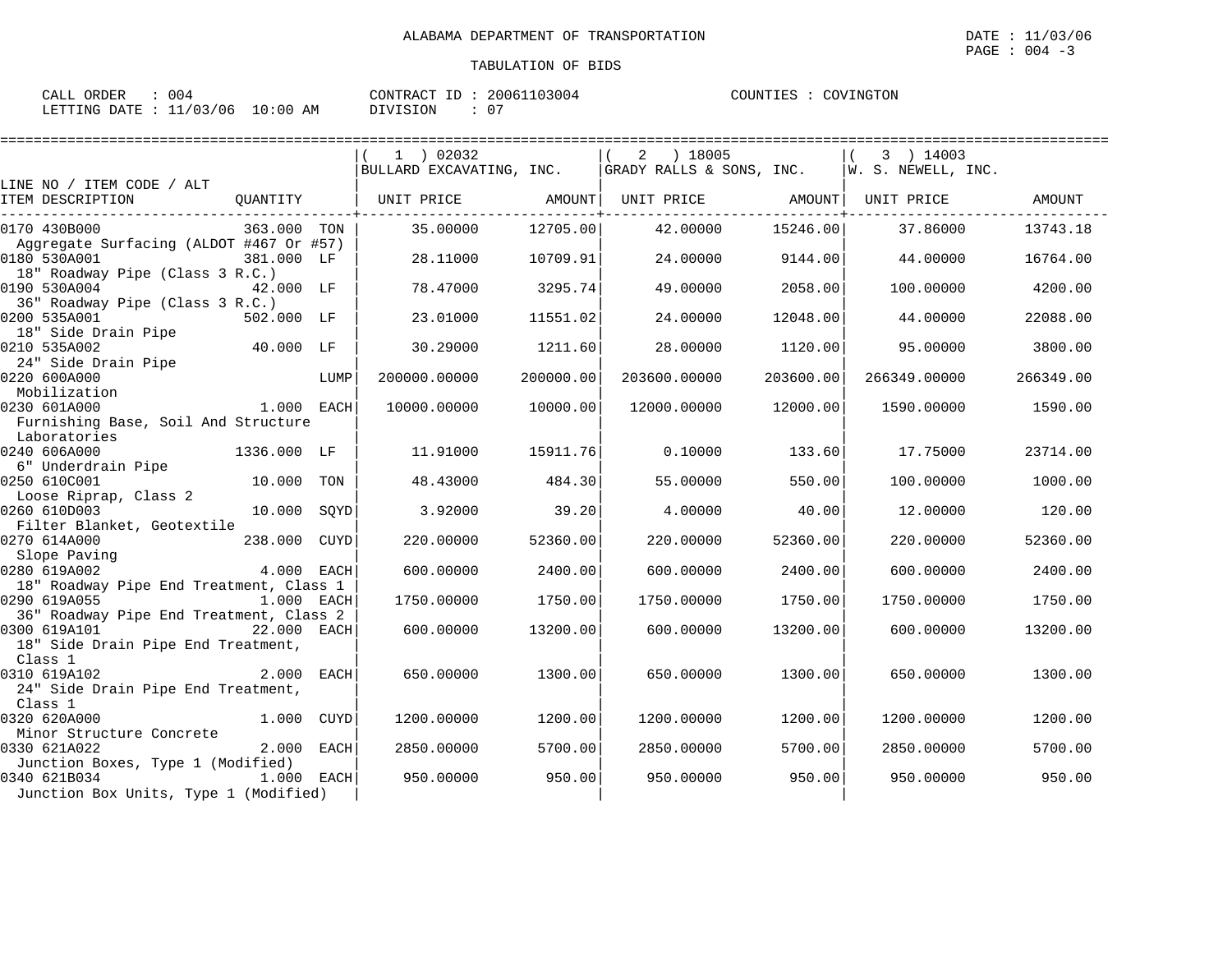| ORDER<br>CALL           | 004        | 20061103004<br>CONTRACT<br>ID: | COUNTIES :<br>: COVINGTON |
|-------------------------|------------|--------------------------------|---------------------------|
| LETTING DATE : 11/03/06 | $10:00$ AM | <b>NIVISION</b>                |                           |

|                                                          |              |      | $1$ ) 02032              |          | ) 18005<br>2             |          | 3 ) 14003          |           |
|----------------------------------------------------------|--------------|------|--------------------------|----------|--------------------------|----------|--------------------|-----------|
| LINE NO / ITEM CODE / ALT                                |              |      | BULLARD EXCAVATING, INC. |          | GRADY RALLS & SONS, INC. |          | W. S. NEWELL, INC. |           |
| ITEM DESCRIPTION                                         | QUANTITY     |      | UNIT PRICE               | AMOUNT   | UNIT PRICE               | AMOUNT   | UNIT PRICE         | AMOUNT    |
| 0350 621C020                                             | 1.000 EACH   |      | 2150.00000               | 2150.00  | 2150.00000               | 2150.00  | 2150.00000         | 2150.00   |
| Inlets, Type Y<br>0360 623C000                           | 1336.000 LF  |      | 13.50000                 | 18036.00 | 10.00000                 | 13360.00 | 19.75000           | 26386.00  |
| Combination Curb & Gutter, Type C<br>0370 630A001        | 707.000 LF   |      | 16.00000                 | 11312.00 | 16.00000                 | 11312.00 | 16.00000           | 11312.00  |
| Steel Beam Guardrail, Class A, Type 2<br>0380 630C001    | 3.000 EACH   |      | 900.00000                | 2700.00  | 900.00000                | 2700.00  | 900.00000          | 2700.00   |
| Guardrail End Anchor, Type 8<br>0390 630C070             | 3.000 EACH   |      | 1700.00000               | 5100.00  | 1700.00000               | 5100.00  | 1700.00000         | 5100.00   |
| Guardrail End Anchor, Type 10 Series<br>0400 650A000     | 8176.000     | CUYD | 6.50000                  | 53144.00 | 6.25000                  | 51100.00 | 5.00000            | 40880.00  |
| Topsoil<br>0410 651B000                                  | 62.000 TON   |      | 24.60000                 | 1525.20  | 40.00000                 | 2480.00  | 45.00000           | 2790.00   |
| Agricultural Limestone<br>0420 652A100                   | 31.000 ACRE  |      | 430.00000                | 13330.00 | 495.00000                | 15345.00 | 550.00000          | 17050.00  |
| Seeding<br>0430 654A001                                  | 599.000      | SQYD | 3.70000                  | 2216.30  | 3.50000                  | 2096.50  | 5.00000            | 2995.00   |
| Solid Sodding (Bermuda)<br>0440 656A010                  | 31,000       | ACRE | 430.00000                | 13330.00 | 475.00000                | 14725.00 | 450.00000          | 13950.00  |
| Mulching<br>0450 665A000                                 | 31.000       | ACRE | 150.00000                | 4650.00  | 0.10000                  | 3.10     | 400.00000          | 12400.00  |
| Temporary Seeding<br>0460 665B000                        | 31.000 ACRE  |      | 150.00000                | 4650.00  | 0.10000                  | 3.10     | 400.00000          | 12400.00  |
| Temporary Mulching<br>0470 665C000                       | 100.000 LF   |      | 26.90000                 | 2690.00  | 25.00000                 | 2500.00  | 23.32000           | 2332.00   |
| 15" Temporary Pipe<br>0480 665E000                       | 500.000      | SOYD | 2.00000                  | 1000.00  | 0.10000                  | 50.00    | 2.12000            | 1060.00   |
| Polyethylene<br>0490 665J000                             | 24178.000 LF |      | 2.00000                  | 48356.00 | 2.75000                  | 66489.50 | 4.50000            | 108801.00 |
| Silt Fence, Type A<br>0500 6650001<br>Silt Fence Removal | 24178.000 LF |      | 0.01000                  | 241.78   | 0.50000                  | 12089.00 | 0.50000            | 12089.00  |
| 0510 6650001<br>20 Inch Wattle                           | 1516.000 LF  |      | 6.25000                  | 9475.00  | 6.50000                  | 9854.00  | 7.00000            | 10612.00  |
| 0520 666A001<br>Pest Control Treatment                   | 31.000 ACRE  |      | 1,00000                  | 31.00    | 0.01000                  | 0.31     | 30.00000           | 930.00    |
| 0530 680A000<br>Engineering Controls                     |              | LUMP | 60000.00000              | 60000.00 | 25000.00000              | 25000.00 | 38750.00000        | 38750.00  |
| 0540 701A028<br>Solid White, Class 2, Type A Traffic     | 6.000 MILE   |      | 3500.00000               | 21000.00 | 3500.00000               | 21000.00 | 3500.00000         | 21000.00  |
| Stripe (0.06" Thick) (6" Wide)                           |              |      |                          |          |                          |          |                    |           |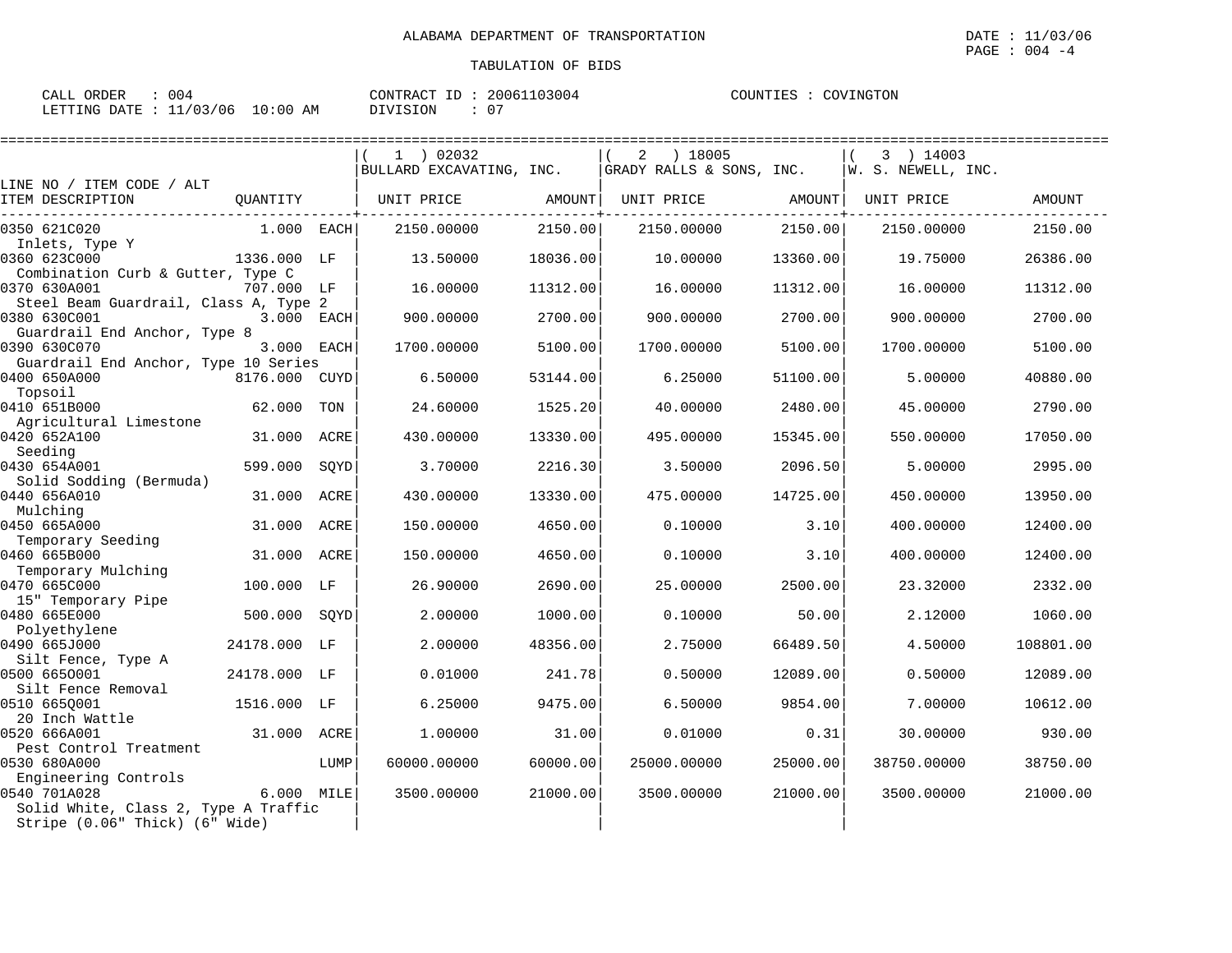| CALL ORDER<br>004                |          | CONTRACT ID: 20061103004 | COVINGTON<br>COUNTIES : 0 |
|----------------------------------|----------|--------------------------|---------------------------|
| LETTING DATE : 11/03/06 10:00 AM | DIVISION |                          |                           |

|                                                                         |                       | 1 ) 02032                                       |          | 2 ) 18005<br> BULLARD EXCAVATING, INC.   GRADY RALLS & SONS, INC.   W. S. NEWELL, INC. |          | 3 ) 14003  |          |
|-------------------------------------------------------------------------|-----------------------|-------------------------------------------------|----------|----------------------------------------------------------------------------------------|----------|------------|----------|
| LINE NO / ITEM CODE / ALT                                               |                       |                                                 |          |                                                                                        |          |            |          |
| ITEM DESCRIPTION                                                        |                       | QUANTITY   UNIT PRICE AMOUNT  UNIT PRICE AMOUNT |          |                                                                                        |          | UNIT PRICE | AMOUNT   |
| 0550 701A041                                                            | 5.000 MILE            | 2250.00000                                      | 11250.00 | 2250.00000                                                                             | 11250.00 | 2250.00000 | 11250.00 |
| Broken White, Class 2, Type A Traffic<br>Stripe (0.09" Thick) (6" Wide) |                       |                                                 |          |                                                                                        |          |            |          |
| 0560 701A048                                                            | 5.000 MILE            | 3500.00000                                      | 17500.00 | 3500.00000                                                                             | 17500.00 | 3500.00000 | 17500.00 |
| Solid Yellow, Class 2, Type A Traffic                                   |                       |                                                 |          |                                                                                        |          |            |          |
| Stripe (0.09" Thick) (6" Wide)                                          |                       |                                                 |          |                                                                                        |          |            |          |
| 0570 701B009                                                            | 4498.000 LF           | 1.85000                                         | 8321.30  | 1.85000                                                                                | 8321.30  | 1.85000    | 8321.30  |
| Dotted Class 2, Type A Traffic Stripe<br>(0.09" Thick)(6" Wide)         |                       |                                                 |          |                                                                                        |          |            |          |
| 0580 701C000                                                            | 7.000 MILE            | 800,00000                                       | 5600.00  | 800.00000                                                                              | 5600.00  | 800.00000  | 5600.00  |
| Broken Temporary Traffic Stripe                                         |                       |                                                 |          |                                                                                        |          |            |          |
| <b>7.000 MILE</b><br>0590 701C001                                       |                       | 900.00000                                       | 6300.00  | 900.00000                                                                              | 6300.00  | 900.00000  | 6300.00  |
| Solid Temporary Traffic Stripe                                          |                       |                                                 |          |                                                                                        |          |            |          |
| 0600 701G121 170.000 LF                                                 |                       | 5.00000                                         | 850.00   | 5.00000                                                                                | 850.00   | 5.00000    | 850.00   |
| Broken White, Class 3W, Type A Traffic                                  |                       |                                                 |          |                                                                                        |          |            |          |
| Stripe (6" Wide)<br>170.000 LF                                          |                       |                                                 |          |                                                                                        |          |            |          |
| 0610 701G125<br>Solid White, Class 3W, Type A Traffic                   |                       | 5.00000                                         | 850.00   | 5.00000                                                                                | 850.001  | 5.00000    | 850.00   |
| Stripe (6" Wide)                                                        |                       |                                                 |          |                                                                                        |          |            |          |
| 0620 701G133<br>170.000 LF                                              |                       | 5.00000                                         | 850.00   | 5,00000                                                                                | 850.00   | 5.00000    | 850.00   |
| Solid Yellow, Class 3W, Type A Traffic                                  |                       |                                                 |          |                                                                                        |          |            |          |
| Stripe (6" Wide)                                                        |                       |                                                 |          |                                                                                        |          |            |          |
| 1378.000 SOFT<br>0630 703A002                                           |                       | 3.50000                                         | 4823.00  | 3.50000                                                                                | 4823.00  | 3.50000    | 4823.00  |
| Traffic Control Markings, Class 2, Type                                 |                       |                                                 |          |                                                                                        |          |            |          |
| A                                                                       |                       |                                                 |          |                                                                                        |          |            |          |
| 0640 703B002                                                            | 426.000 SOFT          | 4.00000                                         | 1704.00  | 4,00000                                                                                | 1704.00  | 4.00000    | 1704.00  |
| Traffic Control Legends, Class 2, Type                                  |                       |                                                 |          |                                                                                        |          |            |          |
| 0650 703D001                                                            | 890.000 SOFT          | 2.00000                                         | 1780.00  | 2,00000                                                                                | 1780.00  | 2,00000    | 1780.00  |
| Temporary Traffic Control Markings                                      |                       |                                                 |          |                                                                                        |          |            |          |
| 0660 705A011                                                            | 84.000<br><b>EACH</b> | 6.00000                                         | 504.00   | 6,00000                                                                                | 504.00   | 6,00000    | 504.00   |
| Pavement Markers, Class C, Type 1-A<br>40.000 EACH<br>0670 705A012      |                       | 6.00000                                         | 240.00   | 6.00000                                                                                |          |            | 240.00   |
| Pavement Markers, Class C, Type 1-B                                     |                       |                                                 |          |                                                                                        | 240.00   | 6.00000    |          |
| 0680 705A022                                                            | 168.000 EACH          | 6.00000                                         | 1008.00  | 6.00000                                                                                | 1008.00  | 6.00000    | 1008.00  |
| Pavement Markers, Class C, Type 2-C                                     |                       |                                                 |          |                                                                                        |          |            |          |
| 0690 705A024                                                            | 31.000<br>EACH        | 6.00000                                         | 186.00   | 6,00000                                                                                | 186.00   | 6.00000    | 186.00   |
| Pavement Markers, Class C, Type 2-E                                     |                       |                                                 |          |                                                                                        |          |            |          |
| 181.000 EACH<br>0700 705A030                                            |                       | 5.00000                                         | 905.00   | 5.00000                                                                                | 905.00   | 5.00000    | 905.00   |
| Pavement Markers, Class A-H, Type 2-C                                   |                       |                                                 |          |                                                                                        |          |            |          |
|                                                                         |                       |                                                 |          |                                                                                        |          |            |          |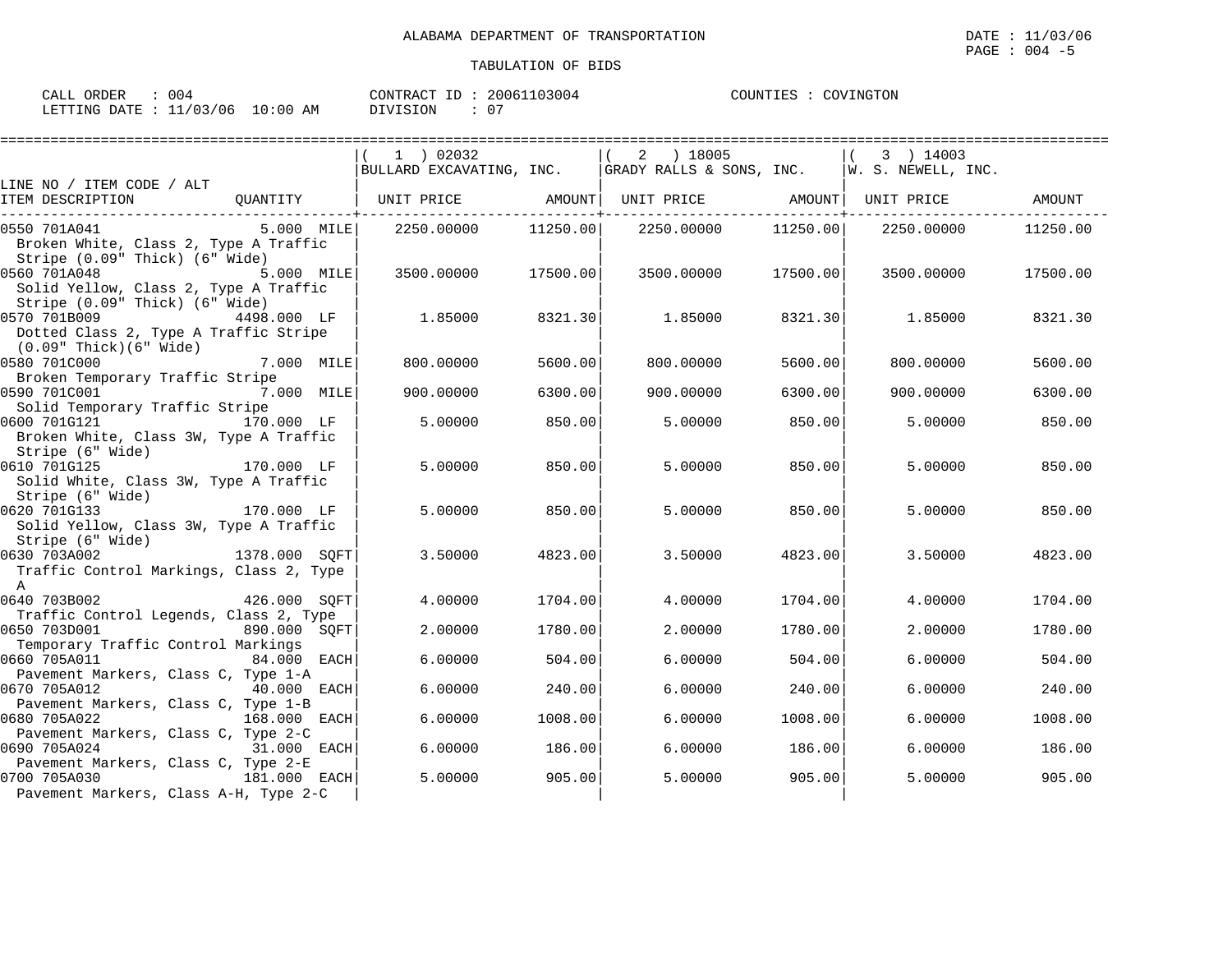| ORDER<br>CALL           | 004        | 20061103004<br>CONTRACT<br>ID: | COUNTIES :<br>: COVINGTON |
|-------------------------|------------|--------------------------------|---------------------------|
| LETTING DATE : 11/03/06 | $10:00$ AM | <b>NIVISION</b>                |                           |

|                                                                                                                                                           |              |             | $1$ ) 02032<br>BULLARD EXCAVATING, INC. $ $ GRADY RALLS & SONS, INC. $ w.$ S. NEWELL, INC. |                 | 2 ) 18005                               |                    | 3 ) 14003                                 |                 |
|-----------------------------------------------------------------------------------------------------------------------------------------------------------|--------------|-------------|--------------------------------------------------------------------------------------------|-----------------|-----------------------------------------|--------------------|-------------------------------------------|-----------------|
| LINE NO / ITEM CODE / ALT<br>ITEM DESCRIPTION                                                                                                             |              |             | QUANTITY   UNIT PRICE                                                                      |                 |                                         |                    | AMOUNT   UNIT PRICE   AMOUNT   UNIT PRICE | AMOUNT          |
| 0710 705A031                                                                                                                                              | 257.000 EACH |             | 5.00000                                                                                    | 1285.00         | 5.00000                                 | 1285.00            | 5.00000                                   | 1285.00         |
| Pavement Markers, Class A-H, Type 1-A<br>0720 705A038<br>$68.000$ EACH<br>Pavement Markers, Class A-H, Type 2-E                                           |              |             | 5.00000                                                                                    | 340.00          | 5.00000                                 | 340.00             | 5.00000                                   | 340.00          |
| 0730 710A115<br>Class 4, Aluminum Flat Sign Panels 0.<br>08" Thick Or Steel Flat Sign Panels 14                                                           | 231.000 SOFT |             | 17.00000 3927.00                                                                           |                 |                                         | 18.00000 4158.00   | 16.00000                                  | 3696.00         |
| Gauge (Type III Or Type IV Background)<br>0740 710A126<br>343.000 SOFT<br>Class 8, Aluminum Flat Sign Panels 0.<br>08" Thick Or Steel Flat Sign Panels 14 |              |             | 19.10000                                                                                   | 6551.30         | 20.00000                                | 6860.00            | 18.00000                                  | 6174.00         |
| Gauge (Type IX Background)<br>0750 710B001<br>Roadway Sign Post (#3 "U" Channel<br>Galvanized Steel)                                                      | 994.000 LF   |             | 6.90000                                                                                    | 6858.60         | 7.00000                                 | 6958.00            | 6.50000                                   | 6461.00         |
| 0760 740B000                                                                                                                                              | 738.000 SOFT |             | 8.00000                                                                                    | 5904.00         | 8,00000                                 | 5904.00            | 10.60000                                  | 7822.80         |
| Construction Signs<br>0770 740D000<br>Channelizing Drums                                                                                                  | 300.000 EACH |             | 56.20000                                                                                   | 16860.00        | 55.00000                                | 16500.00           | 74.30000                                  | 22290.00        |
| 0780 740E000<br>Cones (36 Inches High)                                                                                                                    | 30.000       | EACH        | 11.65000                                                                                   | 349.50          | 2.00000                                 | 60.00              |                                           | 15.90000 477.00 |
| 0790 740F002<br>Barricades, Type III                                                                                                                      | 26.000       | <b>EACH</b> | 186.00000                                                                                  | 4836.00         | 190.00000                               | 4940.00            | 265.00000                                 | 6890.00         |
| 0800 7401005<br>Warning Lights, Type B (Detachable Head                                                                                                   | 13.000       | EACH        | 425.00000                                                                                  | 5525.00         | 400.00000                               | 5200.00            | 265.00000                                 | 3445.00         |
| 0810 740M001<br>Ballast For Cone                                                                                                                          | 30.000 EACH  |             | 6.36000                                                                                    | 190.80          | 1.00000                                 | 30.00              | 8.48000                                   | 254.40          |
| 0820 741C010<br>Portable Sequential Arrow And Chevron<br>Sign Unit                                                                                        | 1.000        | EACH        | 2000.00000                                                                                 | 2000.00         |                                         | 3500.00000 3500.00 | 5300.00000                                | 5300.00         |
| 0830 998A000<br>Construction Fuel (Maximum Bid Limited<br>To \$ 180,000.00)                                                                               |              | LUMP        | 0.00000                                                                                    | 0.00            | 40000.00000                             | 40000.00           | 0.01000                                   | 0.01            |
| 0840 999 000<br>Trainee Hours At 80 Cents Per Hour                                                                                                        | 2250.000     | HOUR        |                                                                                            |                 | $0.80000$ $1800.00$ $0.80000$ $1800.00$ |                    | 0.80000                                   | 1800.00         |
| SECTION TOTALS                                                                                                                                            |              |             |                                                                                            | \$1,343,196.11] | \$1,327,213.90                          |                    |                                           | \$1,541,663.08  |
| SECTION 0002<br>AA1                                                                                                                                       |              |             |                                                                                            |                 |                                         |                    |                                           |                 |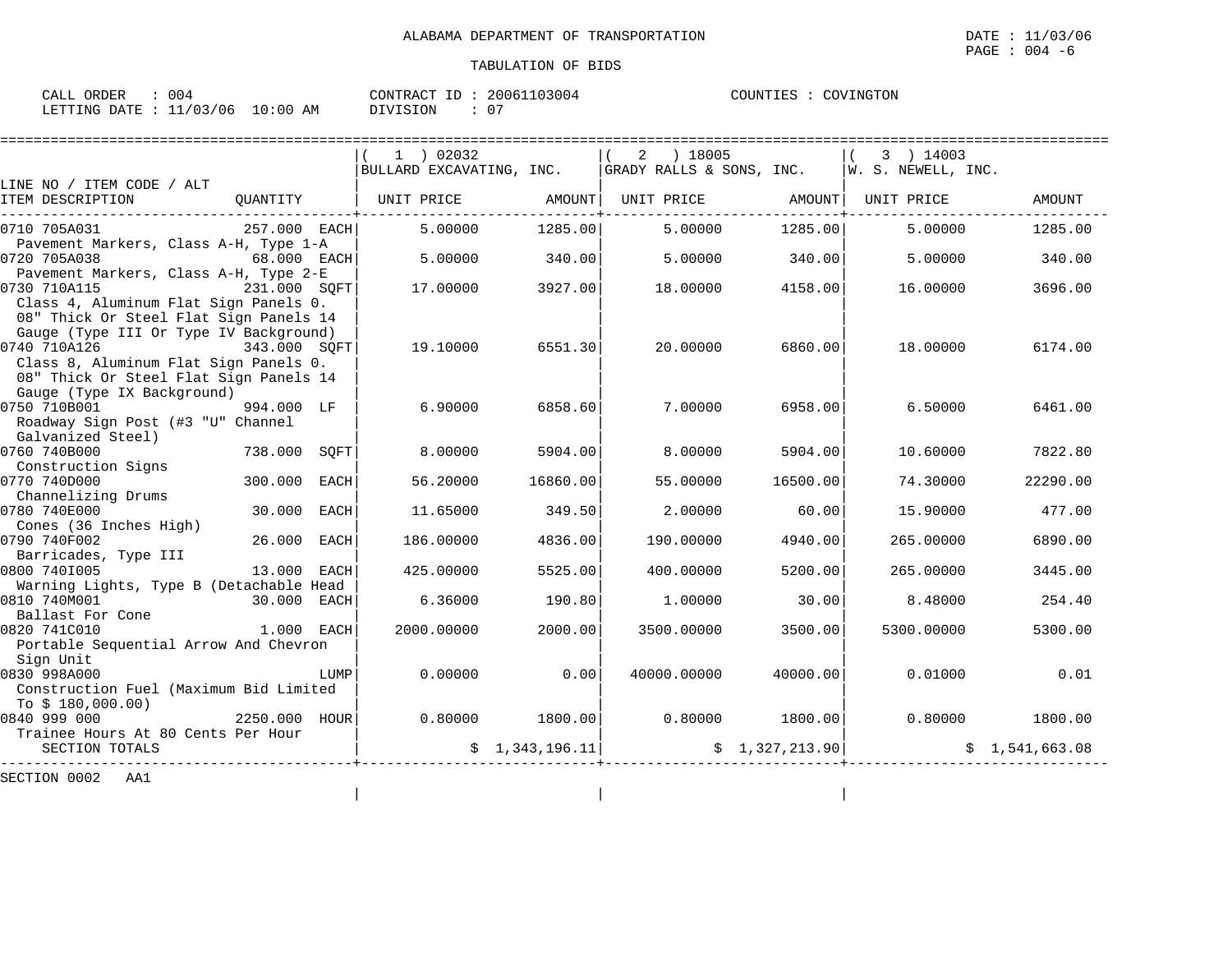| CALL ORDER<br>: 004              |          | CONTRACT ID: 20061103004 | COUNTIES : COVINGTON |
|----------------------------------|----------|--------------------------|----------------------|
| LETTING DATE : 11/03/06 10:00 AM | DIVISION |                          |                      |

| | |

|                                                                                                                                            |                | $1$ ) 02032                      |           | 2 ) 18005<br> BULLARD EXCAVATING, INC.   GRADY RALLS & SONS, INC.   W. S. NEWELL, INC. |                  | 3 ) 14003              |           |
|--------------------------------------------------------------------------------------------------------------------------------------------|----------------|----------------------------------|-----------|----------------------------------------------------------------------------------------|------------------|------------------------|-----------|
| LINE NO / ITEM CODE / ALT<br>ITEM DESCRIPTION                                                                                              | OUANTITY       | UNIT PRICE                       |           | AMOUNT   UNIT PRICE              AMOUNT   UNIT PRICE                                   |                  |                        | AMOUNT    |
| 0850 210D011<br>Borrow Excavation (A-4 Or Better)                                                                                          | 10919.000 CUYD |                                  |           |                                                                                        | 5.85000 63876.15 | 5.87000                | 64094.53  |
| 0860 301A222<br>117832.000 SQYD<br>Soil Aggregate Base Course, Type C,<br>Road Mixed, 6" Compacted Thickness                               |                |                                  |           | 6.06000                                                                                | 714061.92        | 6.53000                | 769442.96 |
| 0870 424A361<br>8805.000 TON<br>Superpave Bituminous Concrete Wearing<br>Surface Layer, 3/4" Maximum Aggregate<br>Size Mix, ESAL Range C/D |                |                                  |           | 56.50000                                                                               | 497482.50        | 56.50000               | 497482.50 |
| 0880 424B651<br>Superpave Bituminous Concrete Upper<br>Binder Layer, 1" Maximum Aggregate Size<br>Mix, ESAL Range C/D                      | 15759.000 TON  |                                  |           | 53.25000                                                                               | 839166.75        | 53.25000               | 839166.75 |
| 0890 424B681<br>Superpave Bituminous Concrete Lower<br>Binder Layer, 1" Maximum Aggregate Size<br>Mix, ESAL Range C/D                      | 9357.000 TON   |                                  |           | 53.25000                                                                               | 498260.25        | 53.25000               | 498260.25 |
| SECTION TOTALS                                                                                                                             |                |                                  |           | $0.00$ $\uparrow$ $\uparrow$ $2,612,847.57$ $\uparrow$ $\uparrow$ $2,668,446.99$       |                  |                        |           |
| SECTION 0003<br>AA2                                                                                                                        |                |                                  |           |                                                                                        |                  |                        |           |
| 17464.000 CUYD<br>0900 210D011<br>Borrow Excavation (A-4 Or Better)                                                                        |                | $3.75000$ 65490.00               |           |                                                                                        |                  |                        |           |
| 0910 304A010<br>Soil-Cement, 8 Inches Thick                                                                                                | 58017.000 SOYD | 11.35000                         | 658492.95 |                                                                                        |                  |                        |           |
| 0920 424A361<br>Superpave Bituminous Concrete Wearing<br>Surface Layer, 3/4" Maximum Aggregate<br>Size Mix, ESAL Range C/D                 | 8805.000 TON   | 50.00000                         | 440250.00 |                                                                                        |                  |                        |           |
| 0930 424B651<br>15759.000 TON<br>Superpave Bituminous Concrete Upper<br>Binder Layer, 1" Maximum Aggregate Size<br>Mix, ESAL Range C/D     |                | 54.84000                         | 864223.56 |                                                                                        |                  |                        |           |
| 0940 424B681<br>Superpave Bituminous Concrete Lower<br>Binder Layer, 1" Maximum Aggregate Size<br>Mix, ESAL Range C/D                      | 9357.000 TON   | 54.84000                         | 513137.88 |                                                                                        |                  |                        |           |
| SECTION TOTALS                                                                                                                             |                | -------------------------------- |           | $\sin 2,541,594.39$ $\sin 39$                                                          |                  | $0.00$  <br>$\ddot{s}$ | 0.00      |
| SECTION 0004 AA3                                                                                                                           |                |                                  |           |                                                                                        |                  |                        |           |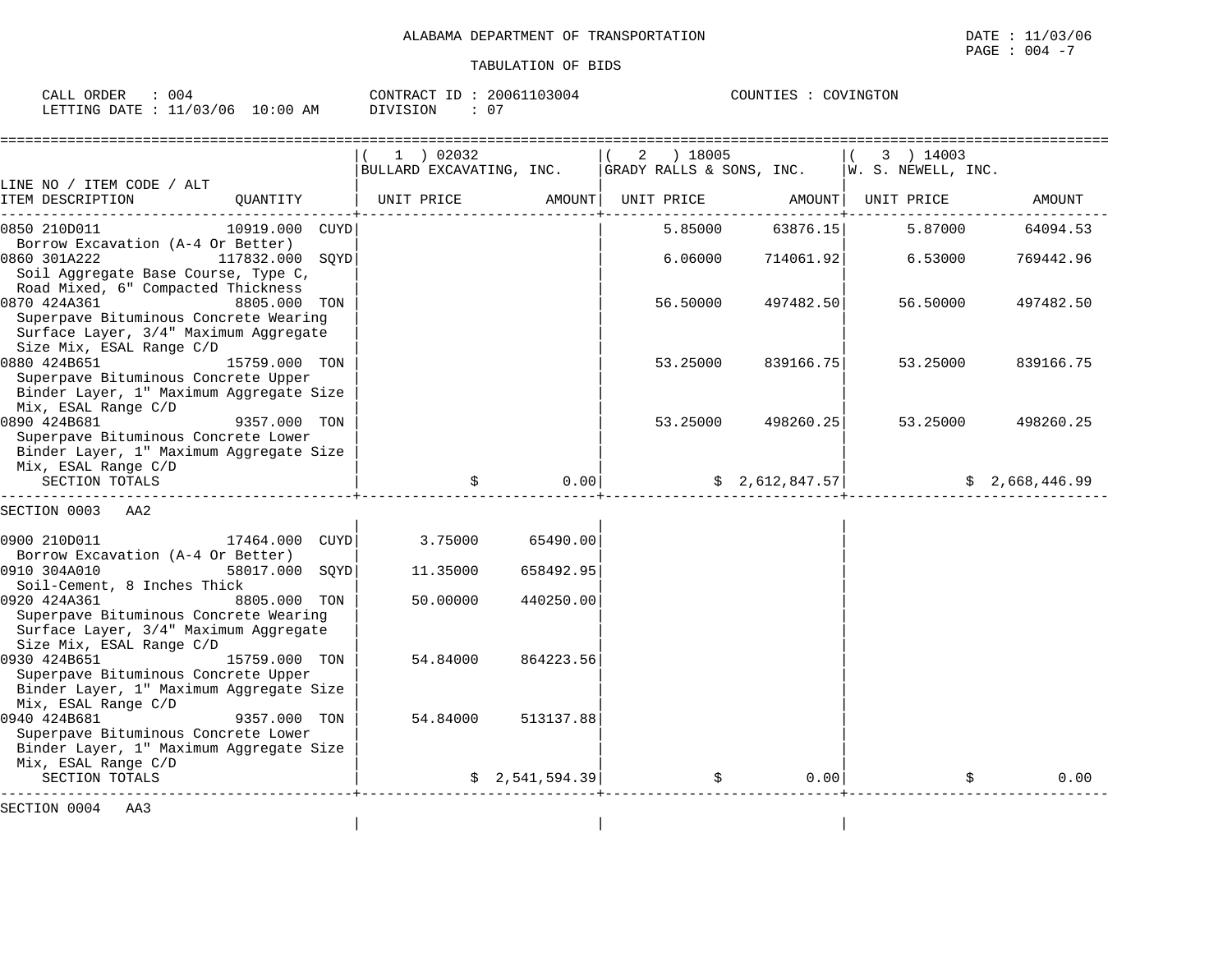| 004<br>CALL ORDER                |          | CONTRACT ID: 20061103004 | COUNTIES : COVINGTON |
|----------------------------------|----------|--------------------------|----------------------|
| LETTING DATE : 11/03/06 10:00 AM | DIVISION | $\cdot$ $\circ$<br>. U.  |                      |

|                                                                                                                                                                                                                                                                                                                                                                                                                                                                                                                                                                                                                                                     | $1$ ) 02032              |                | 2 ) 18005                |                | 3 ) 14003          |                |
|-----------------------------------------------------------------------------------------------------------------------------------------------------------------------------------------------------------------------------------------------------------------------------------------------------------------------------------------------------------------------------------------------------------------------------------------------------------------------------------------------------------------------------------------------------------------------------------------------------------------------------------------------------|--------------------------|----------------|--------------------------|----------------|--------------------|----------------|
|                                                                                                                                                                                                                                                                                                                                                                                                                                                                                                                                                                                                                                                     | BULLARD EXCAVATING, INC. |                | GRADY RALLS & SONS, INC. |                | W. S. NEWELL, INC. |                |
| LINE NO / ITEM CODE / ALT<br>ITEM DESCRIPTION<br>QUANTITY                                                                                                                                                                                                                                                                                                                                                                                                                                                                                                                                                                                           | UNIT PRICE               | AMOUNT         | UNIT PRICE               | AMOUNT         | UNIT PRICE         | <b>AMOUNT</b>  |
| 0950 210D011<br><b>CUYD</b><br>17464.000<br>Borrow Excavation (A-4 Or Better)<br>0960 301A020<br>58017.000 SQYD<br>Crushed Aggregate Base Course, Type B,<br>Plant Mixed, 8" Compacted Thickness<br>0970 424A361<br>8805.000 TON<br>Superpave Bituminous Concrete Wearing<br>Surface Layer, 3/4" Maximum Aggregate<br>Size Mix, ESAL Range C/D<br>0980 424B651<br>15759.000 TON<br>Superpave Bituminous Concrete Upper<br>Binder Layer, 1" Maximum Aggregate Size<br>Mix, ESAL Range C/D<br>0990 424B681<br>9357.000 TON<br>Superpave Bituminous Concrete Lower<br>Binder Layer, 1" Maximum Aggregate Size<br>Mix, ESAL Range C/D<br>SECTION TOTALS | \$                       | 0.001          |                          | 0.00           | \$                 | 0.00           |
| SECTION 0005<br>AA4                                                                                                                                                                                                                                                                                                                                                                                                                                                                                                                                                                                                                                 |                          |                |                          |                |                    |                |
| 1000 210D011<br>10919.000 CUYD<br>Borrow Excavation (A-4 Or Better)<br>1010 301A080<br>117832.000 SOYD<br>Granular Soil Base Course, Type C, Road<br>Mixed, 6" Compacted Thickness<br>1020 424A361<br>8805.000 TON<br>Superpave Bituminous Concrete Wearing<br>Surface Layer, 3/4" Maximum Aggregate<br>Size Mix, ESAL Range C/D<br>1030 424B651<br>15759.000 TON<br>Superpave Bituminous Concrete Upper<br>Binder Layer, 1" Maximum Aggregate Size<br>Mix, ESAL Range C/D<br>1040 424C360<br>20547.000 TON<br>Superpave Bituminous Concrete Base<br>Layer, 1" Maximum Aggregate Size Mix,<br>ESAL Range C/D<br>SECTION TOTALS                      |                          | 0.00           |                          | 0.00           |                    | 0.00           |
| CONTRACT TOTALS                                                                                                                                                                                                                                                                                                                                                                                                                                                                                                                                                                                                                                     |                          | \$3,884,790.50 |                          | \$3,940,061.47 |                    | \$4,210,110.07 |
|                                                                                                                                                                                                                                                                                                                                                                                                                                                                                                                                                                                                                                                     |                          |                |                          |                |                    |                |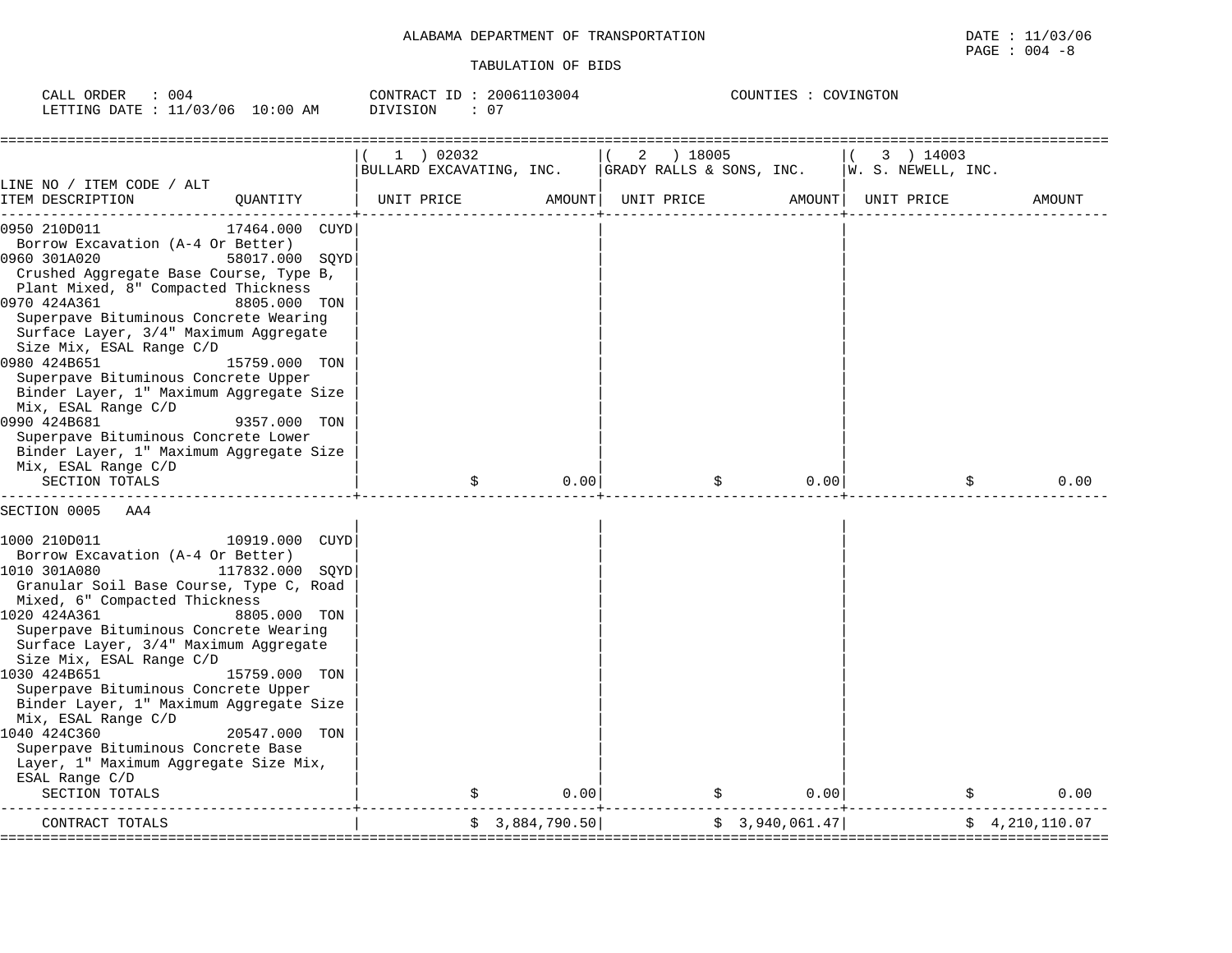## ALABAMA DEPARTMENT OF TRANSPORTATION **EXAMPLE 1999** DATE : 11/03/06

#### TABULATION OF BIDS

PAGE : 004 -9

| CALL ORDER<br>$\therefore$ 004<br>LETTING DATE : 11/03/06 10:00 AM             |                |      | CONTRACT ID: 20061103004<br>DIVISION<br>$\cdot$ 07 |           | COUNTIES : COVINGTON |  |                    |        |  |  |
|--------------------------------------------------------------------------------|----------------|------|----------------------------------------------------|-----------|----------------------|--|--------------------|--------|--|--|
|                                                                                |                |      | 4 ) 01087<br>APAC-SOUTHEAST, INC.                  |           |                      |  |                    |        |  |  |
| LINE NO / ITEM CODE / ALT<br>ITEM DESCRIPTION                                  | OUANTITY       |      | UNIT PRICE                                         |           | AMOUNT  UNIT PRICE   |  | AMOUNT  UNIT PRICE | AMOUNT |  |  |
| SECTION 0001 Total                                                             |                |      |                                                    |           |                      |  |                    |        |  |  |
| 0010 204A000                                                                   | $1.000$ EACH   |      | 500,00000                                          | 500.00    |                      |  |                    |        |  |  |
| Closing Water Well<br>0020 206C002                                             | 533.000 SQYD   |      | 5.00000                                            | 2665.00   |                      |  |                    |        |  |  |
| Removing Concrete Slope Paving<br>0030 206D001                                 | 125.000 LF     |      | 3.00000                                            | 375.00    |                      |  |                    |        |  |  |
| Removing Guardrail<br>0040 206D003                                             | 796.000 LF     |      | 5.00000                                            | 3980.00   |                      |  |                    |        |  |  |
| Removing Curb And Gutter<br>0050 206E050                                       | 1.000 EACH     |      | 500.00000                                          | 500.00    |                      |  |                    |        |  |  |
| Removing Slope Paved Headwall<br>0060 210A000                                  | 13250.000 CUYD |      | 4.25000                                            | 56312.50  |                      |  |                    |        |  |  |
| Unclassified Excavation<br>0070 214A000                                        | 459.000 CUYD   |      | 5.00000                                            | 2295.00   |                      |  |                    |        |  |  |
| Structure Excavation<br>0080 214B001                                           | 94.000 CUYD    |      | 52.50000                                           | 4935.00   |                      |  |                    |        |  |  |
| Foundation Backfill, Commercial<br>0090 230A000                                | 129.000 RBST   |      | 350.00000                                          | 45150.00  |                      |  |                    |        |  |  |
| Roadbed Processing<br>0100 401A000                                             | 57291.000 SOYD |      | 0.60000                                            | 34374.60  |                      |  |                    |        |  |  |
| Bituminous Treatment A<br>0110 405A000                                         | 10871.000 GAL  |      | 3.50000                                            | 38048.50  |                      |  |                    |        |  |  |
| Tack Coat<br>0120 410C000                                                      | 1.000          | EACH | 660.00000                                          | 660.00    |                      |  |                    |        |  |  |
| Contractor Retained Profilograph<br>0130 410H000                               | 1.000 EACH     |      | 47000.00000                                        | 47000.00  |                      |  |                    |        |  |  |
| Material Remixing Device<br>0140 424A366                                       | 2871.000 TON   |      | 67.50000                                           | 193792.50 |                      |  |                    |        |  |  |
| Superpave Bituminous Concrete Wearing<br>Surface Layer, Leveling, 1/2" Maximum |                |      |                                                    |           |                      |  |                    |        |  |  |
| Aggregate Size Mix, ESAL Range C/D<br>0150 424B663                             | 2360.000 TON   |      | 58.50000                                           | 138060.00 |                      |  |                    |        |  |  |
| Superpave Bituminous Concrete Upper<br>Binder Layer, Widening, 1 1/2" Maximum  |                |      |                                                    |           |                      |  |                    |        |  |  |
| Aggregate Size Mix, ESAL Range C/D<br>0160 428C000                             | 43829.000 LF   |      | 0.03000                                            | 1314.87   |                      |  |                    |        |  |  |
| Scoring Bituminous Pavement Surface By<br>Cutting                              |                |      |                                                    |           |                      |  |                    |        |  |  |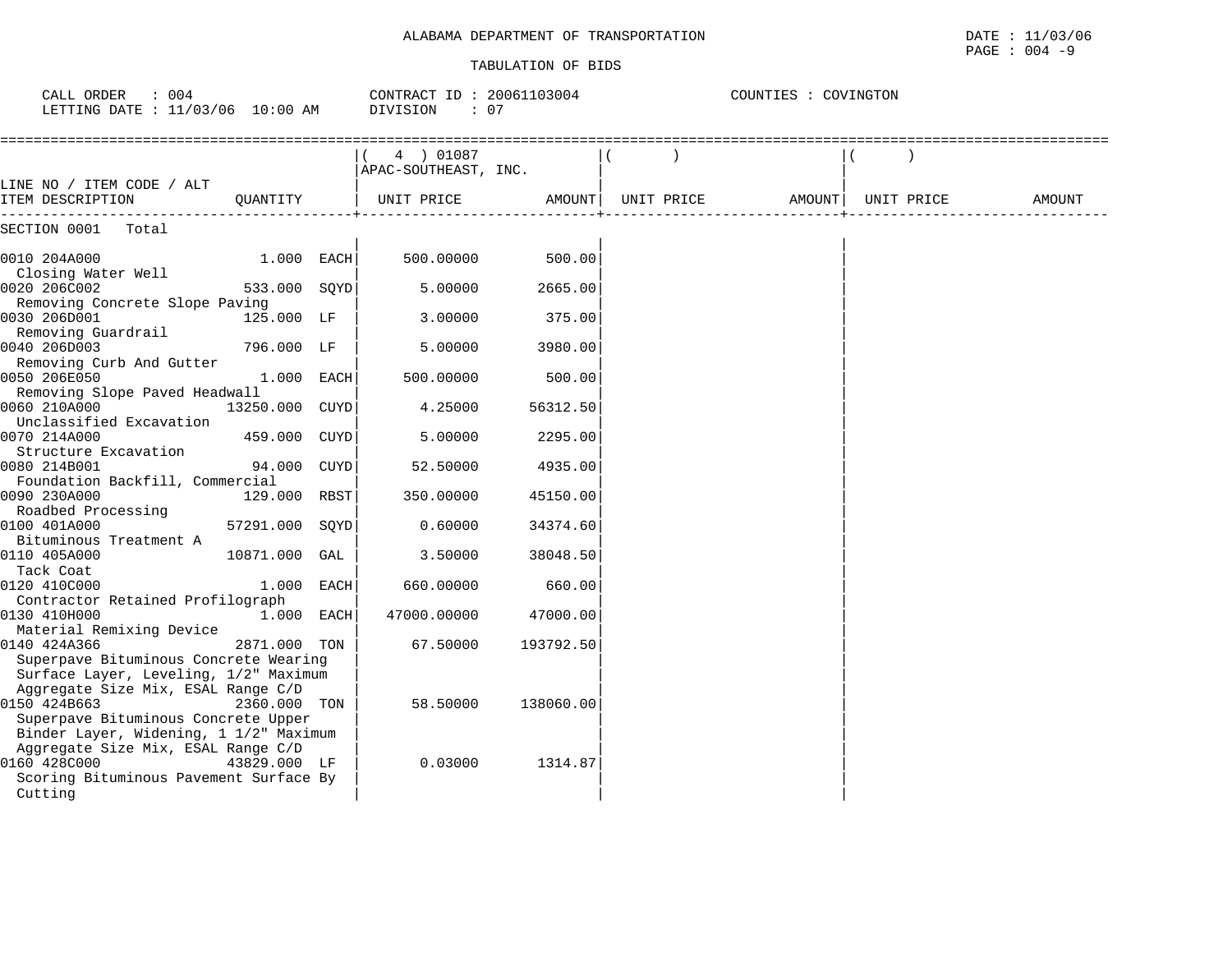| 004<br>ORDER<br>CALL        | CONTRACT           | TD. | 03004<br>2006 | COUNTIES<br>'T.TEZ' | COVINGTON |
|-----------------------------|--------------------|-----|---------------|---------------------|-----------|
| 11/03/06<br>LETTING<br>DATE | 10:00<br>ΑM<br>- - |     | 0.            |                     |           |

|                                                                  |              |      | $(4)$ 01087          |                   |  |                                       |  |  |
|------------------------------------------------------------------|--------------|------|----------------------|-------------------|--|---------------------------------------|--|--|
|                                                                  |              |      | APAC-SOUTHEAST, INC. |                   |  |                                       |  |  |
| LINE NO / ITEM CODE / ALT                                        |              |      |                      |                   |  | UNIT PRICE AMOUNT   UNIT PRICE AMOUNT |  |  |
| ITEM DESCRIPTION                                                 |              |      |                      |                   |  |                                       |  |  |
| 0170 430B000                                                     | 363.000 TON  |      |                      | 30.00000 10890.00 |  |                                       |  |  |
| Aggregate Surfacing (ALDOT #467 Or #57)                          |              |      |                      |                   |  |                                       |  |  |
| 0180 530A001                                                     | 381.000 LF   |      |                      | 36.00000 13716.00 |  |                                       |  |  |
| 18" Roadway Pipe (Class 3 R.C.)                                  |              |      |                      |                   |  |                                       |  |  |
| 42.000 LF<br>0190 530A004                                        |              |      | 60.00000             | 2520.00           |  |                                       |  |  |
| 36" Roadway Pipe (Class 3 R.C.)                                  |              |      |                      |                   |  |                                       |  |  |
| 0200 535A001                                                     | 502.000 LF   |      | 25.50000             | 12801.00          |  |                                       |  |  |
| 18" Side Drain Pipe                                              |              |      |                      |                   |  |                                       |  |  |
| 0210 535A002                                                     | 40.000 LF    |      | 36.00000             | 1440.00           |  |                                       |  |  |
| 24" Side Drain Pipe                                              |              |      |                      |                   |  |                                       |  |  |
| 0220 600A000                                                     |              | LUMP | 300000.00000         | 300000.00         |  |                                       |  |  |
| Mobilization                                                     |              |      |                      |                   |  |                                       |  |  |
| 0230 601A000                                                     | 1.000 EACH   |      | 5000.00000           | 5000.00           |  |                                       |  |  |
| Furnishing Base, Soil And Structure                              |              |      |                      |                   |  |                                       |  |  |
| Laboratories                                                     |              |      |                      |                   |  |                                       |  |  |
| 0240 606A000                                                     | 1336.000 LF  |      | 8.00000              | 10688.00          |  |                                       |  |  |
| 6" Underdrain Pipe                                               |              |      |                      |                   |  |                                       |  |  |
| 0250 610C001                                                     | 10.000 TON   |      | 100.00000            | 1000.00           |  |                                       |  |  |
| Loose Riprap, Class 2                                            |              |      |                      |                   |  |                                       |  |  |
| 0260 610D003                                                     | 10.000 SOYD  |      | 10.00000             | 100.00            |  |                                       |  |  |
| Filter Blanket, Geotextile                                       |              |      |                      |                   |  |                                       |  |  |
| 0270 614A000                                                     | 238.000 CUYD |      | 220.00000            | 52360.00          |  |                                       |  |  |
| Slope Paving<br>$4.000$ $\overline{\text{EACH}}$<br>0280 619A002 |              |      | 600,00000            | 2400.00           |  |                                       |  |  |
| 18" Roadway Pipe End Treatment, Class 1                          |              |      |                      |                   |  |                                       |  |  |
| 0290 619A055<br>1.000 EACH                                       |              |      | 1750.00000           | 1750.00           |  |                                       |  |  |
| 36" Roadway Pipe End Treatment, Class 2                          |              |      |                      |                   |  |                                       |  |  |
| 0300 619A101                                                     | 22.000 EACH  |      | 600.00000            | 13200.00          |  |                                       |  |  |
| 18" Side Drain Pipe End Treatment,                               |              |      |                      |                   |  |                                       |  |  |
| Class 1                                                          |              |      |                      |                   |  |                                       |  |  |
| 2.000 EACH<br>0310 619A102                                       |              |      | 650.00000            | 1300.00           |  |                                       |  |  |
| 24" Side Drain Pipe End Treatment,                               |              |      |                      |                   |  |                                       |  |  |
| Class 1                                                          |              |      |                      |                   |  |                                       |  |  |
| 0320 620A000                                                     | 1.000 CUYD   |      | 1200.00000           | 1200.00           |  |                                       |  |  |
| Minor Structure Concrete                                         |              |      |                      |                   |  |                                       |  |  |
| 0330 621A022                                                     | 2.000 EACH   |      | 2850.00000           | 5700.00           |  |                                       |  |  |
| Junction Boxes, Type 1 (Modified)                                |              |      |                      |                   |  |                                       |  |  |
| 0340 621B034                                                     | $1.000$ EACH |      | 950.00000            | 950.00            |  |                                       |  |  |
| Junction Box Units, Type 1 (Modified)                            |              |      |                      |                   |  |                                       |  |  |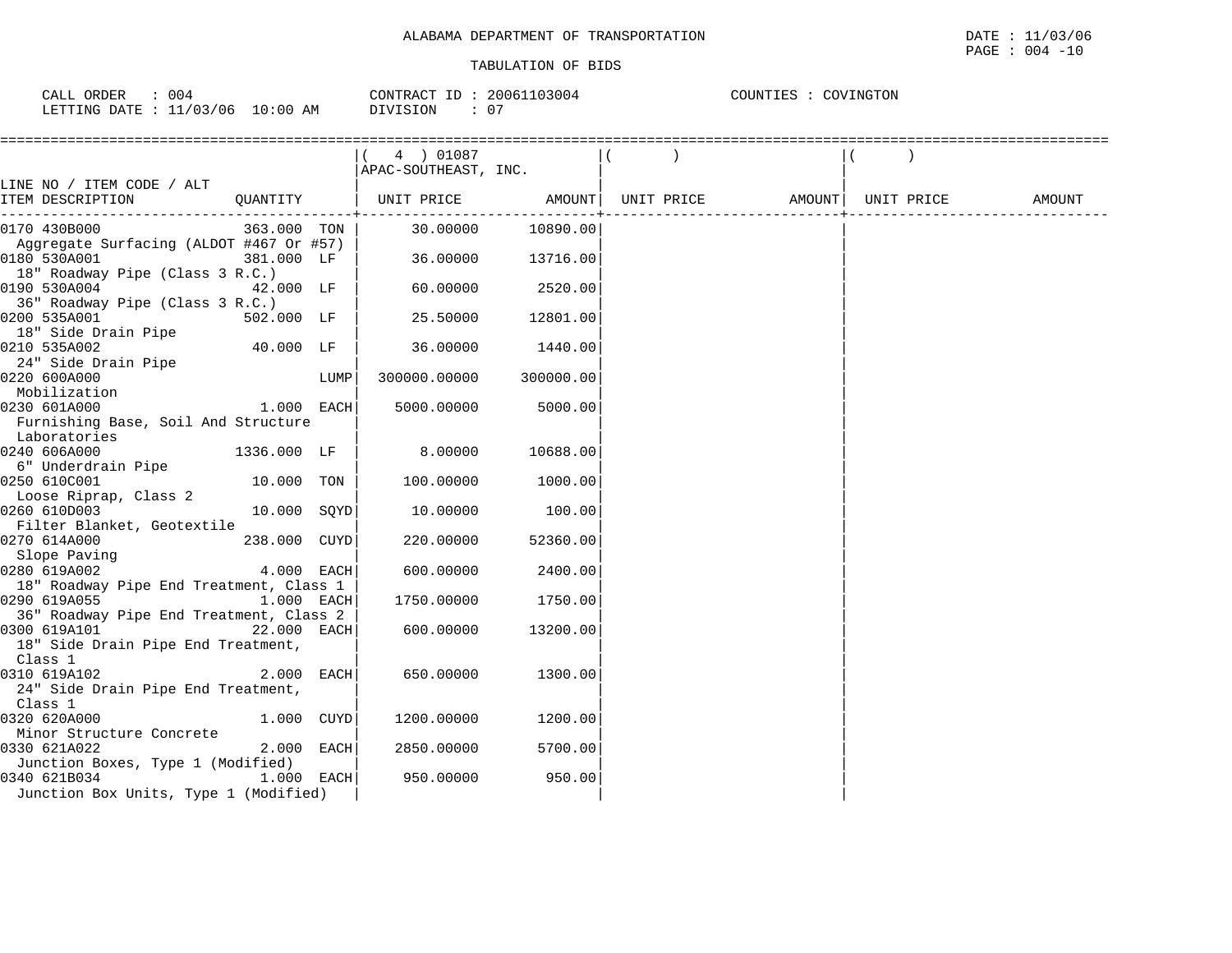| 004<br>ORDER<br>CALL                                                                                                                       | CONTRACT ID:                  | 20061103004  | COUNTIES : | COVINGTON |
|--------------------------------------------------------------------------------------------------------------------------------------------|-------------------------------|--------------|------------|-----------|
| LETTING DATE : 11/03/06<br>the contract of the contract of the contract of the contract of the contract of the contract of the contract of | $10:00$ AM<br><b>DIVISION</b> | $\cap$<br>υ. |            |           |

|                                             |               |      | 4 ) 01087                      |          |  |                    |        |
|---------------------------------------------|---------------|------|--------------------------------|----------|--|--------------------|--------|
|                                             |               |      | APAC-SOUTHEAST, INC.           |          |  |                    |        |
| LINE NO / ITEM CODE / ALT                   |               |      |                                |          |  |                    |        |
| ITEM DESCRIPTION                            | QUANTITY      |      | UNIT PRICE AMOUNT   UNIT PRICE |          |  | AMOUNT  UNIT PRICE | AMOUNT |
| ---------------------------<br>0350 621C020 | $1.000$ EACH  |      | 2150.00000                     | 2150.00  |  |                    |        |
| Inlets, Type Y                              |               |      |                                |          |  |                    |        |
| 0360 623C000                                | 1336.000 LF   |      | 17.57000                       | 23473.52 |  |                    |        |
| Combination Curb & Gutter, Type C           |               |      |                                |          |  |                    |        |
| 0370 630A001                                | 707.000 LF    |      | 16.00000                       | 11312.00 |  |                    |        |
| Steel Beam Guardrail, Class A, Type 2       |               |      |                                |          |  |                    |        |
| 0380 630C001                                | 3.000 EACH    |      | 900.00000                      | 2700.00  |  |                    |        |
| Guardrail End Anchor, Type 8                |               |      |                                |          |  |                    |        |
| 0390 630C070                                | 3.000 EACH    |      | 1700.00000                     | 5100.00  |  |                    |        |
| Guardrail End Anchor, Type 10 Series        |               |      |                                |          |  |                    |        |
| 0400 650A000                                | 8176.000 CUYD |      | 6.50000                        | 53144.00 |  |                    |        |
| Topsoil                                     |               |      |                                |          |  |                    |        |
| 0410 651B000                                | 62.000 TON    |      | 30.00000                       | 1860.00  |  |                    |        |
| Agricultural Limestone                      |               |      |                                |          |  |                    |        |
| 0420 652A100                                | 31.000 ACRE   |      | 424.00000                      | 13144.00 |  |                    |        |
| Seeding                                     |               |      |                                |          |  |                    |        |
| 0430 654A001                                | 599.000 SOYD  |      | 3.60000                        | 2156.40  |  |                    |        |
| Solid Sodding (Bermuda)                     |               |      |                                |          |  |                    |        |
| 0440 656A010                                | 31.000 ACRE   |      | 424.00000                      | 13144.00 |  |                    |        |
| Mulching                                    |               |      |                                |          |  |                    |        |
| 0450 665A000                                | 31.000 ACRE   |      | 300.00000                      | 9300.00  |  |                    |        |
| Temporary Seeding                           |               |      |                                |          |  |                    |        |
| 0460 665B000                                | 31.000 ACRE   |      | 300.00000                      | 9300.00  |  |                    |        |
| Temporary Mulching<br>0470 665C000          | 100.000 LF    |      | 24.00000                       | 2400.00  |  |                    |        |
| 15" Temporary Pipe                          |               |      |                                |          |  |                    |        |
| 0480 665E000                                | 500.000 SOYD  |      | 3.00000                        | 1500.00  |  |                    |        |
| Polyethylene                                |               |      |                                |          |  |                    |        |
| 0490 665J000                                | 24178.000 LF  |      | 3.82000                        | 92359.96 |  |                    |        |
| Silt Fence, Type A                          |               |      |                                |          |  |                    |        |
| 0500 6650001                                | 24178.000 LF  |      | 0.20000                        | 4835.60  |  |                    |        |
| Silt Fence Removal                          |               |      |                                |          |  |                    |        |
| 0510 6650001                                | 1516.000 LF   |      | 6.60000                        | 10005.60 |  |                    |        |
| 20 Inch Wattle                              |               |      |                                |          |  |                    |        |
| 0520 666A001                                | 31.000 ACRE   |      | 5.00000                        | 155.00   |  |                    |        |
| Pest Control Treatment                      |               |      |                                |          |  |                    |        |
| 0530 680A000                                |               | LUMP | 46900.00000                    | 46900.00 |  |                    |        |
| Engineering Controls                        |               |      |                                |          |  |                    |        |
| 0540 701A028                                | 6.000 MILE    |      | 3500.00000                     | 21000.00 |  |                    |        |
| Solid White, Class 2, Type A Traffic        |               |      |                                |          |  |                    |        |
| Stripe (0.06" Thick) (6" Wide)              |               |      |                                |          |  |                    |        |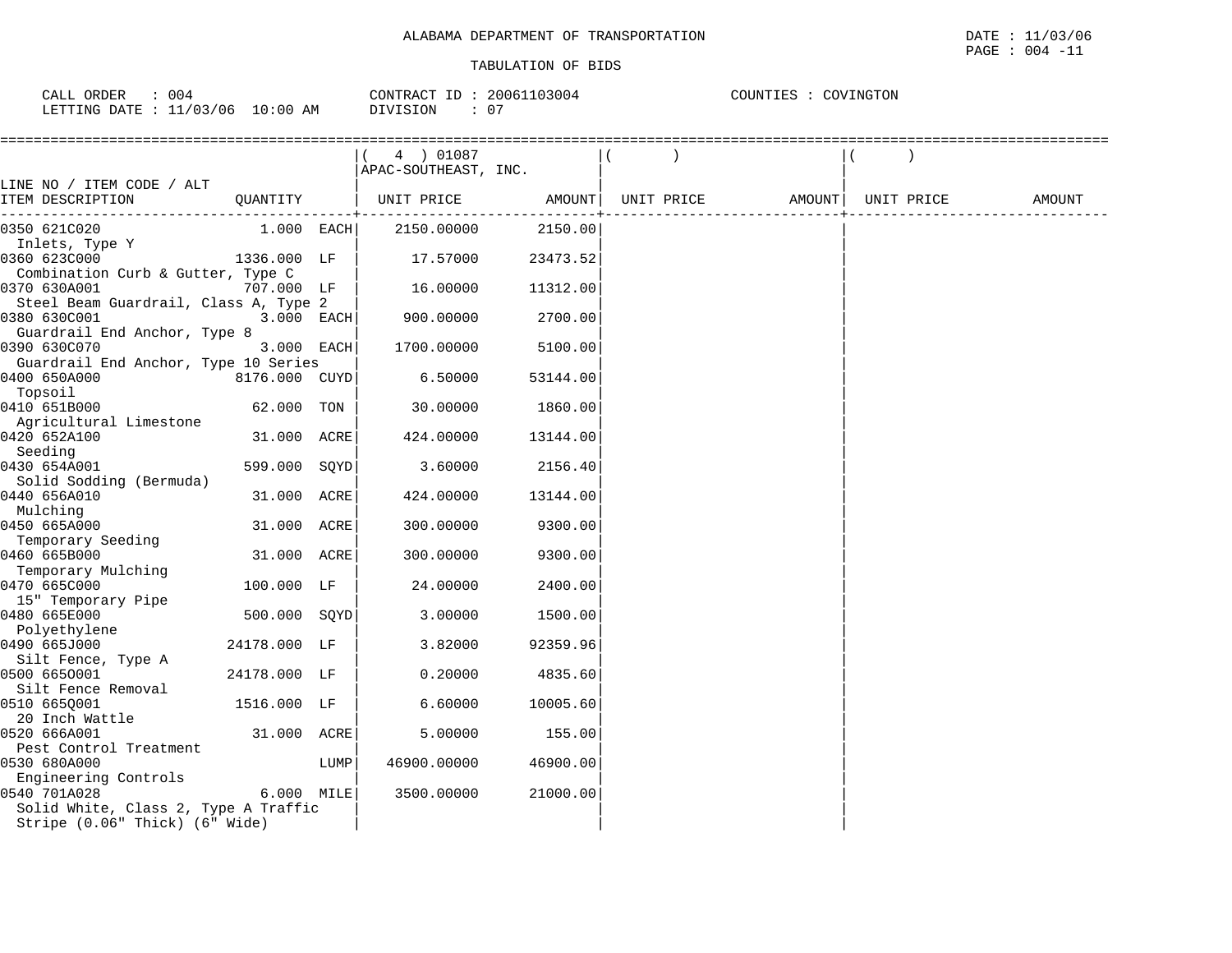| 004<br>CALL ORDER               |          | CONTRACT ID: 20061103004 | COUNTIES : COVINGTON |
|---------------------------------|----------|--------------------------|----------------------|
| LETTING DATE: 11/03/06 10:00 AM | DIVISION |                          |                      |

|                                                            |               | 4 ) 01087                                                                                                                 |         |  |  |  |
|------------------------------------------------------------|---------------|---------------------------------------------------------------------------------------------------------------------------|---------|--|--|--|
|                                                            |               | APAC-SOUTHEAST, INC.                                                                                                      |         |  |  |  |
| LINE NO / ITEM CODE / ALT                                  |               |                                                                                                                           |         |  |  |  |
| ITEM DESCRIPTION                                           |               | QUANTITY   UNIT PRICE                 AMOUNT    UNIT PRICE                  AMOUNT    UNIT PRICE                   AMOUNT |         |  |  |  |
| 0550 701A041                                               | $5.000$ MILE  | 2250.00000 11250.00                                                                                                       |         |  |  |  |
| Broken White, Class 2, Type A Traffic                      |               |                                                                                                                           |         |  |  |  |
| Stripe (0.09" Thick) (6" Wide)                             |               |                                                                                                                           |         |  |  |  |
| 0560 701A048                                               | 5.000 MILE    | 3500.00000 17500.00                                                                                                       |         |  |  |  |
| Solid Yellow, Class 2, Type A Traffic                      |               |                                                                                                                           |         |  |  |  |
| Stripe (0.09" Thick) (6" Wide)                             |               |                                                                                                                           |         |  |  |  |
| 0570 701B009<br>Dotted Class 2, Type A Traffic Stripe      | 4498.000 LF   | 1.85000                                                                                                                   | 8321.30 |  |  |  |
| (0.09" Thick)(6" Wide)                                     |               |                                                                                                                           |         |  |  |  |
| 0580 701C000                                               | 7.000 MILE    | 800.00000                                                                                                                 | 5600.00 |  |  |  |
| Broken Temporary Traffic Stripe                            |               |                                                                                                                           |         |  |  |  |
| 0590 701C001                                               | 7.000 MILE    | 900.00000                                                                                                                 | 6300.00 |  |  |  |
| Solid Temporary Traffic Stripe                             |               |                                                                                                                           |         |  |  |  |
| 0600 701G121<br>170.000 LF                                 |               | 5.00000                                                                                                                   | 850.00  |  |  |  |
| Broken White, Class 3W, Type A Traffic                     |               |                                                                                                                           |         |  |  |  |
| Stripe (6" Wide)                                           |               |                                                                                                                           |         |  |  |  |
| 0610 701G125                                               | 170.000 LF    | 5.00000                                                                                                                   | 850.00  |  |  |  |
| Solid White, Class 3W, Type A Traffic                      |               |                                                                                                                           |         |  |  |  |
| Stripe (6" Wide)                                           |               |                                                                                                                           |         |  |  |  |
| 0620 701G133<br>170.000 LF                                 |               | 5.00000                                                                                                                   | 850.00  |  |  |  |
| Solid Yellow, Class 3W, Type A Traffic<br>Stripe (6" Wide) |               |                                                                                                                           |         |  |  |  |
| 0630 703A002                                               | 1378.000 SOFT | 3.50000                                                                                                                   | 4823.00 |  |  |  |
| Traffic Control Markings, Class 2, Type                    |               |                                                                                                                           |         |  |  |  |
| A                                                          |               |                                                                                                                           |         |  |  |  |
| 0640 703B002                                               | 426.000 SOFT  | 4.00000                                                                                                                   | 1704.00 |  |  |  |
| Traffic Control Legends, Class 2, Type                     |               |                                                                                                                           |         |  |  |  |
| 0650 703D001                                               | 890.000 SOFT  | 2.00000                                                                                                                   | 1780.00 |  |  |  |
| Temporary Traffic Control Markings                         |               |                                                                                                                           |         |  |  |  |
| 0660 705A011                                               | 84.000 EACH   | 6.00000                                                                                                                   | 504.00  |  |  |  |
| Pavement Markers, Class C, Type 1-A                        |               |                                                                                                                           |         |  |  |  |
| $40.000$ EACH<br>0670 705A012                              |               | 6.00000                                                                                                                   | 240.00  |  |  |  |
| Pavement Markers, Class C, Type 1-B                        |               |                                                                                                                           |         |  |  |  |
| 0680 705A022<br>Pavement Markers, Class C, Type 2-C        | 168.000 EACH  | 6.00000                                                                                                                   | 1008.00 |  |  |  |
| 0690 705A024                                               | 31.000 EACH   | 6.00000                                                                                                                   | 186.00  |  |  |  |
| Pavement Markers, Class C, Type 2-E                        |               |                                                                                                                           |         |  |  |  |
| 181.000 EACH<br>0700 705A030                               |               | 5.00000                                                                                                                   | 905.00  |  |  |  |
| Pavement Markers, Class A-H, Type 2-C                      |               |                                                                                                                           |         |  |  |  |
|                                                            |               |                                                                                                                           |         |  |  |  |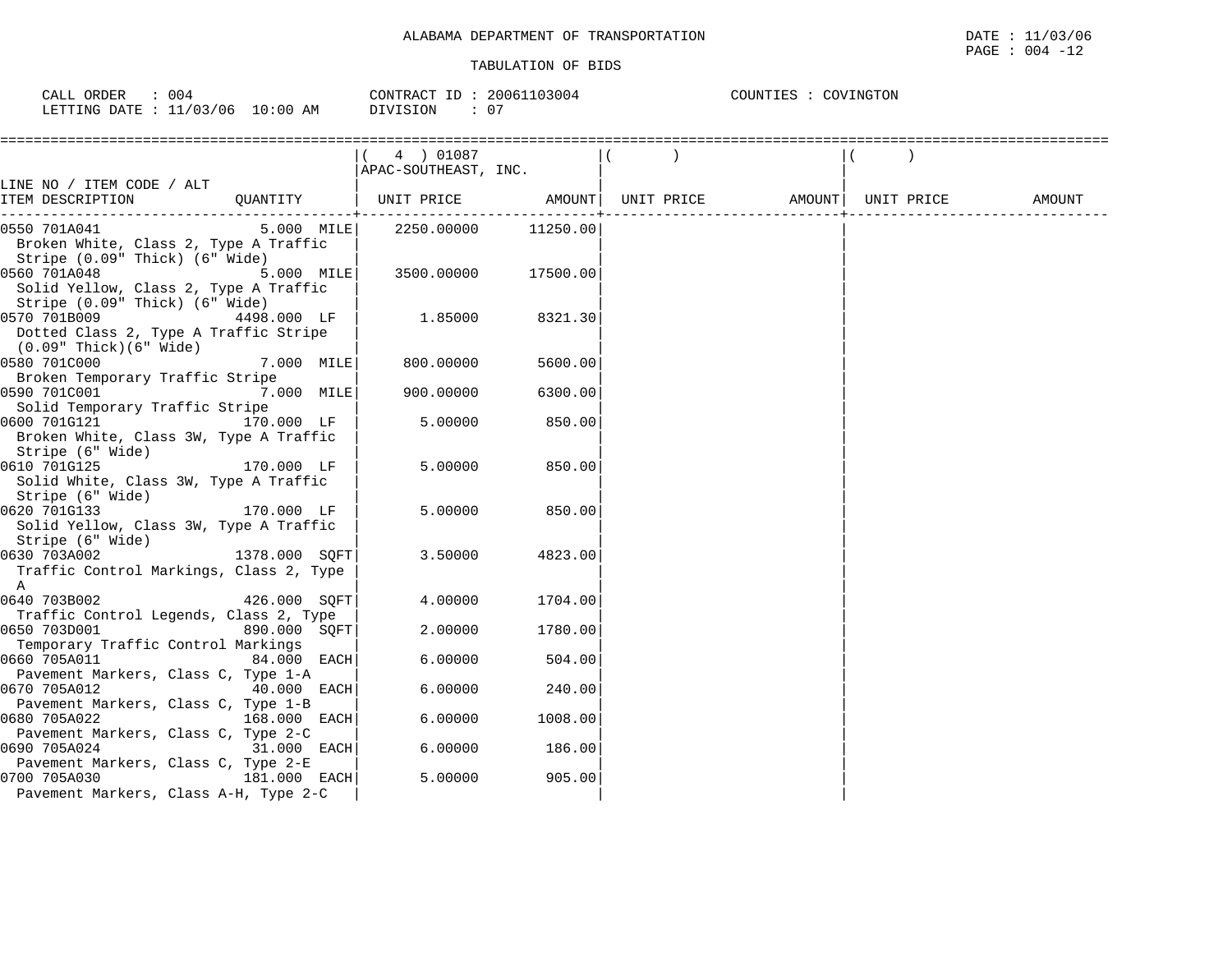| 004<br>ORDER<br>CALI     |          | CONTRACT<br>ID.              | 20061103004 | COUNTIES<br>COVINGTON |
|--------------------------|----------|------------------------------|-------------|-----------------------|
| 11/03/06<br>LETTING DATE | l0:00 AM | 0'<br><b>NOTSTON</b><br>- 71 |             |                       |

| 4 ) 01087 |                                                                                                                                                                                                                                                                                                                                                                        |                                                                                                                                                   |                 |            |                            |
|-----------|------------------------------------------------------------------------------------------------------------------------------------------------------------------------------------------------------------------------------------------------------------------------------------------------------------------------------------------------------------------------|---------------------------------------------------------------------------------------------------------------------------------------------------|-----------------|------------|----------------------------|
|           |                                                                                                                                                                                                                                                                                                                                                                        |                                                                                                                                                   |                 |            |                            |
|           |                                                                                                                                                                                                                                                                                                                                                                        |                                                                                                                                                   |                 |            |                            |
|           |                                                                                                                                                                                                                                                                                                                                                                        |                                                                                                                                                   |                 | UNIT PRICE | AMOUNT                     |
|           | 1285.00                                                                                                                                                                                                                                                                                                                                                                |                                                                                                                                                   |                 |            |                            |
|           |                                                                                                                                                                                                                                                                                                                                                                        |                                                                                                                                                   |                 |            |                            |
| 5.00000   | 340.00                                                                                                                                                                                                                                                                                                                                                                 |                                                                                                                                                   |                 |            |                            |
|           |                                                                                                                                                                                                                                                                                                                                                                        |                                                                                                                                                   |                 |            |                            |
|           |                                                                                                                                                                                                                                                                                                                                                                        |                                                                                                                                                   |                 |            |                            |
|           |                                                                                                                                                                                                                                                                                                                                                                        |                                                                                                                                                   |                 |            |                            |
|           |                                                                                                                                                                                                                                                                                                                                                                        |                                                                                                                                                   |                 |            |                            |
|           |                                                                                                                                                                                                                                                                                                                                                                        |                                                                                                                                                   |                 |            |                            |
|           |                                                                                                                                                                                                                                                                                                                                                                        |                                                                                                                                                   |                 |            |                            |
|           |                                                                                                                                                                                                                                                                                                                                                                        |                                                                                                                                                   |                 |            |                            |
|           |                                                                                                                                                                                                                                                                                                                                                                        |                                                                                                                                                   |                 |            |                            |
|           |                                                                                                                                                                                                                                                                                                                                                                        |                                                                                                                                                   |                 |            |                            |
|           |                                                                                                                                                                                                                                                                                                                                                                        |                                                                                                                                                   |                 |            |                            |
|           |                                                                                                                                                                                                                                                                                                                                                                        |                                                                                                                                                   |                 |            |                            |
|           |                                                                                                                                                                                                                                                                                                                                                                        |                                                                                                                                                   |                 |            |                            |
|           |                                                                                                                                                                                                                                                                                                                                                                        |                                                                                                                                                   |                 |            |                            |
|           |                                                                                                                                                                                                                                                                                                                                                                        |                                                                                                                                                   |                 |            |                            |
|           |                                                                                                                                                                                                                                                                                                                                                                        |                                                                                                                                                   |                 |            |                            |
|           |                                                                                                                                                                                                                                                                                                                                                                        |                                                                                                                                                   |                 |            |                            |
|           |                                                                                                                                                                                                                                                                                                                                                                        |                                                                                                                                                   |                 |            |                            |
| 183.75000 | 4777.50                                                                                                                                                                                                                                                                                                                                                                |                                                                                                                                                   |                 |            |                            |
|           |                                                                                                                                                                                                                                                                                                                                                                        |                                                                                                                                                   |                 |            |                            |
| 420.00000 | 5460.00                                                                                                                                                                                                                                                                                                                                                                |                                                                                                                                                   |                 |            |                            |
|           |                                                                                                                                                                                                                                                                                                                                                                        |                                                                                                                                                   |                 |            |                            |
| 8.00000   | 240.00                                                                                                                                                                                                                                                                                                                                                                 |                                                                                                                                                   |                 |            |                            |
|           |                                                                                                                                                                                                                                                                                                                                                                        |                                                                                                                                                   |                 |            |                            |
|           |                                                                                                                                                                                                                                                                                                                                                                        |                                                                                                                                                   |                 |            |                            |
|           |                                                                                                                                                                                                                                                                                                                                                                        |                                                                                                                                                   |                 |            |                            |
|           |                                                                                                                                                                                                                                                                                                                                                                        |                                                                                                                                                   |                 |            |                            |
|           |                                                                                                                                                                                                                                                                                                                                                                        |                                                                                                                                                   |                 |            |                            |
|           |                                                                                                                                                                                                                                                                                                                                                                        |                                                                                                                                                   |                 |            |                            |
|           |                                                                                                                                                                                                                                                                                                                                                                        |                                                                                                                                                   |                 |            |                            |
|           |                                                                                                                                                                                                                                                                                                                                                                        |                                                                                                                                                   |                 |            |                            |
|           |                                                                                                                                                                                                                                                                                                                                                                        |                                                                                                                                                   |                 |            | 0.00                       |
|           |                                                                                                                                                                                                                                                                                                                                                                        |                                                                                                                                                   |                 |            |                            |
|           |                                                                                                                                                                                                                                                                                                                                                                        |                                                                                                                                                   |                 |            |                            |
|           |                                                                                                                                                                                                                                                                                                                                                                        |                                                                                                                                                   |                 |            |                            |
|           | UNIT PRICE<br>257.000 EACH<br>5,00000<br>$68.000$ EACH<br>231.000 SQFT<br>16.80000<br>343.000 SOFT<br>18.90000<br>994.000 LF<br>738.000 SOFT<br>7.88000<br>300.000 EACH<br>47.65000<br>30.000 EACH<br>12.25000<br>26.000 EACH<br>13.000 EACH<br>Warning Lights, Type B (Detachable Head<br>30.000 EACH<br>1.000 EACH<br>1300.00000<br>0.00000<br>LUMP<br>2250.000 HOUR | APAC-SOUTHEAST, INC.<br>AMOUNT<br>3880.80<br>6482.70<br>6.83000<br>6789.02<br>5815.44<br>14295.00<br>367.50<br>1300.00<br>0.00<br>0.80000 1800.00 | \$1,448,422.31] |            | UNIT PRICE AMOUNT<br>0.001 |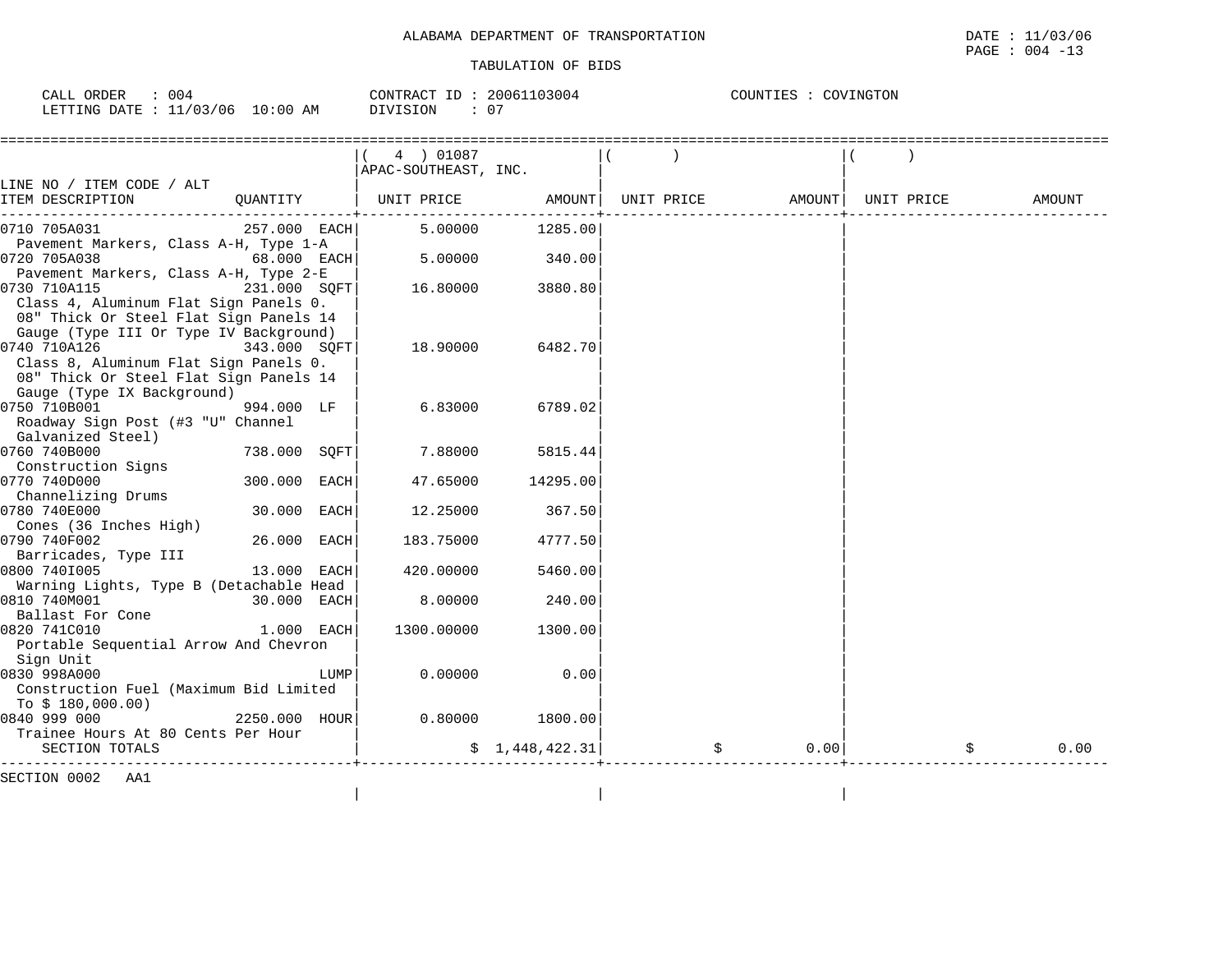| ORDER<br>004<br>CALL                                                                                                                                        | 20061103004<br>CONTRACT ID | COUNTIES<br>COVINGTON |
|-------------------------------------------------------------------------------------------------------------------------------------------------------------|----------------------------|-----------------------|
| $10:00$ AM<br>11/03/06<br>LETTING DATE :<br>the contract of the contract of the contract of the contract of the contract of the contract of the contract of | $\sim$ $\sim$<br>DIVISION  |                       |

|                                                                                                                                                                                                                                                                                                                                                                                                                |                                                                                   | 4 ) 01087<br>APAC-SOUTHEAST, INC. |                 |                   |       |            |            |
|----------------------------------------------------------------------------------------------------------------------------------------------------------------------------------------------------------------------------------------------------------------------------------------------------------------------------------------------------------------------------------------------------------------|-----------------------------------------------------------------------------------|-----------------------------------|-----------------|-------------------|-------|------------|------------|
| LINE NO / ITEM CODE / ALT<br>ITEM DESCRIPTION                                                                                                                                                                                                                                                                                                                                                                  | QUANTITY                                                                          | UNIT PRICE                        | AMOUNT          | UNIT PRICE AMOUNT |       | UNIT PRICE | AMOUNT     |
| 0850 210D011                                                                                                                                                                                                                                                                                                                                                                                                   | 10919.000 CUYD                                                                    | 7.20000                           | 78616.80        |                   |       |            |            |
| Borrow Excavation (A-4 Or Better)<br>0860 301A222<br>Soil Aggregate Base Course, Type C,                                                                                                                                                                                                                                                                                                                       | 117832.000<br>SOYD                                                                | 6.55000                           | 771799.60       |                   |       |            |            |
| Road Mixed, 6" Compacted Thickness<br>0870 424A361<br>Superpave Bituminous Concrete Wearing<br>Surface Layer, 3/4" Maximum Aggregate<br>Size Mix, ESAL Range C/D                                                                                                                                                                                                                                               | 8805.000 TON                                                                      | 67.70000                          | 596098.50       |                   |       |            |            |
| 0880 424B651<br>Superpave Bituminous Concrete Upper<br>Binder Layer, 1" Maximum Aggregate Size                                                                                                                                                                                                                                                                                                                 | 15759.000 TON                                                                     | 58.60000                          | 923477.40       |                   |       |            |            |
| Mix, ESAL Range C/D<br>0890 424B681<br>Superpave Bituminous Concrete Lower<br>Binder Layer, 1" Maximum Aggregate Size                                                                                                                                                                                                                                                                                          | 9357.000 TON                                                                      | 60.00000                          | 561420.00       |                   |       |            |            |
| Mix, ESAL Range C/D<br>SECTION TOTALS                                                                                                                                                                                                                                                                                                                                                                          |                                                                                   |                                   | \$2,931,412.30] |                   | 0.00  |            | \$<br>0.00 |
| SECTION 0003<br>AA2                                                                                                                                                                                                                                                                                                                                                                                            |                                                                                   |                                   |                 |                   |       |            |            |
| 0900 210D011<br>Borrow Excavation (A-4 Or Better)<br>0910 304A010<br>Soil-Cement, 8 Inches Thick<br>0920 424A361<br>Superpave Bituminous Concrete Wearing<br>Surface Layer, 3/4" Maximum Aggregate<br>Size Mix, ESAL Range C/D<br>0930 424B651<br>Superpave Bituminous Concrete Upper<br>Binder Layer, 1" Maximum Aggregate Size<br>Mix, ESAL Range C/D<br>0940 424B681<br>Superpave Bituminous Concrete Lower | 17464.000 CUYD<br>58017.000 SOYD<br>8805.000 TON<br>15759.000 TON<br>9357.000 TON |                                   |                 |                   |       |            |            |
| Binder Layer, 1" Maximum Aggregate Size<br>Mix, ESAL Range C/D<br>SECTION TOTALS                                                                                                                                                                                                                                                                                                                               |                                                                                   |                                   | 0.001           | \$                | 0.001 |            | 0.00       |
| SECTION 0004 AA3                                                                                                                                                                                                                                                                                                                                                                                               |                                                                                   |                                   |                 |                   |       |            |            |

| | |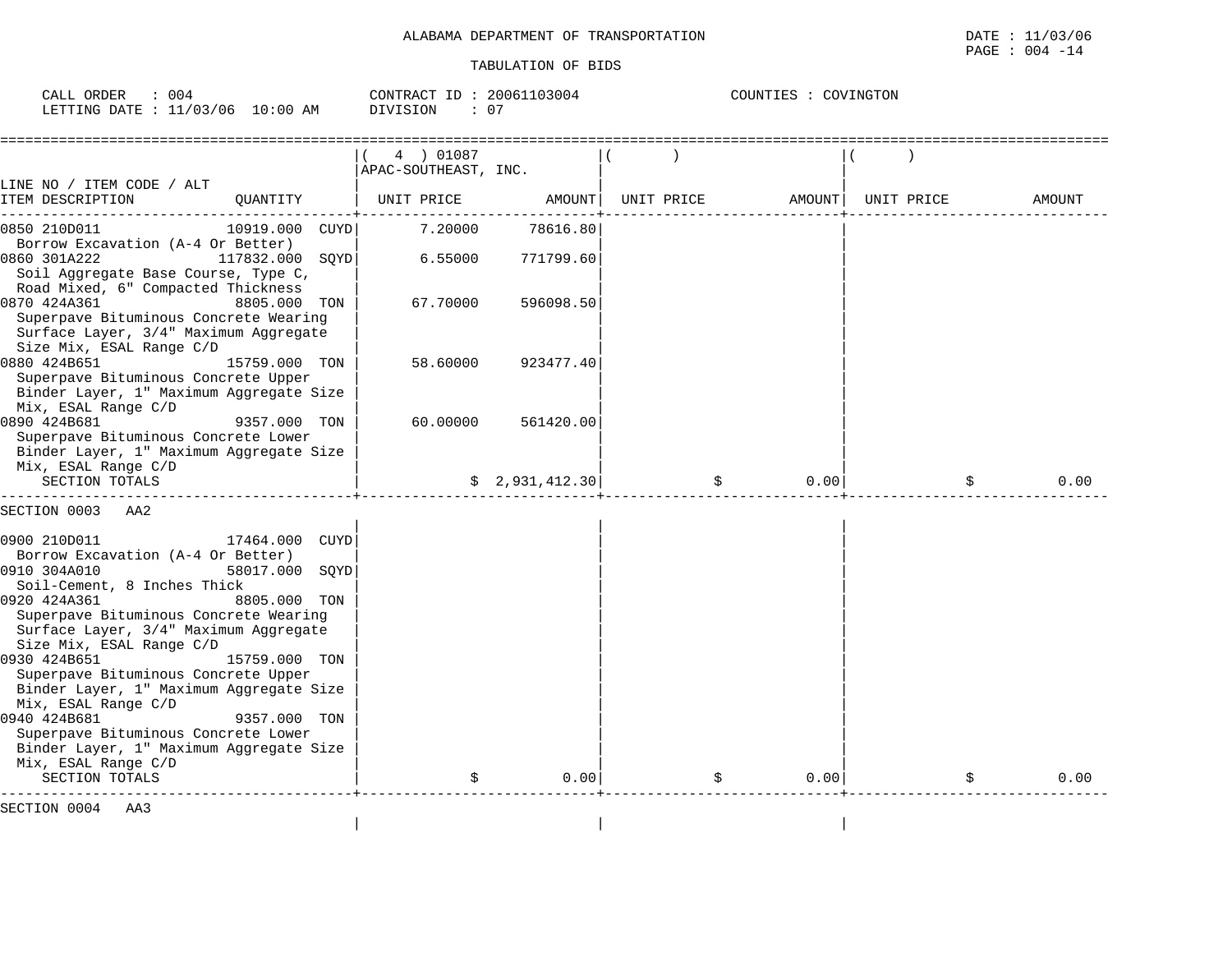| 004<br>ORDER<br>CALL      |            | CONTRACT ID: | 20061103004 | COUNTIES : 0<br>COVINGTON |
|---------------------------|------------|--------------|-------------|---------------------------|
| LETTING DATE : $11/03/06$ | $10:00$ AM | DIVISION     | v.          |                           |

|                                                                                                                                                                                                                                                                                                                                                                                                                                                                                                                                                                                                                         | 4 ) 01087            |                |            |        |            |            |
|-------------------------------------------------------------------------------------------------------------------------------------------------------------------------------------------------------------------------------------------------------------------------------------------------------------------------------------------------------------------------------------------------------------------------------------------------------------------------------------------------------------------------------------------------------------------------------------------------------------------------|----------------------|----------------|------------|--------|------------|------------|
| LINE NO / ITEM CODE / ALT                                                                                                                                                                                                                                                                                                                                                                                                                                                                                                                                                                                               | APAC-SOUTHEAST, INC. |                |            |        |            |            |
| ITEM DESCRIPTION<br>QUANTITY                                                                                                                                                                                                                                                                                                                                                                                                                                                                                                                                                                                            | UNIT PRICE           | AMOUNT         | UNIT PRICE | AMOUNT | UNIT PRICE | AMOUNT     |
| 0950 210D011<br>17464.000 CUYD<br>Borrow Excavation (A-4 Or Better)<br>0960 301A020<br>58017.000 SQYD<br>Crushed Aggregate Base Course, Type B,<br>Plant Mixed, 8" Compacted Thickness<br>0970 424A361<br>8805.000 TON<br>Superpave Bituminous Concrete Wearing<br>Surface Layer, 3/4" Maximum Aggregate<br>Size Mix, ESAL Range C/D<br>0980 424B651<br>15759.000 TON<br>Superpave Bituminous Concrete Upper<br>Binder Layer, 1" Maximum Aggregate Size<br>Mix, ESAL Range C/D<br>0990 424B681<br>9357.000 TON<br>Superpave Bituminous Concrete Lower<br>Binder Layer, 1" Maximum Aggregate Size<br>Mix, ESAL Range C/D |                      |                |            |        |            |            |
| SECTION TOTALS                                                                                                                                                                                                                                                                                                                                                                                                                                                                                                                                                                                                          | \$                   | 0.00           | \$         | 0.00   |            | 0.00<br>\$ |
| SECTION 0005<br>AA4<br>1000 210D011<br>10919.000 CUYD<br>Borrow Excavation (A-4 Or Better)<br>1010 301A080<br>117832.000<br>SOYD<br>Granular Soil Base Course, Type C, Road<br>Mixed, 6" Compacted Thickness<br>1020 424A361<br>8805.000 TON<br>Superpave Bituminous Concrete Wearing<br>Surface Layer, 3/4" Maximum Aggregate<br>Size Mix, ESAL Range C/D<br>1030 424B651<br>15759.000 TON<br>Superpave Bituminous Concrete Upper<br>Binder Layer, 1" Maximum Aggregate Size<br>Mix, ESAL Range C/D<br>1040 424C360<br>20547.000<br>TON<br>Superpave Bituminous Concrete Base<br>Layer, 1" Maximum Aggregate Size Mix, |                      |                |            |        |            |            |
| ESAL Range C/D<br>SECTION TOTALS                                                                                                                                                                                                                                                                                                                                                                                                                                                                                                                                                                                        |                      | 0.00           |            | 0.00   |            | 0.00       |
| CONTRACT TOTALS                                                                                                                                                                                                                                                                                                                                                                                                                                                                                                                                                                                                         |                      | \$4,379,834.61 | \$         | 0.00   |            | \$         |
|                                                                                                                                                                                                                                                                                                                                                                                                                                                                                                                                                                                                                         |                      |                |            |        |            |            |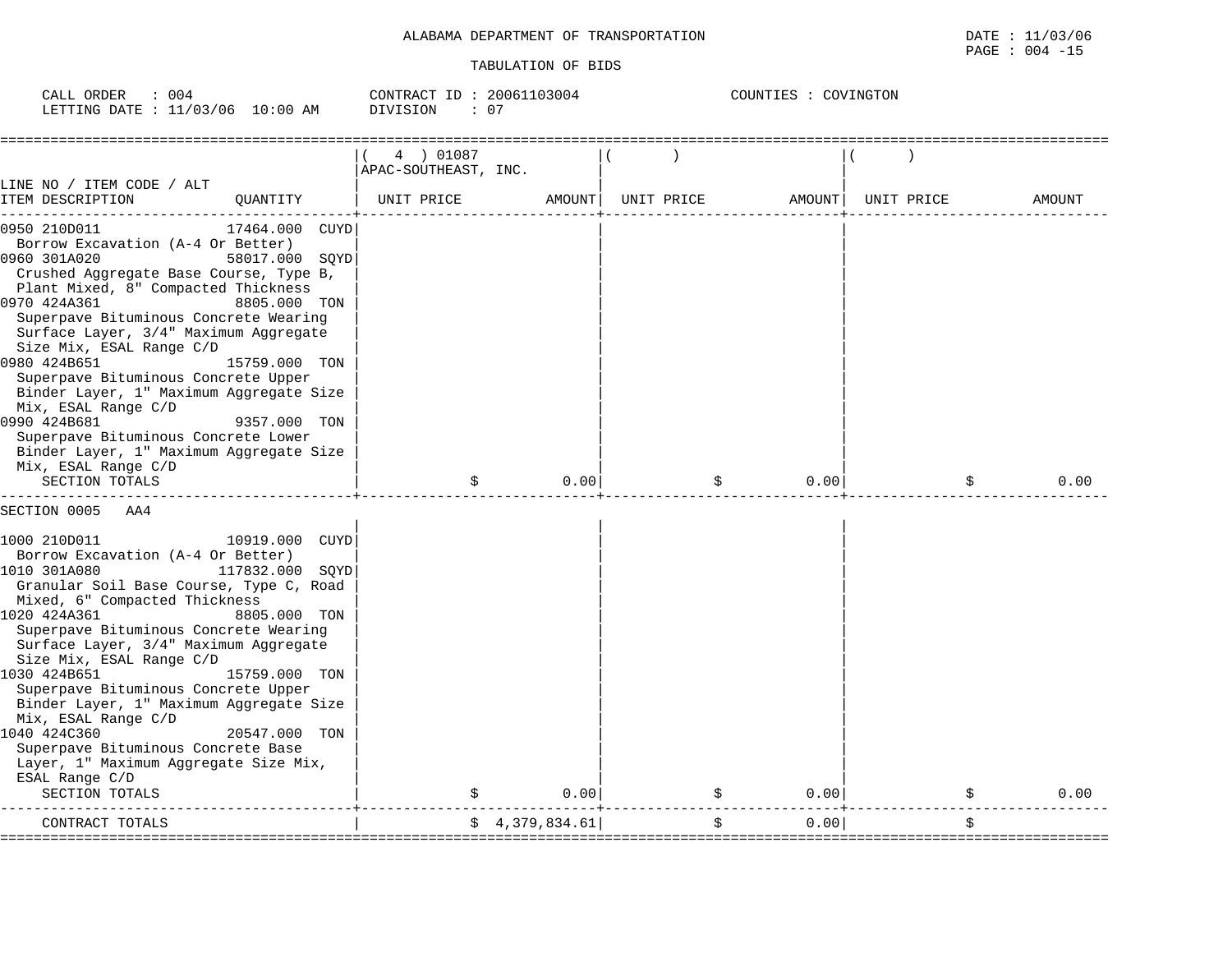## ALABAMA DEPARTMENT OF TRANSPORTATION DATE : 11/03/06

## $\texttt{PAGE}$  : 015 -1

## VENDOR RANKING

|      | CALL ORDER     |                                                                                                                                                                                                                                                                                                                                | CONTRACT ID: 20061103015<br>: 06<br>DIVISION       |  | COUNTIES : BULLOCK |                          |                        |
|------|----------------|--------------------------------------------------------------------------------------------------------------------------------------------------------------------------------------------------------------------------------------------------------------------------------------------------------------------------------|----------------------------------------------------|--|--------------------|--------------------------|------------------------|
|      |                |                                                                                                                                                                                                                                                                                                                                | (available days)<br>$PROJECT(S) : STPOA-0609(200)$ |  |                    |                          |                        |
| RANK |                | : 015<br>LETTING DATE : 11/03/06 10:00 AM<br>30<br>Working Days<br>CONTRACT TIME:<br>CONTRACT DESCRIPTION :<br>for constructing the Resurfacing and Traffic Stripe on CR-14<br>from US-29 to SR-223 in Halls Crossroads. Length 4.810 mi.<br>VENDOR NO. / NAME<br>WIREGRASS CONSTRUCTION COMPANY, INC.<br>APAC-SOUTHEAST, INC. |                                                    |  |                    | TOTAL<br><b>BID</b>      | % OVER<br>LOW BID      |
|      | 23024<br>01087 |                                                                                                                                                                                                                                                                                                                                |                                                    |  |                    | 517,044.12<br>540,928.40 | 100.0000%<br>104.6194% |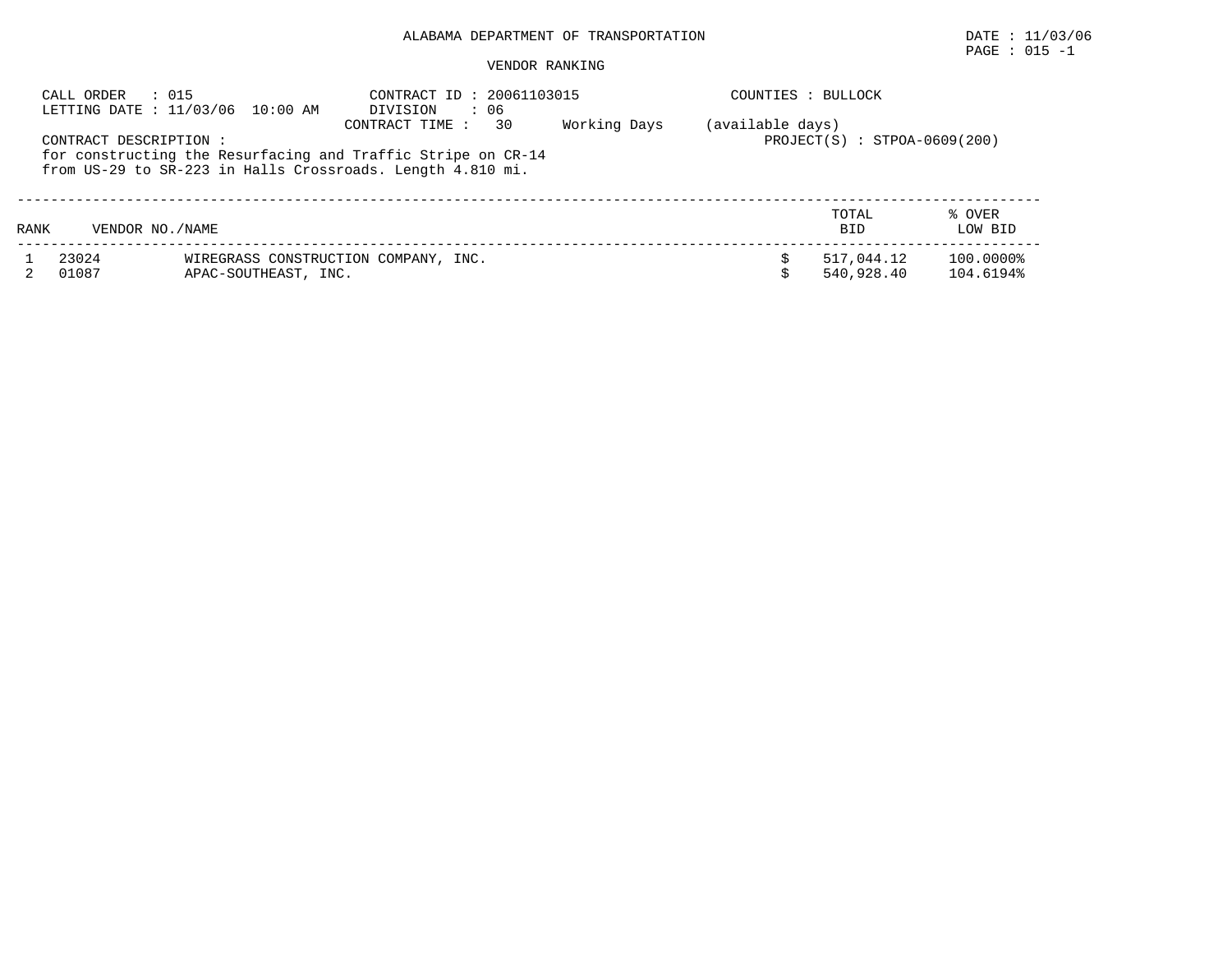| CALL ORDER : 015<br>LETTING DATE : 11/03/06 10:00 AM                                                                                   |               |      | CONTRACT ID: 20061103015<br>DIVISION<br>: 06                      | COUNTIES : BULLOCK |             |           |            |        |
|----------------------------------------------------------------------------------------------------------------------------------------|---------------|------|-------------------------------------------------------------------|--------------------|-------------|-----------|------------|--------|
|                                                                                                                                        |               |      | $(1)$ 23024<br>WIREGRASS CONSTRUCTION COMP   APAC-SOUTHEAST, INC. |                    | $(2)$ 01087 |           |            |        |
| LINE NO / ITEM CODE / ALT<br>ITEM DESCRIPTION                                                                                          | OUANTITY      |      | UNIT PRICE                                                        | AMOUNT             | UNIT PRICE  | AMOUNT    | UNIT PRICE | AMOUNT |
| SECTION 0001 Total                                                                                                                     |               |      |                                                                   |                    |             |           |            |        |
| 0010 206D001                                                                                                                           | 988.000 LF    |      | 3.00000                                                           | 2964.00            | 3.00000     | 2964.00   |            |        |
| Removing Guardrail<br>0020 210D021<br>Borrow Excavation (Loose Truckbed                                                                | 3000.000 CUYD |      | 2,00000                                                           | 6000.00            | 5.30000     | 15900.00  |            |        |
| Measurement) (A-4 Or Better)<br>0030 405A000                                                                                           | 3500.000 GAL  |      | 3.25000                                                           | 11375.00           | 1.75000     | 6125.00   |            |        |
| Tack Coat<br>0040 408A051<br>Planing Existing Pavement                                                                                 | 3200.000 SQYD |      | 2.50000                                                           | 8000.00            | 3.40000     | 10880.00  |            |        |
| (Approximately 0.00" Thru 1.0" Thick)<br>0050 429A196<br>Improved Bituminous Concrete Wearing<br>Surface Layer, 3/8" Maximum Aggregate | 2556.000 TON  |      | 63.25000                                                          | 161667.00          | 72.40000    | 185054.40 |            |        |
| Size Mix, ESAL Range A<br>0060 429A205<br>Improved Bituminous Concrete Wearing<br>Surface Layer, Patching, 1" Maximum                  | 200.000 TON   |      | 125.00000                                                         | 25000.00           | 49.50000    | 9900.00   |            |        |
| Aggregate Size Mix, ESAL Range A<br>0070 429A206<br>Improved Bituminous Concrete Wearing<br>Surface Layer, Leveling, 1/2" Maximum      | 1500.000 TON  |      | 63.85000                                                          | 95775.00           | 48.25000    | 72375.00  |            |        |
| Aggregate Size Mix, ESAL Range A<br>0081 429B212<br>Improved Bituminous Concrete Binder<br>Layer, Widening, 1" Maximum Aggregate       | 1225.000 TON  |      | 51.25000                                                          | 62781.25           | 70.50000    | 86362.50  |            |        |
| Size Mix, ESAL Range A<br>0090 600A000                                                                                                 |               | LUMP | 40000.00000                                                       | 40000.00           | 45000.00000 | 45000.00  |            |        |
| Mobilization<br>0100 630A004                                                                                                           | 816.000 LF    |      | 30.04000                                                          | 24512.64           | 30.00000    | 24480.00  |            |        |
| Steel Beam Guardrail, Class B, Type 2<br>0110 630C022                                                                                  | 8.000 EACH    |      | 1201.80000                                                        | 9614.40            | 1200.00000  | 9600.00   |            |        |
| Guardrail End Anchor, Type Special<br>0120 630C070<br>Guardrail End Anchor, Type 10 Series                                             | 8.000 EACH    |      | 1802.69000                                                        | 14421.52           | 1800.00000  | 14400.00  |            |        |
| 0130 652A100<br>Seeding                                                                                                                | 10.000 ACRE   |      | 490.73000                                                         | 4907.30            | 490.00000   | 4900.00   |            |        |
| 0140 656A010<br>Mulching                                                                                                               | 5.000 ACRE    |      | 450.67000                                                         | 2253.35            | 450.00000   | 2250.00   |            |        |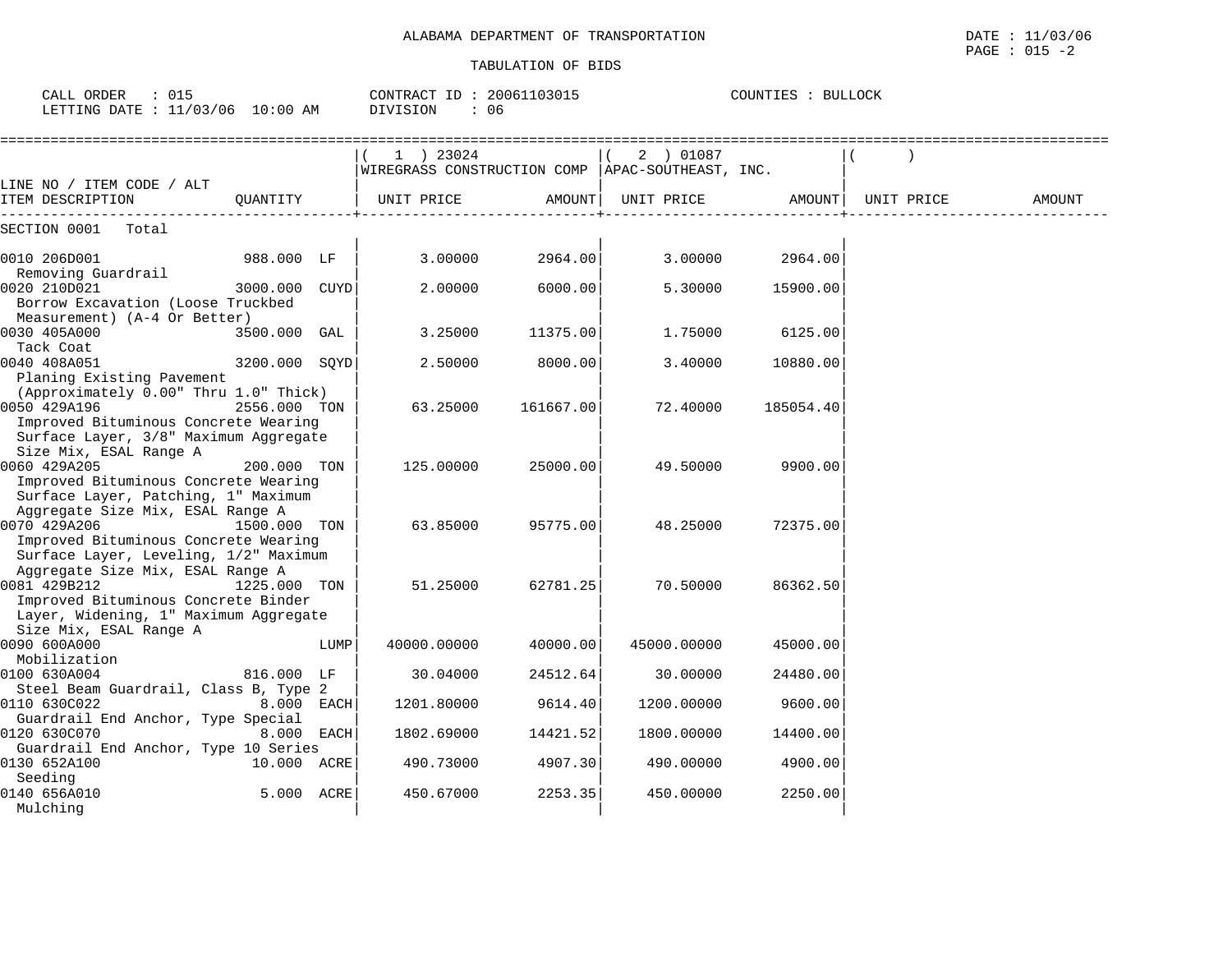|                                         |               |      | 1 ) 23024                                          |                  | 01087 (<br>$\overline{a}$ |               |                    |        |
|-----------------------------------------|---------------|------|----------------------------------------------------|------------------|---------------------------|---------------|--------------------|--------|
|                                         |               |      | WIREGRASS CONSTRUCTION COMP   APAC-SOUTHEAST, INC. |                  |                           |               |                    |        |
| LINE NO / ITEM CODE / ALT               |               |      |                                                    |                  |                           |               |                    |        |
| ITEM DESCRIPTION                        | QUANTITY      |      | UNIT PRICE                                         | AMOUNT           | UNIT PRICE                |               | AMOUNT  UNIT PRICE | AMOUNT |
| 0150 665F000                            | $50.000$ EACH |      | 8.76000                                            | 438.00           | 8.75000                   | 437.50        |                    |        |
|                                         |               |      |                                                    |                  |                           |               |                    |        |
| Hay Bales                               |               |      |                                                    |                  |                           |               |                    |        |
| 0160 665J000                            | 100.000 LF    |      | 5.01000                                            | 501.00           | 5.00000                   | 500.00        |                    |        |
| Silt Fence, Type A                      |               |      |                                                    | 75.00            |                           |               |                    |        |
| 0170 6650001                            | 100.000 LF    |      | 0.75000                                            |                  | 0.75000                   | 75.00         |                    |        |
| Silt Fence Removal                      |               |      |                                                    |                  |                           |               |                    |        |
| 0180 701A030                            | 10.000 MILE   |      | 900.81000                                          | 9008.10          | 890.00000                 | 8900.00       |                    |        |
| Solid White, Class 2T, Type A Traffic   |               |      |                                                    |                  |                           |               |                    |        |
| Stripe                                  |               |      |                                                    |                  |                           |               |                    |        |
| 0190 701A034                            | 8.000 MILE    |      | 900.81000                                          | 7206.48          | 890.00000                 | 7120.00       |                    |        |
| Solid Yellow, Class 2T, Type A Traffic  |               |      |                                                    |                  |                           |               |                    |        |
| Stripe                                  |               |      |                                                    |                  |                           |               |                    |        |
| 0200 701A044                            | 2.000 MILE    |      |                                                    | 485.83000 971.66 | 480.00000                 | 960.00        |                    |        |
| Broken Yellow, Class 2T, Type A Traffic |               |      |                                                    |                  |                           |               |                    |        |
| Stripe                                  |               |      |                                                    |                  |                           |               |                    |        |
| 0210 701C000                            | 4.000 MILE    |      | 688.26000                                          | 2753.04          | 680.00000                 | 2720.00       |                    |        |
| Broken Temporary Traffic Stripe         |               |      |                                                    |                  |                           |               |                    |        |
| 0220 701C001                            | 16.000 MILE   |      | 759.11000                                          | 12145.76         | 750.00000                 | 12000.00      |                    |        |
| Solid Temporary Traffic Stripe          |               |      |                                                    |                  |                           |               |                    |        |
| 0230 703A004                            | 800.000 SOFT  |      | 3.54000                                            | 2832.00          | 3.50000                   | 2800.00       |                    |        |
| Traffic Control Markings, Class 2T,     |               |      |                                                    |                  |                           |               |                    |        |
| Type A                                  |               |      |                                                    |                  |                           |               |                    |        |
| 0240 705A032                            | 200.000 EACH  |      | 5.06000                                            | 1012.00          | 5.00000                   | 1000.00       |                    |        |
| Pavement Markers, Class A-H, Type 1-B   |               |      |                                                    |                  |                           |               |                    |        |
| 0250 705A037                            | 975.000 EACH  |      | 5.06000                                            | 4933.50          | 5.00000                   | 4875.00       |                    |        |
| Pavement Markers, Class A-H, Type 2-D   |               |      |                                                    |                  |                           |               |                    |        |
| 0260 740B000                            | 231.000 SQFT  |      | 9.32000                                            | 2152.92          | 10.00000                  | 2310.00       |                    |        |
| Construction Signs                      |               |      |                                                    |                  |                           |               |                    |        |
| 0270 740E000                            | $60.000$ EACH |      | 13.41000                                           | 804.60           | 6.50000                   | 390.00        |                    |        |
| Cones (36 Inches High)                  |               |      |                                                    |                  |                           |               |                    |        |
| 0280 740M001                            | 60.000 EACH   |      |                                                    | 7.31000 438.60   | 2.50000                   | 150.00        |                    |        |
| Ballast For Cone                        |               |      |                                                    |                  |                           |               |                    |        |
| 0290 7400000                            | $1.000$ EACH  |      | 1500.00000                                         | 1500.00          | 6500.00000                | 6500.00       |                    |        |
| Pilot Car                               |               |      |                                                    |                  |                           |               |                    |        |
| 0300 998A000                            |               | LUMP | 1000.00000                                         | 1000.00          | 0.00000                   | 0.00          |                    |        |
| Construction Fuel (Maximum Bid Limited  |               |      |                                                    |                  |                           |               |                    |        |
| To $$42,000.00)$                        |               |      |                                                    |                  |                           |               |                    |        |
| SECTION TOTALS                          |               |      |                                                    | 517,044.12       |                           | \$540,928.40] |                    | 0.00   |
|                                         |               |      |                                                    |                  |                           |               |                    |        |
| CONTRACT TOTALS                         |               |      |                                                    | 517,044.12       | $\ddot{s}$                | 540,928.40    |                    | \$     |
|                                         |               |      |                                                    |                  |                           |               |                    |        |

 $\texttt{PAGE}$  : 015 -3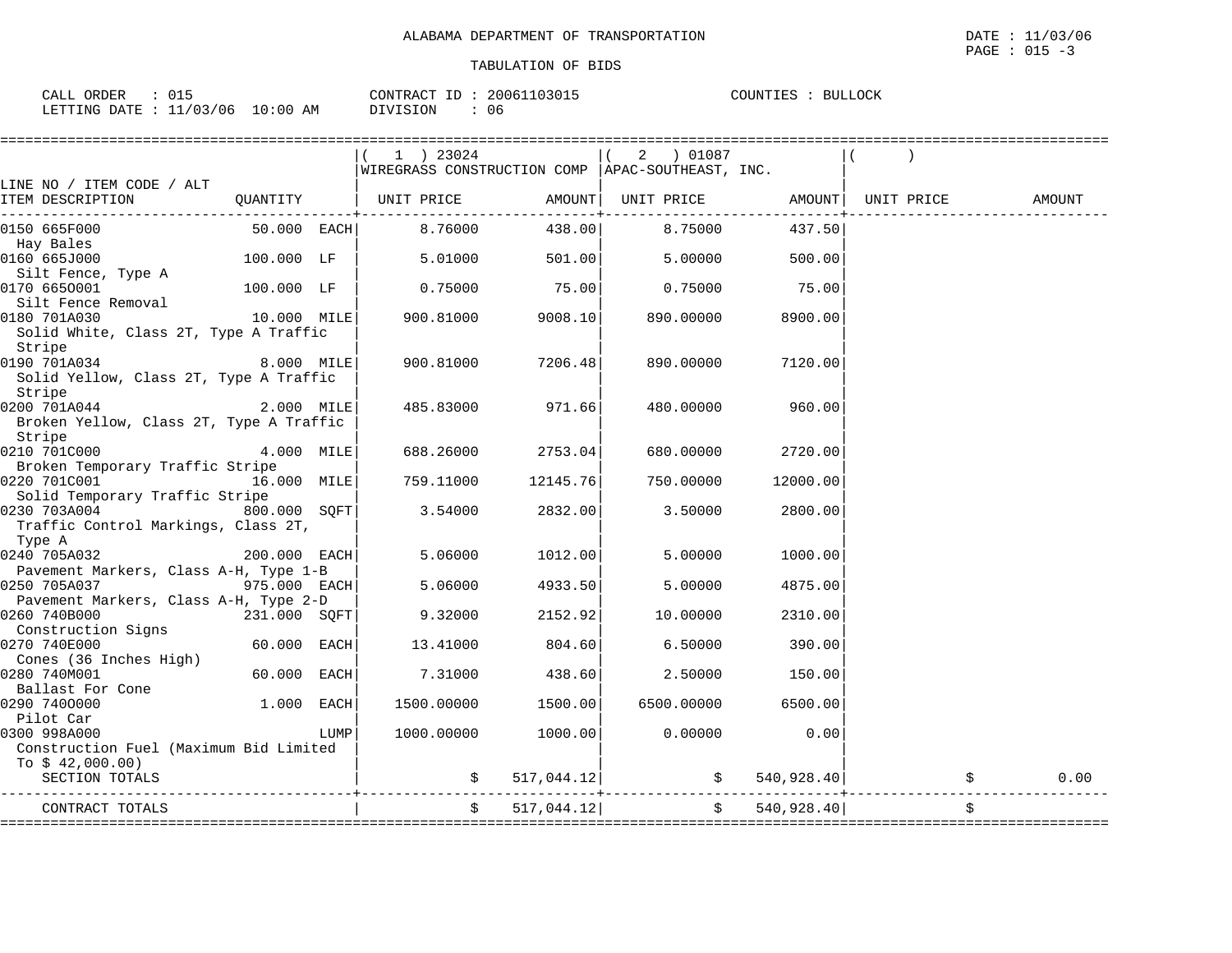## ALABAMA DEPARTMENT OF TRANSPORTATION DATE : 11/03/06

## $\texttt{PAGE}$  : 016 -1

#### VENDOR RANKING

|      | : 016<br>CALL ORDER    | LETTING DATE : 11/03/06 10:00 AM                                                                                                                      | CONTRACT ID: 20061103016<br>$\therefore$ 01<br>DIVISION |  | COUNTIES : ETOWAH |                          |                        |
|------|------------------------|-------------------------------------------------------------------------------------------------------------------------------------------------------|---------------------------------------------------------|--|-------------------|--------------------------|------------------------|
|      | CONTRACT DESCRIPTION : | for constructing the Resurfacing and Traffic Stripe on<br>Rabbit Town Road from Lonesome Bend Road in Glencoe to<br>Colvin Gap Road. Length 4.529 mi. | (available days)<br>$PROJECT(S) : STPOA-8154(601)$      |  |                   |                          |                        |
| RANK | VENDOR NO./NAME        |                                                                                                                                                       |                                                         |  |                   | TOTAL<br><b>BID</b>      | % OVER<br>LOW BID      |
|      | 13022<br>07002         | MCCARTNEY CONSTRUCTION CO., INC.<br>GOOD HOPE CONTRACTING CO., INC.                                                                                   |                                                         |  |                   | 828,586.50<br>909,496.30 | 100.0000%<br>109.7648% |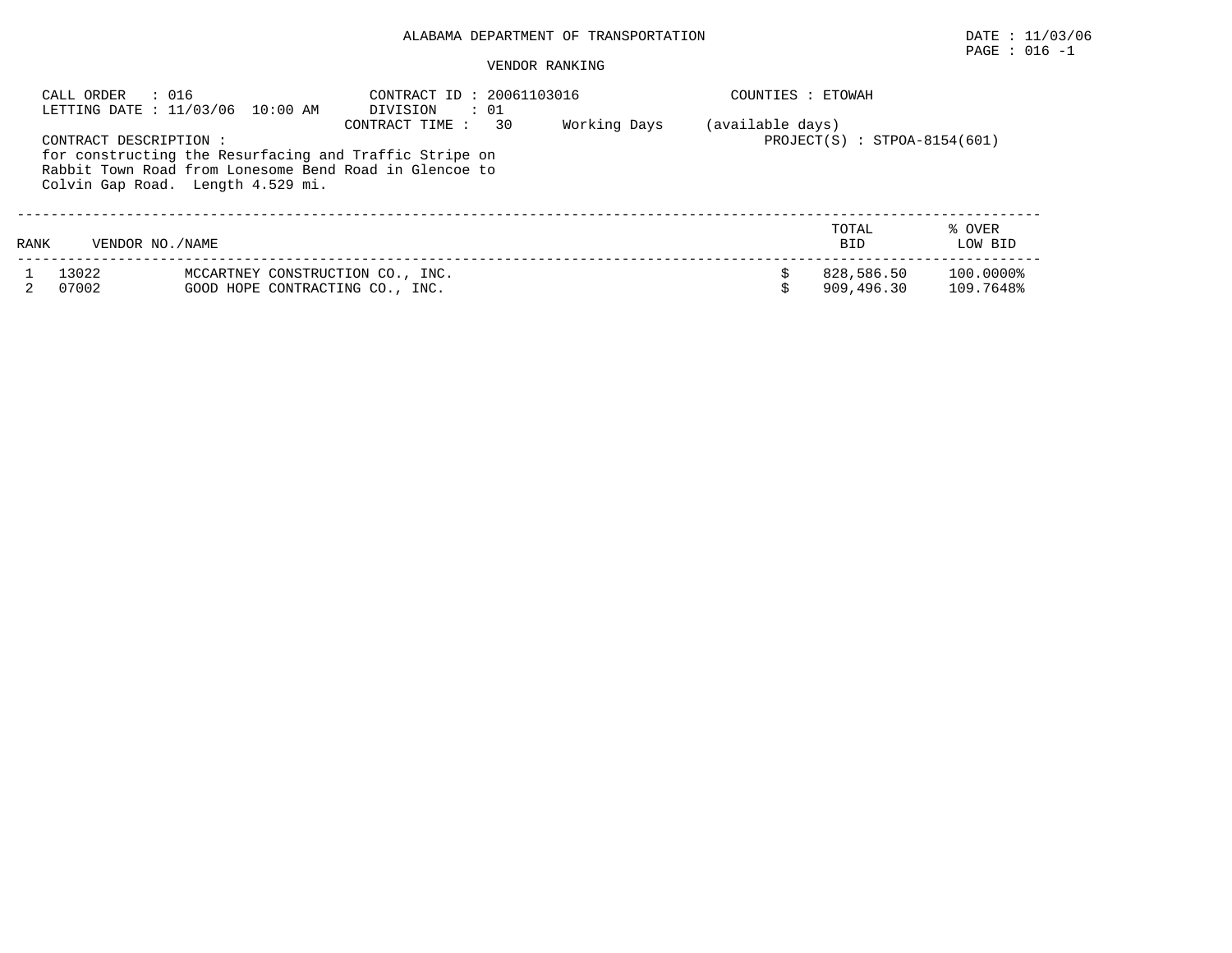| : 016<br>CALL ORDER<br>LETTING DATE : 11/03/06 10:00 AM                                                                         |              |      | CONTRACT ID: 20061103016<br>: 01<br>DIVISION                          |           |                    | COUNTIES : ETOWAH |                    |        |
|---------------------------------------------------------------------------------------------------------------------------------|--------------|------|-----------------------------------------------------------------------|-----------|--------------------|-------------------|--------------------|--------|
|                                                                                                                                 |              |      | $(1)$ 13022<br>MCCARTNEY CONSTRUCTION CO., GOOD HOPE CONTRACTING CO., |           | (2) 07002          |                   | $\rightarrow$      |        |
| LINE NO / ITEM CODE / ALT<br>ITEM DESCRIPTION                                                                                   | QUANTITY     |      | UNIT PRICE                                                            |           | AMOUNT  UNIT PRICE |                   | AMOUNT  UNIT PRICE | AMOUNT |
| SECTION 0001 Total                                                                                                              |              |      |                                                                       |           |                    |                   |                    |        |
| 0010 305B077<br>Crushed Aggregate, Section 825, For<br>Miscellaneous Use, Type B                                                | 1600.000 TON |      | 14.00000                                                              | 22400.00  | 23.76000           | 38016.00          |                    |        |
| 0020 405A000<br>Tack Coat                                                                                                       | 6000.000 GAL |      | 1.50000                                                               | 9000.00   | 2,00000            | 12000.00          |                    |        |
| 0030 429A201<br>Improved Bituminous Concrete Wearing<br>Surface Layer, 3/4" Maximum Aggregate<br>Size Mix, ESAL Range A         | 5030.000 TON |      | 63.50000                                                              | 319405.00 | 62.78000           | 315783.40         |                    |        |
| 0040 429A208<br>Improved Bituminous Concrete Wearing<br>Surface Layer, Leveling, 1" Maximum<br>Aggregate Size Mix, ESAL Range A | 550.000 TON  |      | 57.50000                                                              | 31625.00  | 72.24000           | 39732.00          |                    |        |
| 0050 429B201<br>Improved Bituminous Concrete Binder<br>Layer, 1" Maximum Aggregate Size Mix,<br>ESAL Range A                    | 6650.000 TON |      | 51.00000                                                              | 339150.00 | 52.16000           | 346864.00         |                    |        |
| 0060 429C204<br>Improved Bituminous Concrete Base Layer<br>Patching, 1" Maximum Aggregate Size Mix,<br>ESAL Range A             | 480.000 TON  |      | 68.00000                                                              | 32640.00  | 76.13000           | 36542.40          |                    |        |
| 0070 600A000<br>Mobilization                                                                                                    |              | LUMP | 23500.00000                                                           | 23500.00  | 62487.36000        | 62487.36          |                    |        |
| 0080 701A031<br>Solid White, Class 2, Type A Traffic<br>Stripe (0.06" Thick)                                                    | 9.000 MILE   |      | 1385.00000                                                            | 12465.00  | 1482.78000         | 13345.02          |                    |        |
| 0090 701A035<br>Solid Yellow, Class 2, Type A Traffic<br>Stripe (0.09" Thick)                                                   | 7.000 MILE   |      | 1595.00000                                                            | 11165.00  | 1707.61000         | 11953.27          |                    |        |
| 0100 701A045<br>Broken Yellow, Class 2, Type A Traffic<br>Stripe (0.09" Thick)                                                  | 2.000 MILE   |      | 950.00000                                                             | 1900.00   | 1017.07000         | 2034.14           |                    |        |
| 0110 701C000<br>Broken Temporary Traffic Stripe                                                                                 | 4.000 MILE   |      | 720.00000                                                             | 2880.00   | 770.83000          | 3083.32           |                    |        |
| 0120 701C001<br>Solid Temporary Traffic Stripe                                                                                  | 14.000 MILE  |      | 780.00000                                                             | 10920.00  | 835.07000          | 11690.98          |                    |        |
| 0130 703A002<br>Traffic Control Markings, Class 2, Type<br>Α                                                                    | 470.000 SOFT |      | 4.00000                                                               | 1880.00   | 4.28000            | 2011.60           |                    |        |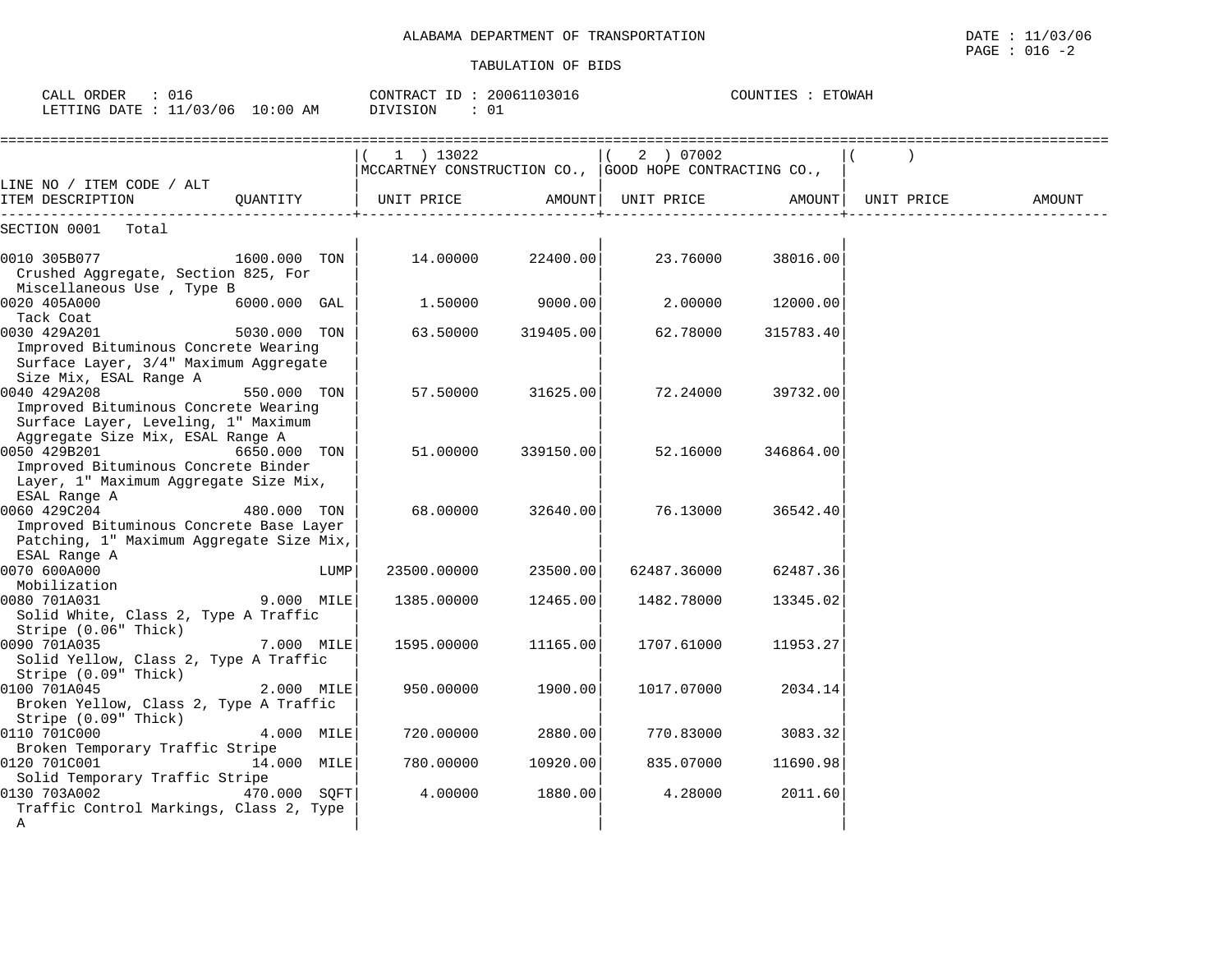| ORDER<br>CALL |          |           |    | CONTRACT | ID. | 103016<br>20061 | COUNTIES | <b>ETOWAH</b> |
|---------------|----------|-----------|----|----------|-----|-----------------|----------|---------------|
| LETTING DATE  | 11/03/06 | :00<br>10 | AΜ | DIVISION |     | $\sim$<br>◡∸    |          |               |

|                                        |                |      | 1 ) 13022                                              |            |            |                   |            |        |
|----------------------------------------|----------------|------|--------------------------------------------------------|------------|------------|-------------------|------------|--------|
|                                        |                |      | MCCARTNEY CONSTRUCTION CO., GOOD HOPE CONTRACTING CO., |            |            |                   |            |        |
| LINE NO / ITEM CODE / ALT              |                |      |                                                        |            |            |                   |            |        |
| ITEM DESCRIPTION                       | QUANTITY       |      | UNIT PRICE AMOUNT                                      |            |            | UNIT PRICE AMOUNT | UNIT PRICE | AMOUNT |
| 0140 703D001 470.000 SQFT              |                |      | 2.00000                                                | 940.00     | 2.14000    | 1005.80           |            |        |
| Temporary Traffic Control Markings     |                |      |                                                        |            |            |                   |            |        |
| 0150 705A032                           | $231.000$ EACH |      | 5.50000                                                | 1270.50    | 5.89000    | 1360.59           |            |        |
| Pavement Markers, Class A-H, Type 1-B  |                |      |                                                        |            |            |                   |            |        |
| 0160 705A037                           | 132.000 EACH   |      | 5.50000                                                | 726.00     | 5.89000    | 777.48            |            |        |
| Pavement Markers, Class A-H, Type 2-D  |                |      |                                                        |            |            |                   |            |        |
| 0170 740B000                           | 362.000 SQFT   |      | 10.00000                                               | 3620.00    | 7.87000    | 2848.94           |            |        |
| Construction Signs                     |                |      |                                                        |            |            |                   |            |        |
| 0180 740E000                           |                |      | 1.00000                                                | 50.00      | 0.10000    | 5.00              |            |        |
| Cones (36 Inches High)                 |                |      |                                                        |            |            |                   |            |        |
| 0190 740M001                           | $50.000$ EACH  |      | 1.00000                                                | 50.00      | 0.10000    | 5.00              |            |        |
| Ballast For Cone                       |                |      |                                                        |            |            |                   |            |        |
| 0200 7400000                           | $1.000$ EACH   |      | 3000.00000                                             | 3000.00    | 7950.00000 | 7950.00           |            |        |
| Pilot Car                              |                |      |                                                        |            |            |                   |            |        |
| 0210 998A000                           |                | LUMP | 0.00000                                                | 0.00       | 0.00000    | 0.00              |            |        |
| Construction Fuel (Maximum Bid Limited |                |      |                                                        |            |            |                   |            |        |
| To \$ 37,000.00)                       |                |      |                                                        |            |            |                   |            |        |
| SECTION TOTALS                         |                |      | \$                                                     | 828,586.50 | \$         | 909,496.30        |            | 0.00   |
| CONTRACT TOTALS                        |                |      | \$                                                     | 828,586.50 |            | \$909,496.30]     |            |        |
|                                        |                |      |                                                        |            |            |                   |            |        |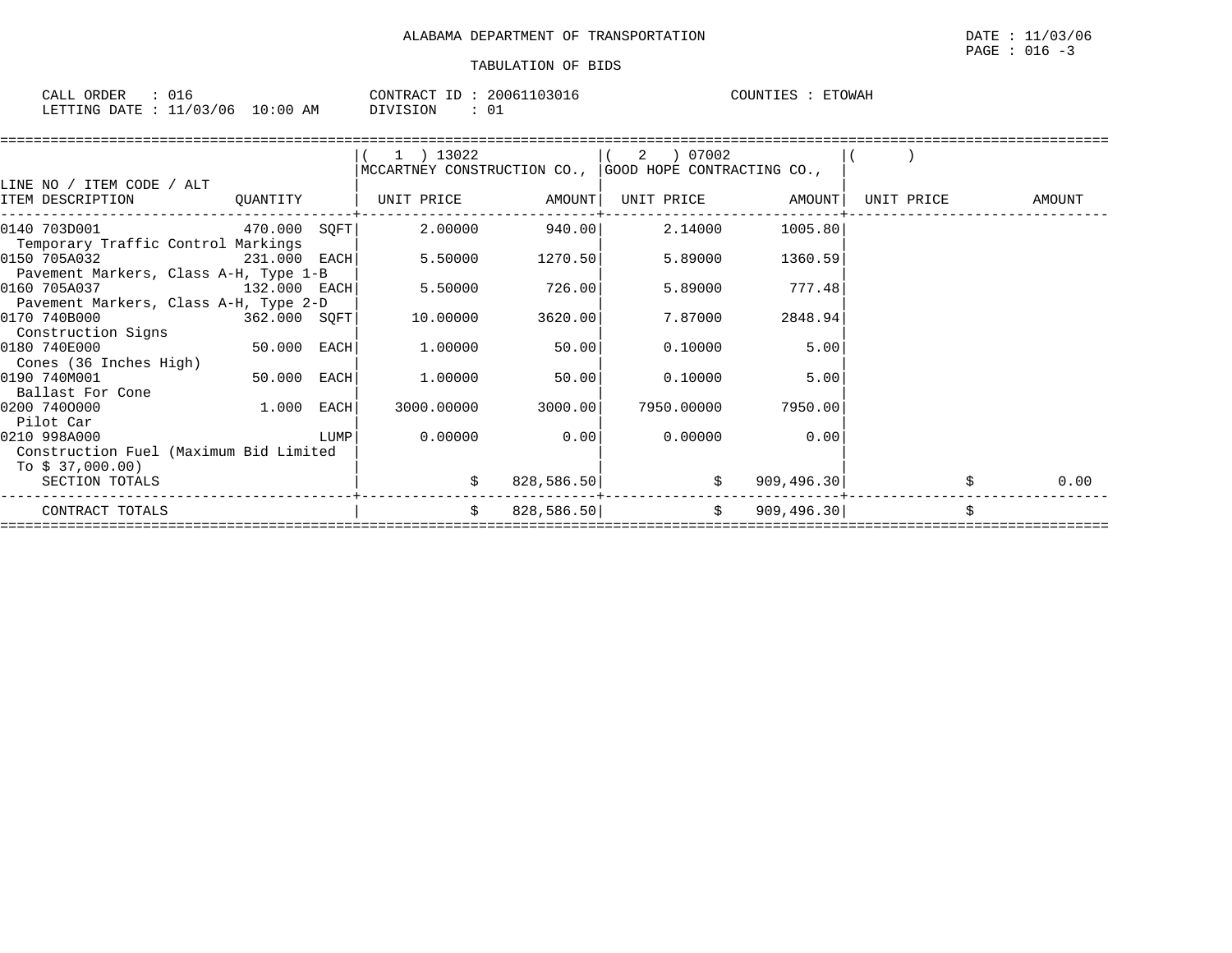## ALABAMA DEPARTMENT OF TRANSPORTATION DATE : 11/03/06

# PAGE : 020 -1

### VENDOR RANKING

|      | : 020<br>CALL ORDER    | LETTING DATE : 11/03/06 10:00 AM                             | CONTRACT ID: 20061103020<br>: 06<br>DIVISION                                                                                                      |              | COUNTIES : BUTLER              |                                         |                              |
|------|------------------------|--------------------------------------------------------------|---------------------------------------------------------------------------------------------------------------------------------------------------|--------------|--------------------------------|-----------------------------------------|------------------------------|
| mi.  | CONTRACT DESCRIPTION : |                                                              | 75<br>CONTRACT TIME:<br>for constructing the Planing, Resurfacing and Traffic Stripe<br>on SR-245 from SR-10 to CR-41 in Greenville. Length 2.044 | Working Days | (available days)<br>PROJECT(S) | $: STPSA-0245(500)$<br>$ST-007-245-001$ | $99 - 306 - 074 - 245 - 601$ |
| RANK | VENDOR NO. / NAME      |                                                              |                                                                                                                                                   |              |                                | TOTAL<br><b>BID</b>                     | % OVER<br>LOW BID            |
|      | 01087<br>23024         | APAC-SOUTHEAST, INC.<br>WIREGRASS CONSTRUCTION COMPANY, INC. |                                                                                                                                                   |              |                                | 992,342.98<br>1,064,403.75              | 100.0000%<br>107.2617%       |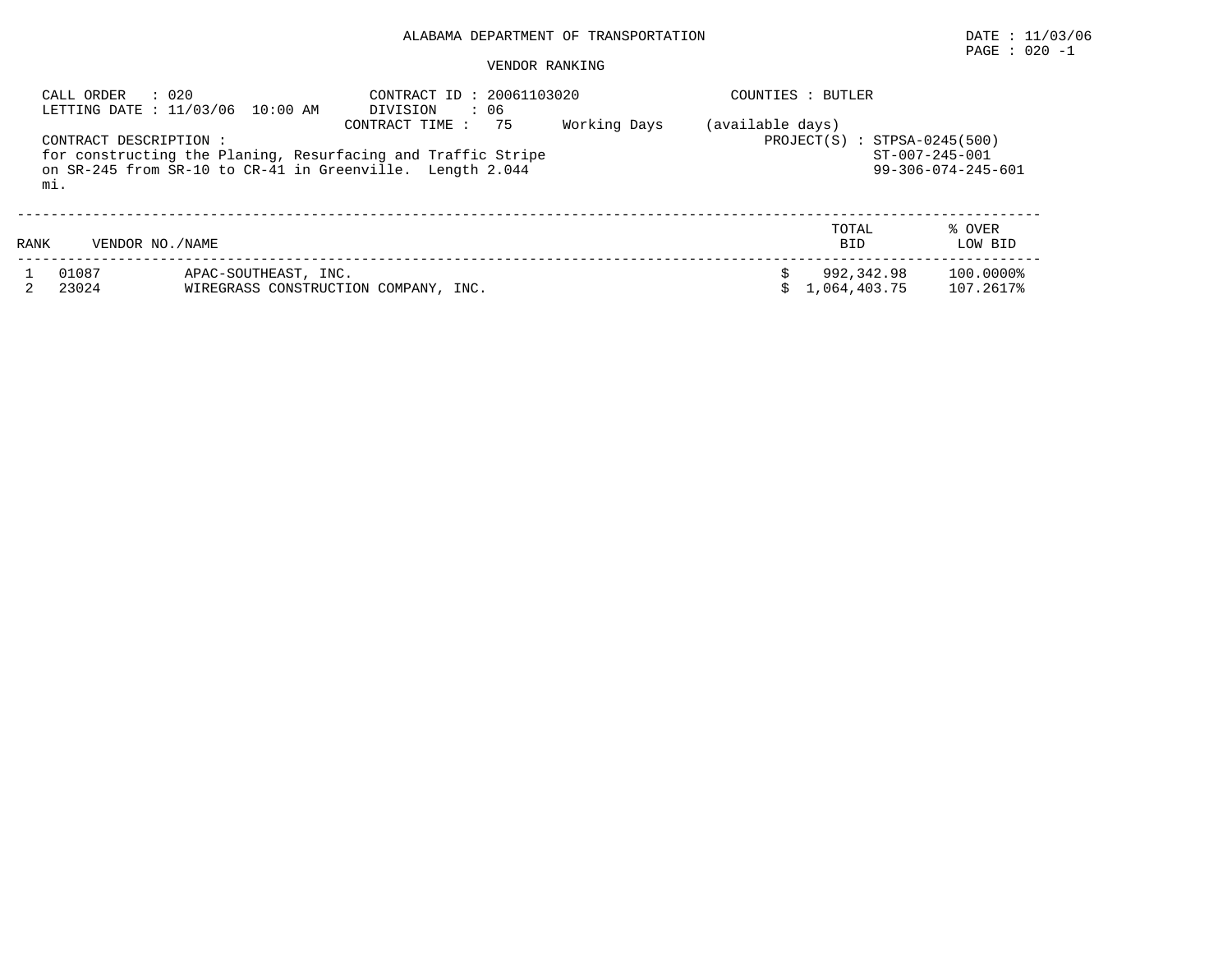| LETTING DATE : $11/03/06$ 10:00 AM                                                                                                      |                |      | DIVISION<br>: 06 |           |                                                                            |                     |        |
|-----------------------------------------------------------------------------------------------------------------------------------------|----------------|------|------------------|-----------|----------------------------------------------------------------------------|---------------------|--------|
|                                                                                                                                         |                |      | 1 ) 01087        |           | 2 ) 23024<br>$\vert$ (<br>APAC-SOUTHEAST, INC. WIREGRASS CONSTRUCTION COMP |                     |        |
| LINE NO / ITEM CODE / ALT<br>ITEM DESCRIPTION                                                                                           | OUANTITY       |      | UNIT PRICE       |           | AMOUNT  UNIT PRICE                                                         | AMOUNT   UNIT PRICE | AMOUNT |
| SECTION 0001 Total                                                                                                                      |                |      |                  |           |                                                                            |                     |        |
| 0010 201A002<br>Clearing And Grubbing (Maximum<br>Allowable Bid \$ 4,000.00 per Acre)<br>(Approx. 12 Acres)                             |                | LUMP | 11048.76000      | 11048.76  | 25000.00000                                                                | 25000.00            |        |
| 0020 206C010<br>Removing Concrete Driveway                                                                                              | 187.000 SOYD   |      | 29.51000         | 5518.37   | 23.38000                                                                   | 4372.06             |        |
| 0030 206D000<br>Removing Pipe                                                                                                           | 500.000 LF     |      | 27.83000         | 13915.00  | 14.12000                                                                   | 7060.00             |        |
| 0040 206D001<br>Removing Guardrail                                                                                                      | 75.000 LF      |      | 3.00000          | 225.00    | 3.64000                                                                    | 273.00              |        |
| 0050 206D002<br>Removing Curb                                                                                                           | 40.000 LF      |      | 16.97000         | 678.80    | 15.64000                                                                   | 625.60              |        |
| 0060 206D003<br>Removing Curb And Gutter                                                                                                | 240.000 LF     |      | 13.58000         | 3259.20   | 22.25000                                                                   | 5340.00             |        |
| 0070 206E000<br>Removing Headwalls                                                                                                      | 4.000 EACH     |      | 454.92000        | 1819.68   | 478.76000                                                                  | 1915.04             |        |
| 0080 206E001<br>Removing Inlets                                                                                                         | 1.000 EACH     |      | 721.14000        | 721.14    | 1091.99000                                                                 | 1091.99             |        |
| 0090 206E019                                                                                                                            | 2.000 EACH     |      | 100.00000        | 200.00    | 121.36000                                                                  | 242.72              |        |
| Removing Guardrail End Anchor (Type 10)<br>0100 210A000                                                                                 | 6941.000 CUYD  |      | 11.28000         | 78294.48  | 7.50000                                                                    | 52057.50            |        |
| Unclassified Excavation<br>0110 210D021<br>Borrow Excavation (Loose Truckbed                                                            | 150.000 CUYD   |      | 21.33000         | 3199.50   | 40.00000                                                                   | 6000.00             |        |
| Measurement) (A-4 Or Better)<br>0120 214A000                                                                                            | 94.000 CUYD    |      | 23.23000         | 2183.62   | 18.20000                                                                   | 1710.80             |        |
| Structure Excavation<br>0130 214B001<br>Foundation Backfill, Commercial                                                                 | 29.000 CUYD    |      | 80.02000         | 2320.58   | 48.08000                                                                   | 1394.32             |        |
| 0140 405A000<br>Tack Coat                                                                                                               | 2120.000 GAL   |      | 5.12000          | 10854.40  | 2.95000                                                                    | 6254.00             |        |
| 0150 408A051<br>Planing Existing Pavement                                                                                               | 24075.000 SOYD |      | 0.64000          | 15408.00  | 1.57000                                                                    | 37797.75            |        |
| (Approximately 0.00" Thru 1.0" Thick)<br>0160 424A361<br>Superpave Bituminous Concrete Wearing<br>Surface Layer, 3/4" Maximum Aggregate | 4650.000 TON   |      | 62.68000         | 291462.00 | 67.25000                                                                   | 312712.50           |        |

Size Mix, ESAL Range C/D | | |

 CALL ORDER : 020 CONTRACT ID : 20061103020 COUNTIES : BUTLERCOUNTIES : BUTLER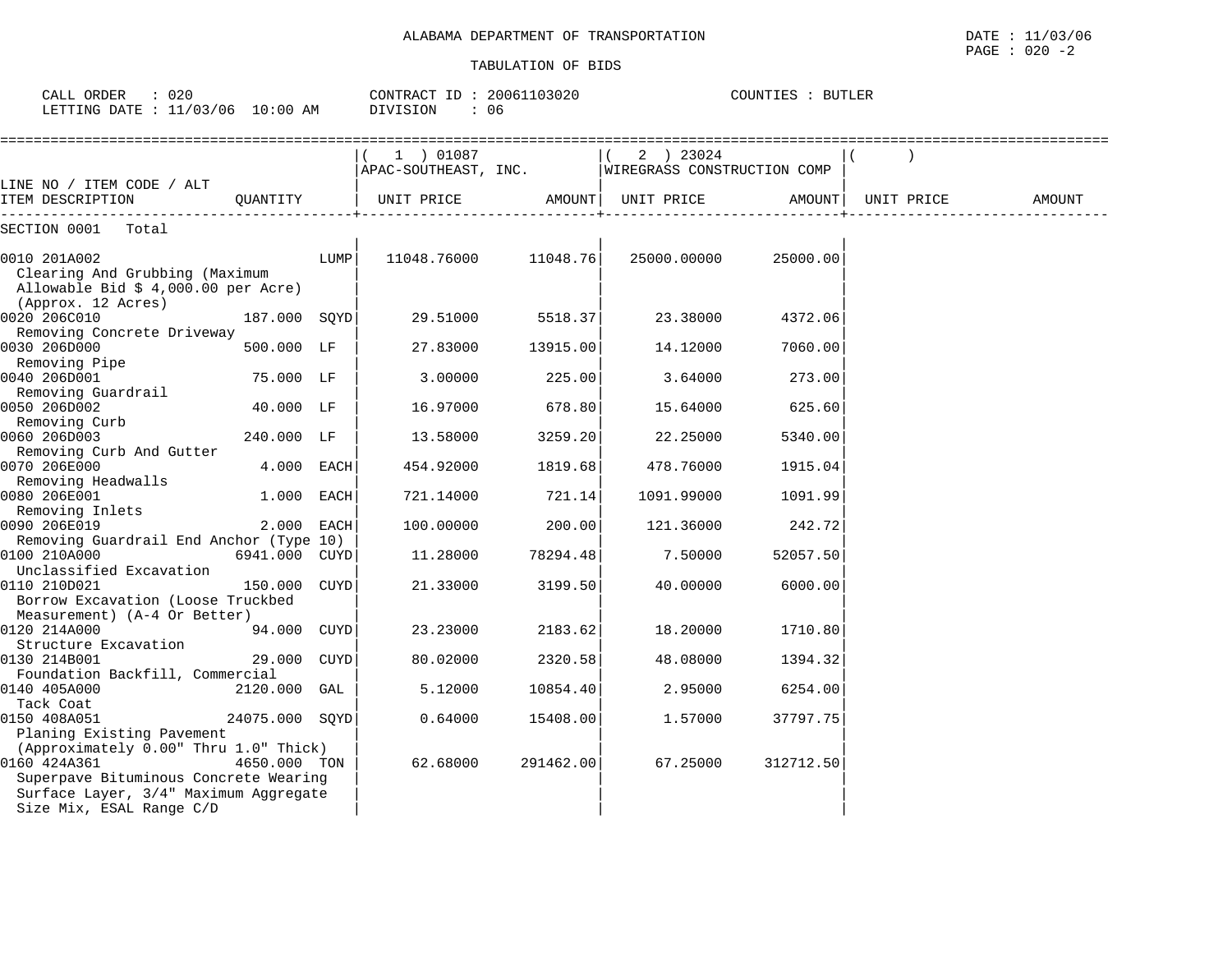| ORDER<br>CALL | 020                     | 20061103020<br>ΙD<br>CONTRACT | COUNTIES<br><b>BUTLER</b> |
|---------------|-------------------------|-------------------------------|---------------------------|
| LETTING DATE  | 10:00<br>11/03/06<br>AM | <b>DIVISION</b><br>J 6        |                           |

|                                                                |             | 1 ) 01087            |          | ) 23024<br>2                |          |            |        |
|----------------------------------------------------------------|-------------|----------------------|----------|-----------------------------|----------|------------|--------|
|                                                                |             | APAC-SOUTHEAST, INC. |          | WIREGRASS CONSTRUCTION COMP |          |            |        |
| LINE NO / ITEM CODE / ALT                                      |             |                      |          |                             |          |            |        |
| ITEM DESCRIPTION                                               | OUANTITY    | UNIT PRICE           | AMOUNT   | UNIT PRICE                  | AMOUNT   | UNIT PRICE | AMOUNT |
| 0170 424A364                                                   | 50.000 TON  | 99.25000             | 4962.50  | 125.00000                   | 6250.00  |            |        |
| Superpave Bituminous Concrete Wearing                          |             |                      |          |                             |          |            |        |
| Surface Layer, Patching, 3/4" Maximum                          |             |                      |          |                             |          |            |        |
| Aggregate Size Mix, ESAL Range C/D                             |             |                      |          |                             |          |            |        |
| 0180 424A366<br>Superpave Bituminous Concrete Wearing          | 50.000 TON  | 102.86000            | 5143.00  | 95.00000                    | 4750.00  |            |        |
| Surface Layer, Leveling, 1/2" Maximum                          |             |                      |          |                             |          |            |        |
| Aggregate Size Mix, ESAL Range C/D                             |             |                      |          |                             |          |            |        |
| 0190 424A367                                                   | 100.000 TON | 87.22000             | 8722.00  | 95.00000                    | 9500.00  |            |        |
| Superpave Bituminous Concrete Wearing                          |             |                      |          |                             |          |            |        |
| Surface Layer, Leveling, 3/4" Maximum                          |             |                      |          |                             |          |            |        |
| Aggregate Size Mix, ESAL Range C/D                             |             |                      |          |                             |          |            |        |
| 0200 424B651                                                   | 723.000 TON | 61.47000             | 44442.81 | 83.90000                    | 60659.70 |            |        |
| Superpave Bituminous Concrete Upper                            |             |                      |          |                             |          |            |        |
| Binder Layer, 1" Maximum Aggregate Size<br>Mix, ESAL Range C/D |             |                      |          |                             |          |            |        |
| 0210 424B655                                                   | 10.000 TON  | 151.02000            | 1510.20  | 275.00000                   | 2750.00  |            |        |
| Superpave Bituminous Concrete Upper                            |             |                      |          |                             |          |            |        |
| Binder Layer, Patching, 1" Maximum                             |             |                      |          |                             |          |            |        |
| Aggregate Size Mix, ESAL Range C/D                             |             |                      |          |                             |          |            |        |
| 0220 424B659                                                   | 50.000 TON  | 85,90000             | 4295.00  | 95.00000                    | 4750.00  |            |        |
| Superpave Bituminous Concrete Upper                            |             |                      |          |                             |          |            |        |
| Binder Layer, Leveling, 1" Maximum                             |             |                      |          |                             |          |            |        |
| Aggregate Size Mix, ESAL Range C/D<br>0230 424B662             | 521.000 TON | 66.48000             | 34636.08 | 57.95000                    | 30191.95 |            |        |
| Superpave Bituminous Concrete Upper                            |             |                      |          |                             |          |            |        |
| Binder Layer, Widening, 1" Maximum                             |             |                      |          |                             |          |            |        |
| Aggregate Size Mix, ESAL Range C/D                             |             |                      |          |                             |          |            |        |
| 0240 424C360                                                   | 700.000 TON | 75.23000             | 52661.00 | 84.25000                    | 58975.00 |            |        |
| Superpave Bituminous Concrete Base                             |             |                      |          |                             |          |            |        |
| Layer, 1" Maximum Aggregate Size Mix,                          |             |                      |          |                             |          |            |        |
| ESAL Range C/D<br>0250 430B000                                 | 100.000 TON | 33.54000             | 3354.00  | 50.00000                    | 5000.00  |            |        |
| Aggregate Surfacing (ALDOT #467 Or #57)                        |             |                      |          |                             |          |            |        |
| 0260 530A902                                                   | 19.000 LF   | 136.12000            | 2586.28  | 151.69000                   | 2882.11  |            |        |
| 30" Roadway Pipe (14 Gauge C.C.M.)                             |             |                      |          |                             |          |            |        |
| 0270 530A927                                                   | 11.000 LF   | 221.16000            | 2432.76  | 240.98000                   | 2650.78  |            |        |
| 24" Roadway Pipe (14 Gauge C.C.M.)                             |             |                      |          |                             |          |            |        |
| (Extension)                                                    |             |                      |          |                             |          |            |        |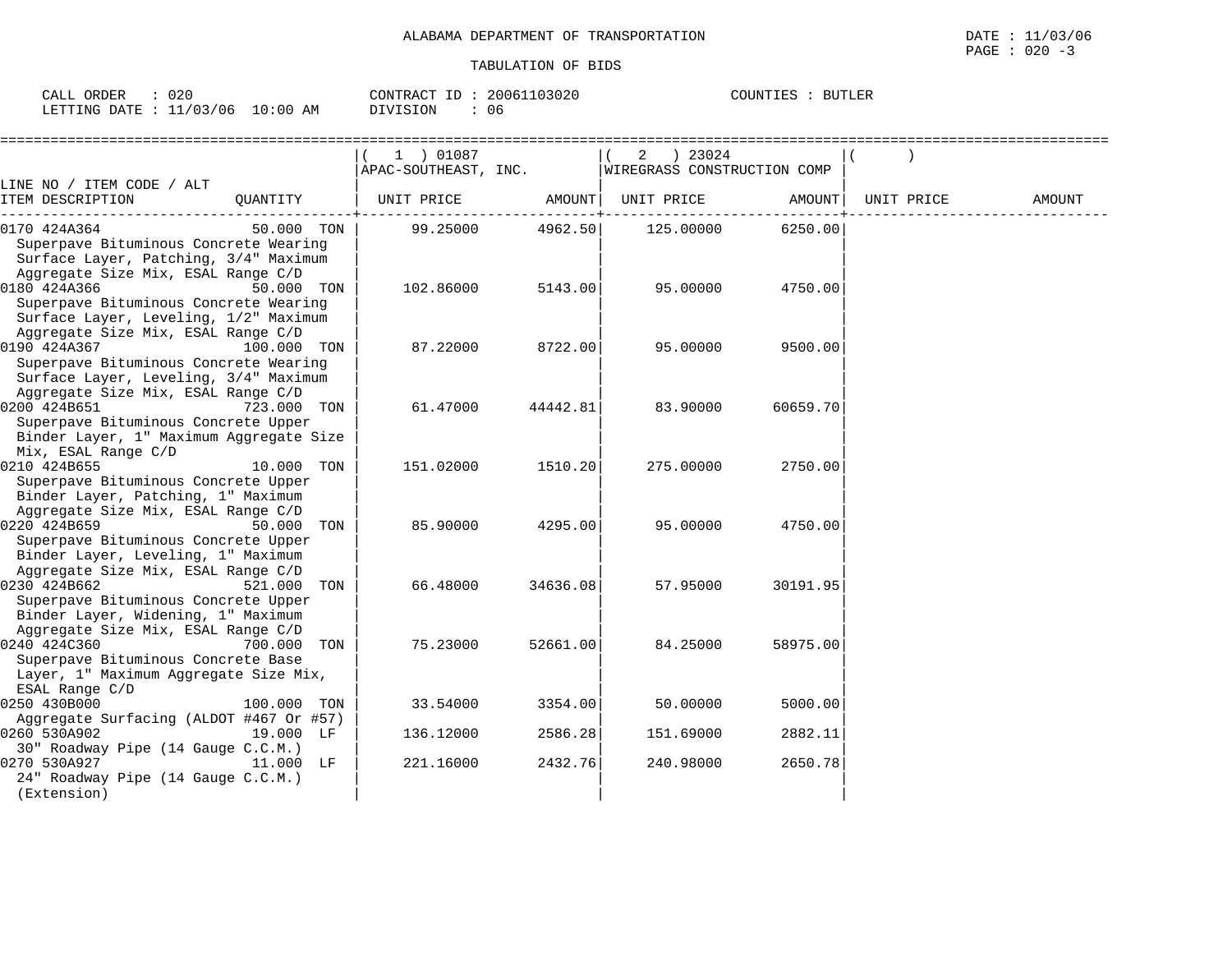|                                         |               |      |                                                    |                     | ==============================                     |                    |        |
|-----------------------------------------|---------------|------|----------------------------------------------------|---------------------|----------------------------------------------------|--------------------|--------|
|                                         |               |      | 1) 01087                                           |                     | 2 ) 23024                                          |                    |        |
|                                         |               |      |                                                    |                     | APAC-SOUTHEAST, INC.   WIREGRASS CONSTRUCTION COMP |                    |        |
| LINE NO / ITEM CODE / ALT               |               |      |                                                    |                     |                                                    |                    |        |
| ITEM DESCRIPTION                        | QUANTITY      |      | UNIT PRICE AMOUNT   UNIT PRICE AMOUNT   UNIT PRICE |                     |                                                    |                    | AMOUNT |
|                                         |               |      |                                                    |                     | . _ _ _ _ + _ _ _ _ _ _ _ _ _ _ _                  |                    |        |
| 0280 530B057                            | 35.000 LF     |      |                                                    |                     |                                                    |                    |        |
| 64" Span, 43" Rise Roadway Pipe (14     |               |      |                                                    |                     |                                                    |                    |        |
| Gauge C.C.S.P.I.)                       |               |      |                                                    |                     |                                                    |                    |        |
| 0290 535A001                            | 653.000 LF    |      | 68.60000                                           | 44795.80            | 62.83000                                           | 41027.99           |        |
| 18" Side Drain Pipe                     |               |      |                                                    |                     |                                                    |                    |        |
| 0300 600A000                            |               | LUMP | 69157.65000                                        | 69157.65            | 75000.00000                                        | 75000.00           |        |
| Mobilization                            |               |      |                                                    |                     |                                                    |                    |        |
| 0310 619A003                            | $1.000$ EACH  |      |                                                    | 1453.18000 1453.18  | 910.20000                                          | 910.20             |        |
| 24" Roadway Pipe End Treatment, Class 1 |               |      |                                                    |                     |                                                    |                    |        |
| 0320 619A004                            | $1.000$ EACH  |      |                                                    | 1453.18000 1453.18  |                                                    | 1577.67000 1577.67 |        |
| 30" Roadway Pipe End Treatment, Class 1 |               |      |                                                    |                     |                                                    |                    |        |
| 0330 619A101                            | 24.000 EACH   |      | 797.65000                                          | 19143.60            | 728.16000                                          | 17475.84           |        |
| 18" Side Drain Pipe End Treatment,      |               |      |                                                    |                     |                                                    |                    |        |
| Class 1                                 |               |      |                                                    |                     |                                                    |                    |        |
| 0340 619B085                            | $2.000$ EACH  |      | 2165.36000                                         | 4330.72             | 4247.59000                                         | 8495.18            |        |
| 64" Span, 43" Rise Roadway Pipe End     |               |      |                                                    |                     |                                                    |                    |        |
| Treatment, Class 2                      |               |      |                                                    |                     |                                                    |                    |        |
| 0350 621A000                            | $3.000$ EACH  |      |                                                    | 3911.66000 11734.98 | 4247.58000                                         | 12742.74           |        |
| Junction Boxes, Type 1, 1P Or 5         |               |      |                                                    |                     |                                                    |                    |        |
| 0360 621B000                            | $2.000$ EACH  |      | 291.96000                                          | 583.92              | 910.20000                                          | 1820.40            |        |
| Junction Box Units, Type 1, 1P Or 5     |               |      |                                                    |                     |                                                    |                    |        |
| 0370 621C032                            | $1.000$ EACH  |      | 7067.34000                                         | 7067.34             | 6310.69000                                         | 6310.69            |        |
| Inlets, Type C (Modified)               |               |      |                                                    |                     |                                                    |                    |        |
| 0380 623B000                            | 40.000 LF     |      | 43.39000                                           | 1735.60             | 48.62000                                           | 1944.80            |        |
| Concrete Curb, Type N                   |               |      |                                                    |                     |                                                    |                    |        |
| 0390 623C000                            | 245.000 LF    |      | 32.03000                                           | 7847.35             | 36.99000                                           | 9062.55            |        |
| Combination Curb & Gutter, Type C       |               |      |                                                    |                     |                                                    |                    |        |
| 0400 630A001                            | 300.000 LF    |      | 17.00000                                           | 5100.00             | 20.63000                                           | 6189.00            |        |
| Steel Beam Guardrail, Class A, Type 2   |               |      |                                                    |                     |                                                    |                    |        |
| 0410 630C050                            | $2.000$ EACH  |      | 1800.00000                                         | 3600.00             | 2184.47000                                         | 4368.94            |        |
| Guardrail End Anchor, Type 20 Series    |               |      |                                                    |                     |                                                    |                    |        |
| 0420 650A000                            | 2510.000 CUYD |      | 13.53000                                           | 33960.30            | 9.00000                                            | 22590.00           |        |
| Topsoil                                 |               |      |                                                    |                     |                                                    |                    |        |
| 0430 652A100                            | 7.000 ACRE    |      | 500.00000                                          | 3500.00             | 606.80000                                          | 4247.60            |        |
| Seeding                                 |               |      |                                                    |                     |                                                    |                    |        |
| 0440 652C000                            | 5.000 ACRE    |      | 100.00000                                          | 500.00              | 121.36000                                          | 606.80             |        |
| Mowing                                  |               |      |                                                    |                     |                                                    |                    |        |
| 0450 654A000                            | 96.000 SOYD   |      | 5.00000                                            | 480.00              | 6.07000                                            | 582.72             |        |
| Solid Sodding                           |               |      |                                                    |                     |                                                    |                    |        |

PAGE : 020 -4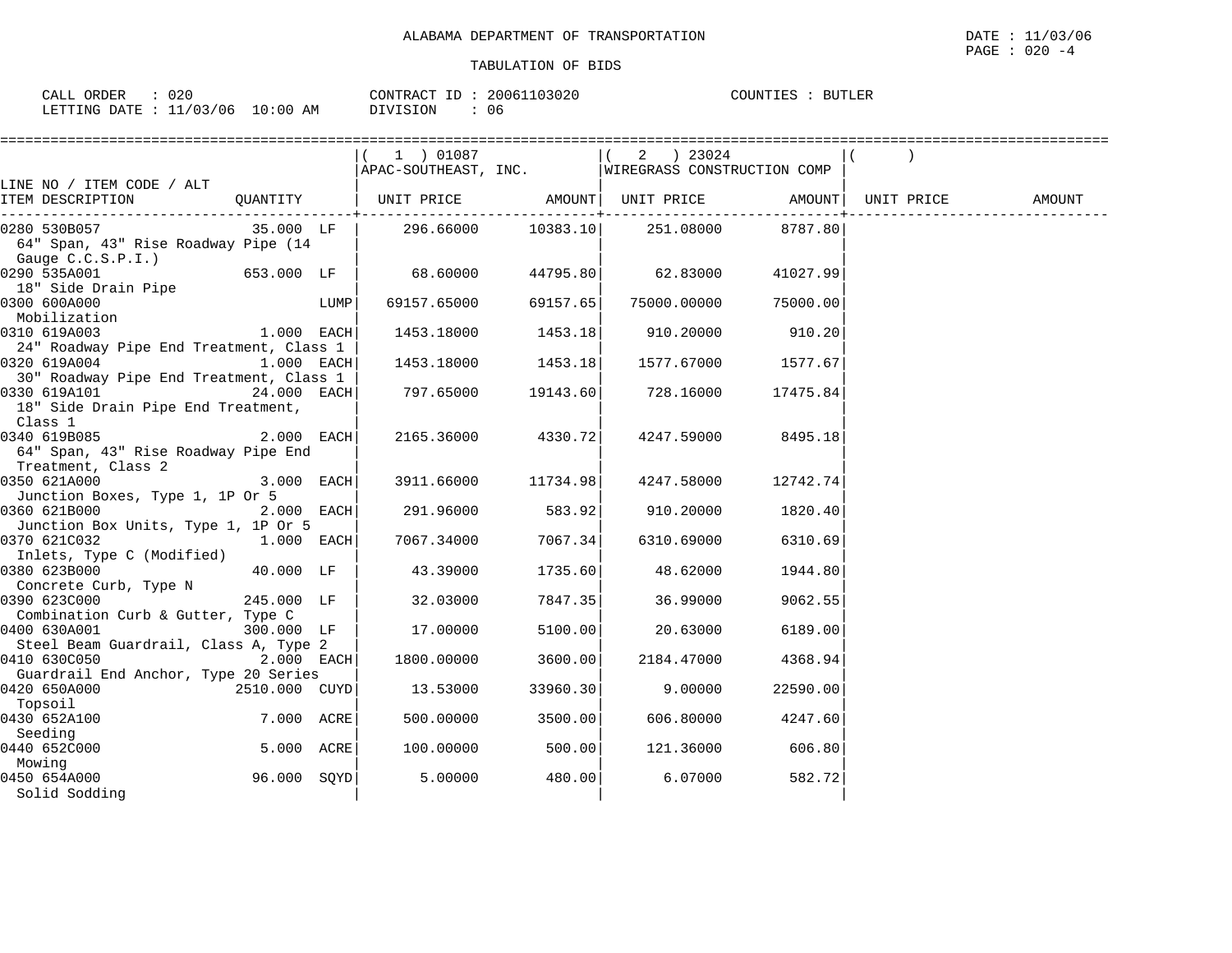| ORDER<br>$\sim$ $\sim$ $\sim$<br>וני<br>∪A⊔⊥ | 020    |                    | CONTRACT<br>___ | 03020<br>20061 | COUNTIES | <b>BUTLER</b> |
|----------------------------------------------|--------|--------------------|-----------------|----------------|----------|---------------|
| LETTING DATE                                 | /03/06 | :00<br>AΜ<br>- ( ) | DIVISION        | 06             |          |               |

|                                                      |                |      | 1 ) 01087                            |          | 2 ) 23024                                        |          |            |        |
|------------------------------------------------------|----------------|------|--------------------------------------|----------|--------------------------------------------------|----------|------------|--------|
|                                                      |                |      |                                      |          | APAC-SOUTHEAST, INC. WIREGRASS CONSTRUCTION COMP |          |            |        |
| LINE NO / ITEM CODE / ALT                            |                |      |                                      |          |                                                  |          |            |        |
| ITEM DESCRIPTION                                     | QUANTITY       |      | UNIT PRICE AMOUNT  UNIT PRICE AMOUNT |          |                                                  |          | UNIT PRICE | AMOUNT |
| 0460 656A010                                         | 7.000 ACRE     |      | 500.00000                            | 3500.00  | 606.80000                                        | 4247.60  |            |        |
| Mulching                                             |                |      |                                      |          |                                                  |          |            |        |
| 0470 659A036                                         | $500.000$ SQYD |      | 3.50000                              | 1750.00  | 4.25000                                          | 2125.00  |            |        |
| Rolled Erosion Control Product, Type                 |                |      |                                      |          |                                                  |          |            |        |
| (2D)                                                 |                |      |                                      |          |                                                  |          |            |        |
| 0480 665A000                                         | 3.000 ACRE     |      | 650.00000                            | 1950.00  | 788.84000                                        | 2366.52  |            |        |
| Temporary Seeding                                    |                |      |                                      |          |                                                  |          |            |        |
| 0490 665B000                                         | 3.000 ACRE     |      | 650.00000                            | 1950.00  | 788.84000                                        | 2366.52  |            |        |
| Temporary Mulching<br>0500 665F000                   | 150.000 EACH   |      | 9.00000                              | 1350.00  | 10.92000                                         | 1638.00  |            |        |
| Hay Bales                                            |                |      |                                      |          |                                                  |          |            |        |
| 0510 665G000                                         | 150.000 EACH   |      | 5.00000                              | 750.00   | 6.07000                                          | 910.50   |            |        |
| Sand Bags                                            |                |      |                                      |          |                                                  |          |            |        |
| 0520 665J000                                         | 5000.000 LF    |      | 3.40000                              | 17000.00 | 4.13000                                          | 20650.00 |            |        |
| Silt Fence, Type A                                   |                |      |                                      |          |                                                  |          |            |        |
| 0530 6650001                                         | 5000.000 LF    |      | 0.20000                              | 1000.00  | 0.24000                                          | 1200.00  |            |        |
| Silt Fence Removal                                   |                |      |                                      |          |                                                  |          |            |        |
| 0540 6650001                                         | 560.000 LF     |      | 7.00000                              | 3920.00  | 8.50000                                          | 4760.00  |            |        |
| 20 Inch Wattle                                       |                |      |                                      |          |                                                  |          |            |        |
| 0550 666A001                                         | 7.000 ACRE     |      | 8.00000                              | 56.00    | 9.71000                                          | 67.97    |            |        |
| Pest Control Treatment                               |                |      |                                      |          |                                                  |          |            |        |
| 0560 680A000                                         |                | LUMP | 13991.31000                          | 13991.31 | 12910.59000                                      | 12910.59 |            |        |
| Engineering Controls                                 |                |      |                                      |          |                                                  |          |            |        |
| 0570 701A028<br>Solid White, Class 2, Type A Traffic | 6.000 MILE     |      | 1800.00000                           | 10800.00 | 2207.71000                                       | 13246.26 |            |        |
| Stripe (0.06" Thick) (6" Wide)                       |                |      |                                      |          |                                                  |          |            |        |
| 0580 701A041                                         | 2.000 MILE     |      | 1050.00000                           | 2100.00  | 1287.83000                                       | 2575.66  |            |        |
| Broken White, Class 2, Type A Traffic                |                |      |                                      |          |                                                  |          |            |        |
| Stripe (0.09" Thick) (6" Wide)                       |                |      |                                      |          |                                                  |          |            |        |
| 0590 701A046                                         | 3.000 MILE     |      | 1050.00000                           | 3150.00  | 1287.83000                                       | 3863.49  |            |        |
| Broken Yellow, Class 2, Type A Traffic               |                |      |                                      |          |                                                  |          |            |        |
| Stripe (0.09" Thick) (6" Wide)                       |                |      |                                      |          |                                                  |          |            |        |
| 0600 701A048                                         | 6.000 MILE     |      | 2100.00000                           | 12600.00 | 2575.66000                                       | 15453.96 |            |        |
| Solid Yellow, Class 2, Type A Traffic                |                |      |                                      |          |                                                  |          |            |        |
| Stripe (0.09" Thick) (6" Wide)                       |                |      |                                      |          |                                                  |          |            |        |
| 0610 701B009                                         | 2171.000 LF    |      | 1.25000                              | 2713.75  | 1.53000                                          | 3321.63  |            |        |
| Dotted Class 2, Type A Traffic Stripe                |                |      |                                      |          |                                                  |          |            |        |
| $(0.09"$ Thick $)(6"$ Wide $)$<br>0620 701C000       |                |      |                                      |          |                                                  |          |            |        |
| Broken Temporary Traffic Stripe                      | $2.000$ MILE   |      | 700.00000                            | 1400.00  | 858.56000                                        | 1717.12  |            |        |
|                                                      |                |      |                                      |          |                                                  |          |            |        |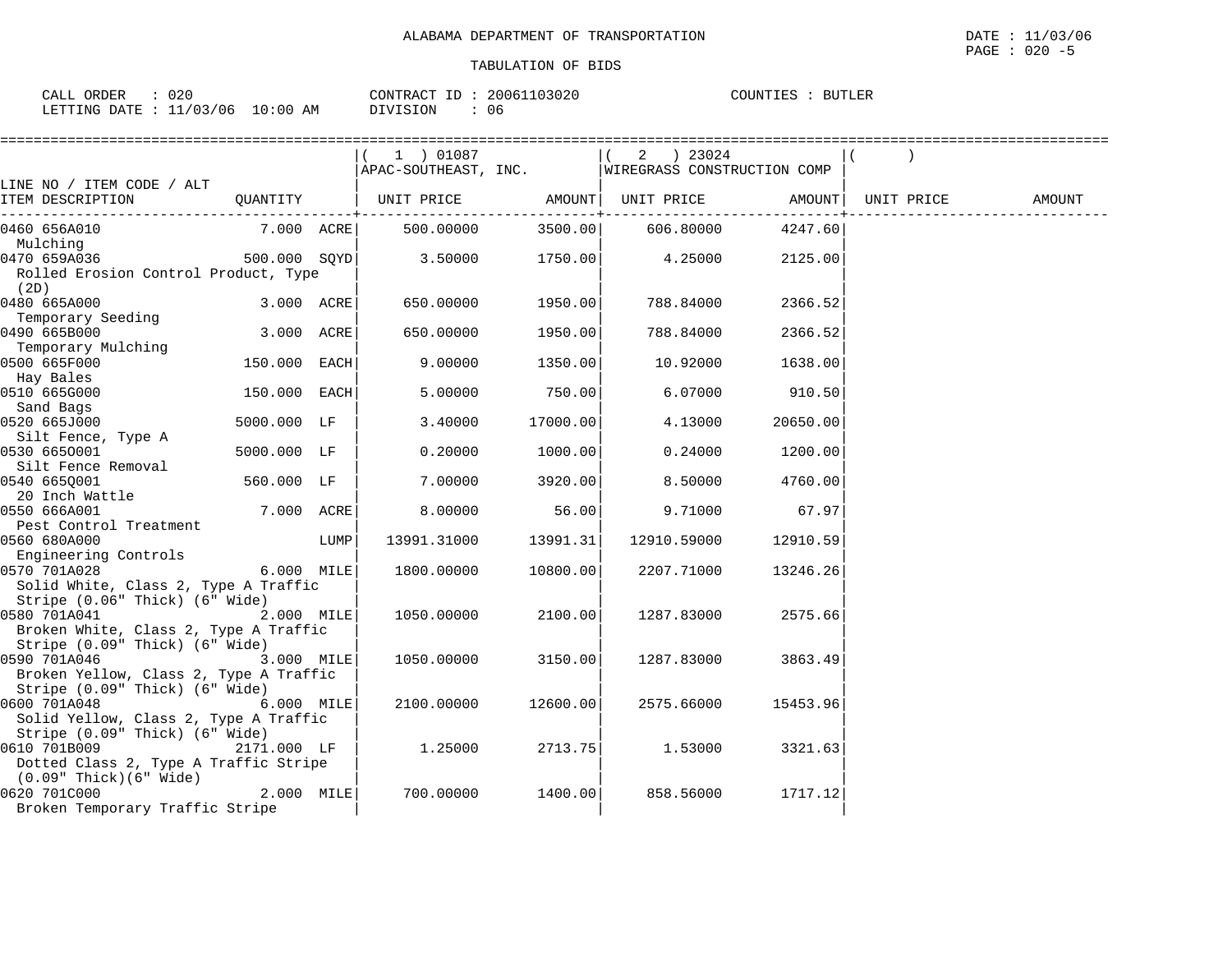| CALL ORDER                       | $\therefore$ 020 |          | CONTRACT ID: 20061103020 | COUNTIES : BUTLER |  |
|----------------------------------|------------------|----------|--------------------------|-------------------|--|
| LETTING DATE : 11/03/06 10:00 AM |                  | DIVISION | 06                       |                   |  |

|                                         |               | 1 ) 01087            |          | $2 \t) 23024$               |          |            |        |
|-----------------------------------------|---------------|----------------------|----------|-----------------------------|----------|------------|--------|
|                                         |               | APAC-SOUTHEAST, INC. |          | WIREGRASS CONSTRUCTION COMP |          |            |        |
| LINE NO / ITEM CODE / ALT               |               |                      |          |                             |          |            |        |
| ITEM DESCRIPTION                        | QUANTITY      | UNIT PRICE           |          | AMOUNT  UNIT PRICE          | AMOUNT   | UNIT PRICE | AMOUNT |
| 0630 701C001                            | $14.000$ MILE | 750.00000            | 10500.00 | 919.88000                   | 12878.32 |            |        |
| Solid Temporary Traffic Stripe          |               |                      |          |                             |          |            |        |
| 0640 701F000                            | 2171.000 LF   | 0.25000              | 542.75   | 0.31000                     | 673.01   |            |        |
| Dotted Temporary Traffic Stripe         |               |                      |          |                             |          |            |        |
| 0650 703A002                            | 3336.000 SQFT | 3.50000              | 11676.00 | 4.29000                     | 14311.44 |            |        |
| Traffic Control Markings, Class 2, Type |               |                      |          |                             |          |            |        |
| A                                       |               |                      |          |                             |          |            |        |
| 0660 703B002                            | 270.000 SOFT  | 5.00000              | 1350.00  | 6.13000                     | 1655.10  |            |        |
| Traffic Control Legends, Class 2, Type  |               |                      |          |                             |          |            |        |
| 0670 703D001                            | 3860.000 SOFT | 2,00000              | 7720.00  | 2.45000                     | 9457.00  |            |        |
| Temporary Traffic Control Markings      |               |                      |          |                             |          |            |        |
| 0680 705A030                            | 30.000 EACH   | 5.00000              | 150.00   | 6.13000                     | 183.90   |            |        |
| Pavement Markers, Class A-H, Type 2-C   |               |                      |          |                             |          |            |        |
| 0690 705A031                            | 90.000 EACH   | 5.00000              | 450.00   | 6.13000                     | 551.70   |            |        |
| Pavement Markers, Class A-H, Type 1-A   |               |                      |          |                             |          |            |        |
| 0700 705A032                            | 50.000 EACH   | 5.00000              | 250.00   | 6.13000                     | 306.50   |            |        |
| Pavement Markers, Class A-H, Type 1-B   |               |                      |          |                             |          |            |        |
| 0710 705A037                            | 400.000 EACH  | 5.00000              | 2000.00  | 6.13000                     | 2452.00  |            |        |
| Pavement Markers, Class A-H, Type 2-D   |               |                      |          |                             |          |            |        |
| 30.000 EACH<br>0720 705A038             |               | 5.00000              | 150.00   | 6.13000                     | 183.90   |            |        |
| Pavement Markers, Class A-H, Type 2-E   |               |                      |          |                             |          |            |        |
| 0730 710A115<br>$32.000$ SQFT           |               | 26.25000             | 840.00   | 21.95000                    | 702.40   |            |        |
| Class 4, Aluminum Flat Sign Panels 0.   |               |                      |          |                             |          |            |        |
| 08" Thick Or Steel Flat Sign Panels 14  |               |                      |          |                             |          |            |        |
| Gauge (Type III Or Type IV Background)  |               |                      |          |                             |          |            |        |
| 0740 710A126                            | 6.000 SOFT    | 26.25000             | 157.50   | 24.53000                    | 147.18   |            |        |
| Class 8, Aluminum Flat Sign Panels 0.   |               |                      |          |                             |          |            |        |
| 08" Thick Or Steel Flat Sign Panels 14  |               |                      |          |                             |          |            |        |
| Gauge (Type IX Background)              |               |                      |          |                             |          |            |        |
| 0750 710B001                            | 84.000 LF     | 10.50000             | 882.00   | 8.39000                     | 704.76   |            |        |
| Roadway Sign Post (#3 "U" Channel       |               |                      |          |                             |          |            |        |
| Galvanized Steel)                       |               |                      |          |                             |          |            |        |
| 0760 740B000                            | 1311.000 SQFT | 8.14000              | 10671.54 | 9.68000                     | 12690.48 |            |        |
| Construction Signs                      |               |                      |          |                             |          |            |        |
| 0770 740D000                            | 200.000 EACH  | 60.90000             | 12180.00 | 55.00000                    | 11000.00 |            |        |
| Channelizing Drums                      |               |                      |          |                             |          |            |        |
| 0780 740E000                            | 250.000 EACH  | 6.76000              | 1690.00  | 14.50000                    | 3625.00  |            |        |
| Cones (36 Inches High)                  |               |                      |          |                             |          |            |        |
| 0790 7401005                            | 15.000 EACH   | 183.75000            | 2756.25  | 105.00000                   | 1575.00  |            |        |
| Warning Lights, Type B (Detachable Head |               |                      |          |                             |          |            |        |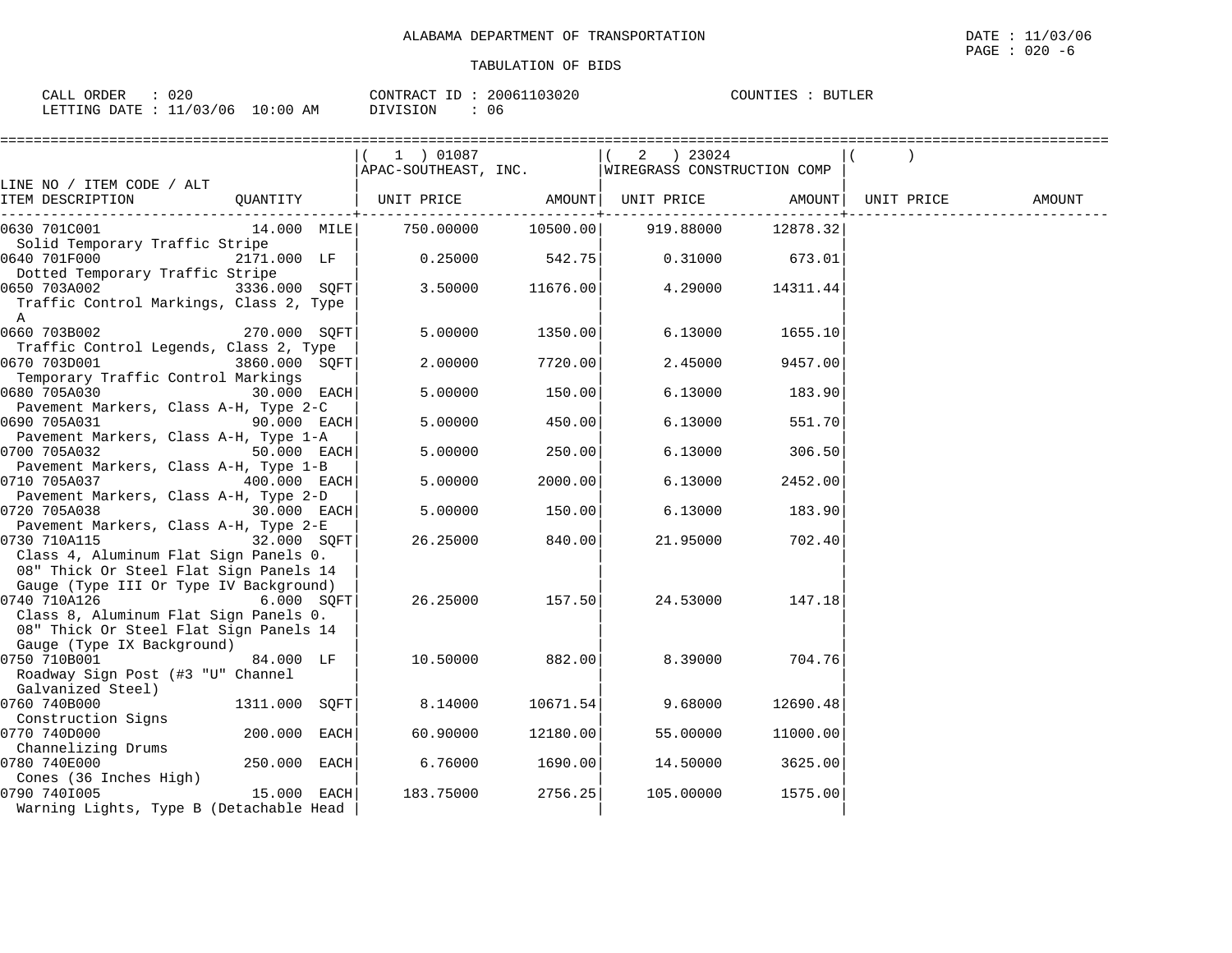| $\sim$ $ -$<br>ORDER<br>CALL | へへい<br>'ا ∠ ∪     |                  | CONTR<br>$\sqrt{2}$<br>'R A ( | TD. | 103020<br>ោក | COUNTIES | <b>BUTLER</b> |
|------------------------------|-------------------|------------------|-------------------------------|-----|--------------|----------|---------------|
| <b>ETTING</b><br>ה התר       | 102<br>/06<br>113 | :00<br>L O<br>AΜ | VISION                        |     | 06           |          |               |

|                                                                            |            |      | 1 ) 01087<br>APAC-SOUTHEAST, INC. |             | 23024<br>2<br>WIREGRASS CONSTRUCTION COMP |                 |            |        |
|----------------------------------------------------------------------------|------------|------|-----------------------------------|-------------|-------------------------------------------|-----------------|------------|--------|
| LINE NO /<br>/ ALT<br>ITEM CODE<br>ITEM DESCRIPTION                        | OUANTITY   |      | UNIT PRICE                        | AMOUNT      | UNIT PRICE                                | AMOUNT          | UNIT PRICE | AMOUNT |
| 0800 740M001<br>Ballast For Cone                                           | 250.000    | EACH | 4.06000                           | 1015.00     | 7.75000                                   | 1937.50         |            |        |
| 0810 741C010<br>Portable Sequential Arrow And Chevron<br>Sign Unit         | 2.000 EACH |      | 2100.00000                        | 4200.00     | 3250.00000                                | 6500.00         |            |        |
| 0820 742A001<br>Portable Changeable Message Sign, Type                     | 2.000 EACH |      | 5250.00000                        | 10500.00    | 5500.00000                                | 11000.00        |            |        |
| 0830 998A000<br>Construction Fuel (Maximum Bid Limited<br>To $$60,000.00)$ |            | LUMP | 0.00000                           | 0.00        | 2500.00000                                | 2500.00         |            |        |
| SECTION TOTALS                                                             |            |      |                                   | 992,342.98  |                                           | \$1,064,403.75  |            | 0.00   |
| CONTRACT TOTALS                                                            |            |      | Ŝ.                                | 992, 342.98 |                                           | \$1,064,403.75] |            |        |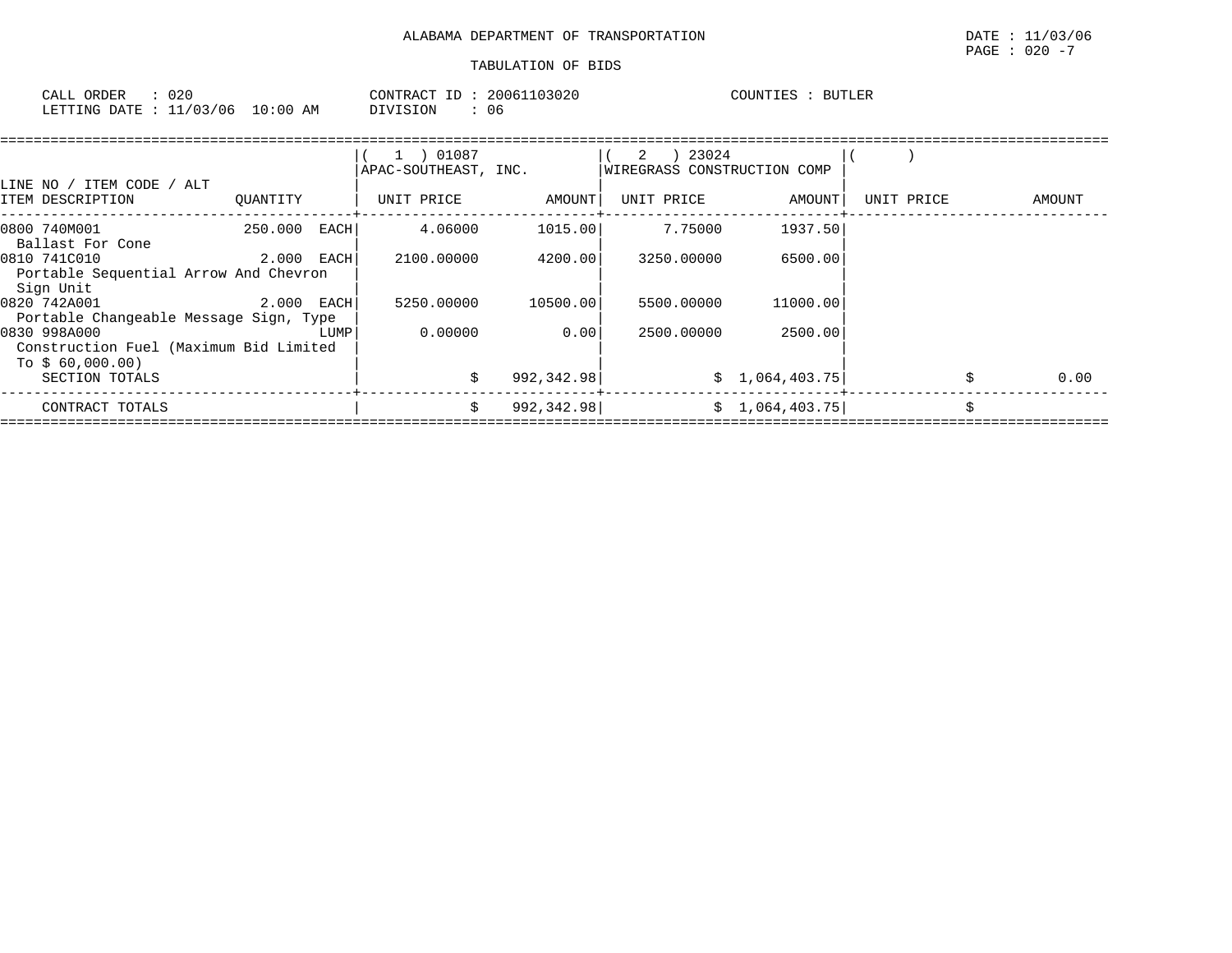## ALABAMA DEPARTMENT OF TRANSPORTATION DATE : 11/03/06

# $\texttt{PAGE}$  : 025 -1

## VENDOR RANKING

| CALL ORDER<br>: 025<br>LETTING DATE : 11/03/06 10:00 AM                                                                                                                                                                                       |                   | CONTRACT ID: 20061103025<br>DIVISION<br>$\cdot$ 06 |                                      | COUNTIES : BULLOCK |                  |                     |                   |
|-----------------------------------------------------------------------------------------------------------------------------------------------------------------------------------------------------------------------------------------------|-------------------|----------------------------------------------------|--------------------------------------|--------------------|------------------|---------------------|-------------------|
|                                                                                                                                                                                                                                               |                   |                                                    | 30<br>CONTRACT TIME :                | Working Days       | (available days) |                     |                   |
| PROJECT(S) : 99-406-062-006-601<br>CONTRACT DESCRIPTION:<br>for constructing the Shoulder Paving (Outside EB and WB) on<br>SR-6 (US-82) from the beginning of the four lane in Union<br>Springs to the end of the four lane. Length 6.224 mi. |                   |                                                    |                                      |                    |                  |                     |                   |
| RANK                                                                                                                                                                                                                                          | VENDOR NO. / NAME |                                                    |                                      |                    |                  | TOTAL<br><b>BID</b> | % OVER<br>LOW BID |
|                                                                                                                                                                                                                                               | 23024             |                                                    | WIREGRASS CONSTRUCTION COMPANY, INC. |                    |                  | 347,256.43          | 100.0000%         |
|                                                                                                                                                                                                                                               | 01087             | APAC-SOUTHEAST, INC.                               |                                      |                    |                  | 369,835.00          | 106.5020%         |
|                                                                                                                                                                                                                                               | 01023             | ASPHALT CONTRACTORS, INC.                          |                                      |                    |                  | 389, 251, 25        | 112.0933%         |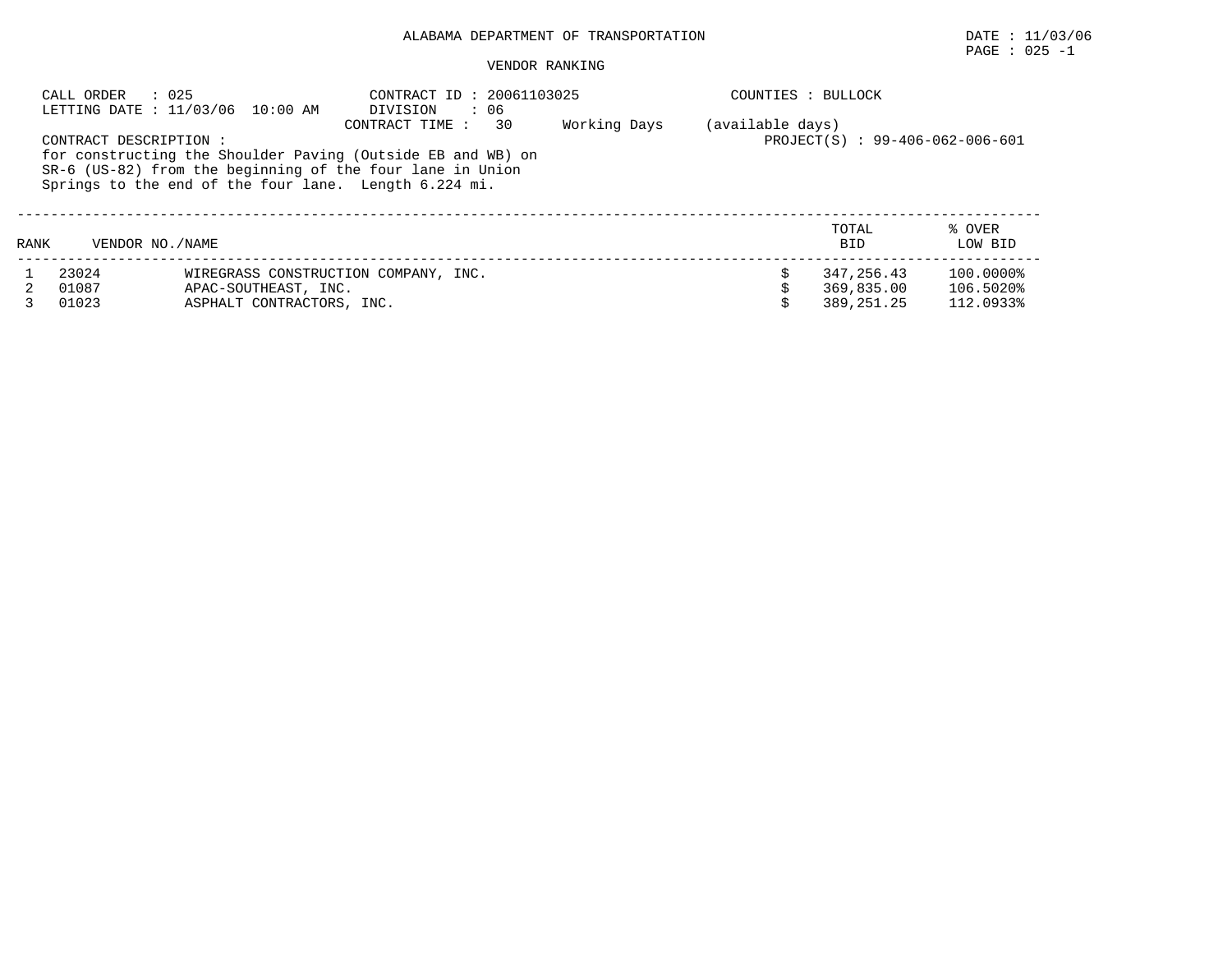|                                        |              |      | $1$ ) 23024                 |           | 2 ) 01087            |           | 3 ) 01023                 |               |
|----------------------------------------|--------------|------|-----------------------------|-----------|----------------------|-----------|---------------------------|---------------|
|                                        |              |      | WIREGRASS CONSTRUCTION COMP |           | APAC-SOUTHEAST, INC. |           | ASPHALT CONTRACTORS, INC. |               |
| LINE NO / ITEM CODE / ALT              |              |      |                             |           |                      |           |                           |               |
| ITEM DESCRIPTION                       | OUANTITY     |      | UNIT PRICE                  | AMOUNT    | UNIT PRICE           | AMOUNT    | UNIT PRICE                | <b>AMOUNT</b> |
| SECTION 0001<br>Total                  |              |      |                             |           |                      |           |                           |               |
|                                        |              |      |                             |           |                      |           |                           |               |
| 0010 405A000                           | 775.000      | GAL  | 1.75000                     | 1356.25   | 2.00000              | 1550.00   | 3.75000                   | 2906.25       |
| Tack Coat                              |              |      |                             |           |                      |           |                           |               |
| 0020 424A370                           | 1250.000 TON |      | 61.25000                    | 76562.50  | 69.42000             | 86775.00  | 68.50000                  | 85625.00      |
| Superpave Bituminous Concrete Wearing  |              |      |                             |           |                      |           |                           |               |
| Surface Layer, Widening, 3/4" Maximum  |              |      |                             |           |                      |           |                           |               |
| Aggregate Size Mix, ESAL Range C/D     |              |      |                             |           |                      |           |                           |               |
| 0030 424B663                           | 2650,000 TON |      | 53.25000                    | 141112.50 | 60.00000             | 159000.00 | 64.50000                  | 170925.00     |
| Superpave Bituminous Concrete Upper    |              |      |                             |           |                      |           |                           |               |
| Binder Layer, Widening, 1 1/2" Maximum |              |      |                             |           |                      |           |                           |               |
| Aggregate Size Mix, ESAL Range C/D     |              |      |                             |           |                      |           |                           |               |
| 0040 600A000                           |              | LUMP | 33500.00000                 | 33500.00  | 27750.00000          | 27750.00  | 31800.00000               | 31800.00      |
| Mobilization                           |              |      |                             |           |                      |           |                           |               |
| 0050 652A100                           | 11,000       | ACRE | 520.79000                   | 5728.69   | 500.00000            | 5500.00   | 520.00000                 | 5720.00       |
| Seeding                                |              |      |                             |           |                      |           |                           |               |
| 0060 656A010                           | 11.000 ACRE  |      | 450.68000                   | 4957.48   | 400.00000            | 4400.00   | 450.00000                 | 4950.00       |
| Mulching                               |              |      |                             |           |                      |           |                           |               |
| 0070 665F000                           | 350.000      | EACH | 8.76000                     | 3066.00   | 8,00000              | 2800.00   | 8.75000                   | 3062.50       |
| Hay Bales                              |              |      |                             |           |                      |           |                           |               |
| 0080 665J000                           | 1000.000     | LF   | 3.91000                     | 3910.00   | 7.00000              | 7000.00   | 3.90000                   | 3900.00       |
| Silt Fence, Type A                     |              |      |                             |           |                      |           |                           |               |
| 0090 6650001                           | 1000.000 LF  |      | 0.50000                     | 500.00    | 0.50000              | 500.00    | 0.50000                   | 500.00        |
| Silt Fence Removal                     |              |      |                             |           |                      |           |                           |               |
| 0100 666A001                           | 11.000       | ACRE | 5.01000                     | 55.11     | 30.00000             | 330.00    | 5.00000                   | 55.00         |
| Pest Control Treatment                 |              |      |                             |           |                      |           |                           |               |
| 0110 701A028                           | 13.000 MILE  |      | 1872.50000                  | 24342.50  | 1850.00000           | 24050.00  | 1850.00000                | 24050.00      |
| Solid White, Class 2, Type A Traffic   |              |      |                             |           |                      |           |                           |               |
| Stripe (0.06" Thick) (6" Wide)         |              |      |                             |           |                      |           |                           |               |
| 0120 701C001                           | 26.000 MILE  |      | 759.12000                   | 19737.12  | 750.00000            | 19500.00  | 750.00000                 | 19500.00      |
| Solid Temporary Traffic Stripe         |              |      |                             |           |                      |           |                           |               |
| 0130 740B000                           | 978.000      | SOFT | 8.26000                     | 8078.28   | 10.00000             | 9780.00   | 8.75000                   | 8557.50       |
| Construction Signs                     |              |      |                             |           |                      |           |                           |               |
| 0140 740D000                           | 100.000      | EACH | 55.00000                    | 5500.00   | 75.00000             | 7500.00   | 62.00000                  | 6200.00       |
| Channelizing Drums                     |              |      |                             |           |                      |           |                           |               |
| 0150 740E000                           | 650.000      | EACH | 13.50000                    | 8775.00   | 8,00000              | 5200.00   | 13.50000                  | 8775.00       |
| Cones (36 Inches High)                 |              |      |                             |           |                      |           |                           |               |
| 0160 740M001                           | 650.000      | EACH | 7.50000                     | 4875.00   | 2.00000              | 1300.00   | 8.50000                   | 5525.00       |
| Ballast For Cone                       |              |      |                             |           |                      |           |                           |               |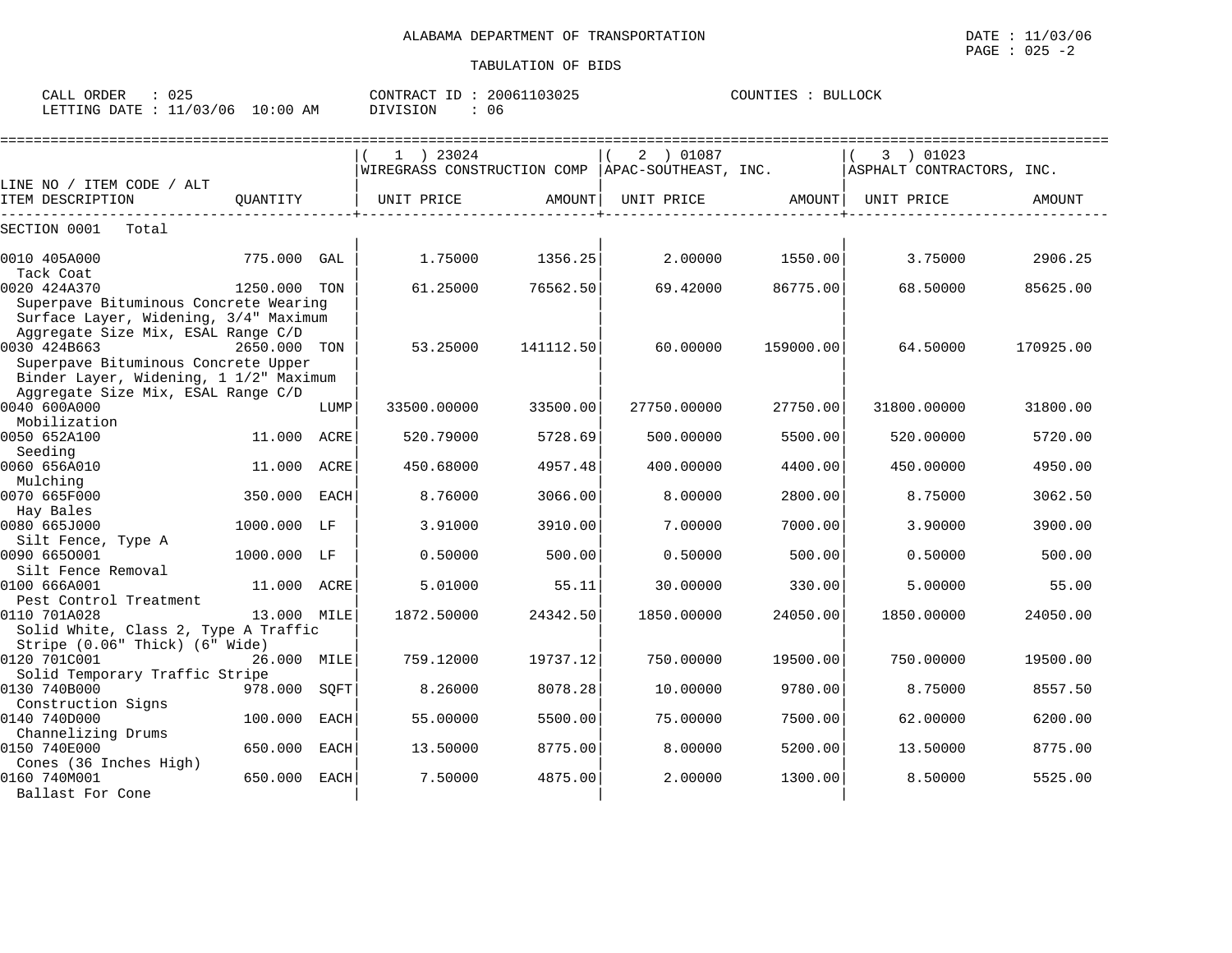| : 025<br>CALL ORDER              |          | CONTRACT ID: 20061103025 | BULLOCK<br>COUNTIES : |
|----------------------------------|----------|--------------------------|-----------------------|
| LETTING DATE : 11/03/06 10:00 AM | DIVISION | 06                       |                       |

|                                                                                                                             | 01087           |                                         |              |
|-----------------------------------------------------------------------------------------------------------------------------|-----------------|-----------------------------------------|--------------|
| 23024<br>2<br>APAC-SOUTHEAST, INC.<br>WIREGRASS CONSTRUCTION COMP<br>ALT<br>ITEM CODE<br>LINE NO /                          |                 | 01023<br>3<br>ASPHALT CONTRACTORS, INC. |              |
| AMOUNT<br>ITEM DESCRIPTION<br>UNIT PRICE<br>UNIT PRICE<br>OUANTITY                                                          | AMOUNT          | UNIT PRICE                              | AMOUNT       |
| 3700.00<br>0170 741C010<br>2.000<br>1850.00000<br>3450.00000<br>EACHI<br>Portable Sequential Arrow And Chevron<br>Sign Unit | 6900.00         | 3600.00000                              | 7200.00      |
| 0180 998A000<br>1500,00000<br>1500.00<br>LUMP<br>Construction Fuel (Maximum Bid Limited<br>To $$15,500.00)$                 | 0.00000<br>0.00 | 0.00000                                 | 0.00         |
| 347, 256. 43<br>SECTION TOTALS                                                                                              | 369,835.00      |                                         | 389, 251. 25 |
| 347, 256.43<br>CONTRACT TOTALS                                                                                              | 369,835.00      |                                         | 389, 251. 25 |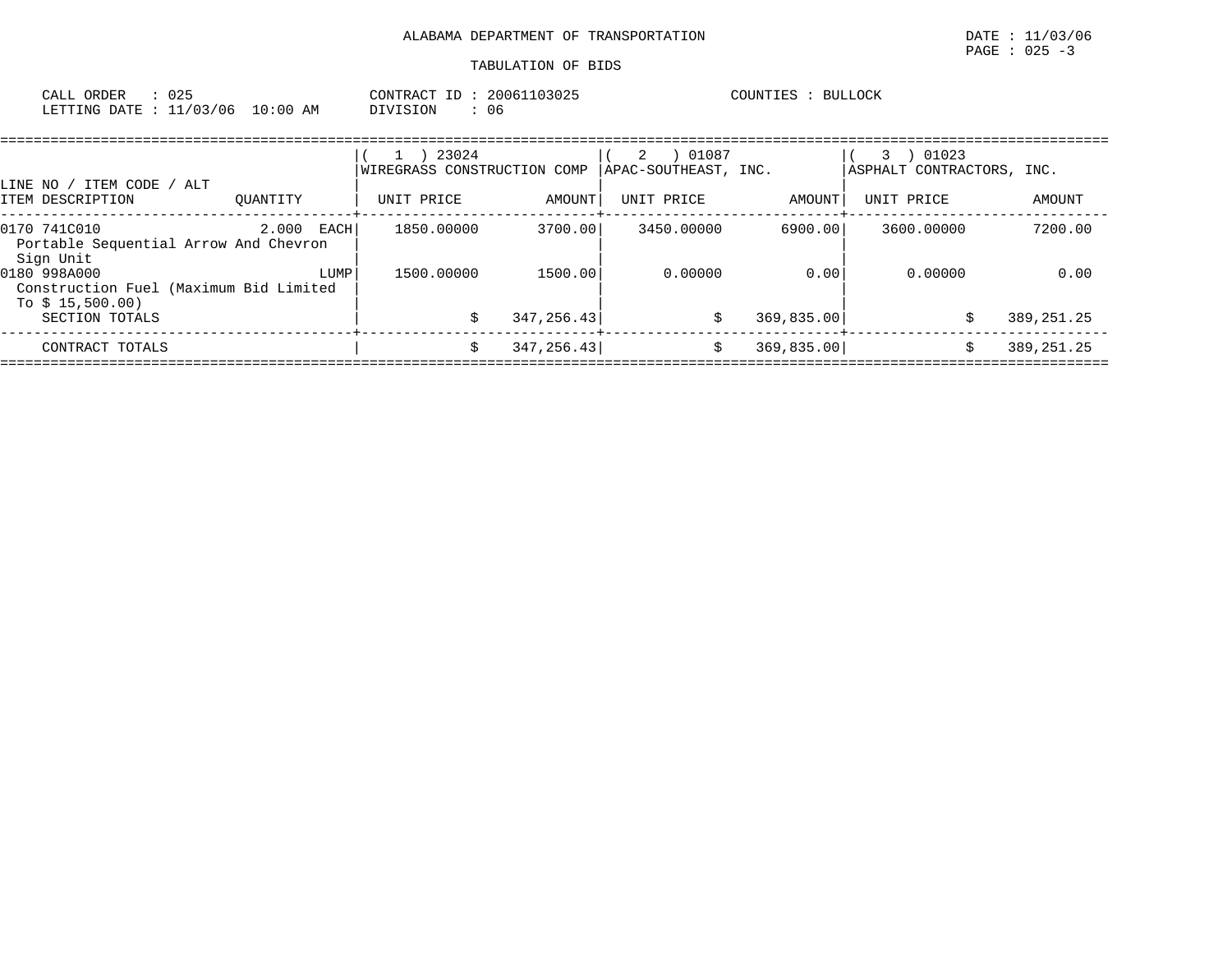## ALABAMA DEPARTMENT OF TRANSPORTATION DATE : 11/03/06

## PAGE : 026 -1

## VENDOR RANKING

| : 026<br>CALL ORDER<br>LETTING DATE : 11/03/06 10:00 AM |                        |                                            | CONTRACT ID: 20061103026<br>DIVISION<br>$\cdot$ 06          |    |              |                  | COUNTIES : MONTGOMERY           |           |  |  |
|---------------------------------------------------------|------------------------|--------------------------------------------|-------------------------------------------------------------|----|--------------|------------------|---------------------------------|-----------|--|--|
|                                                         |                        |                                            | CONTRACT TIME :                                             | 30 | Working Days | (available days) |                                 |           |  |  |
|                                                         | CONTRACT DESCRIPTION : |                                            |                                                             |    |              |                  | PROJECT(S) : 99-406-513-008-601 |           |  |  |
|                                                         |                        |                                            | for constructing the Shoulder Paving (Outside EB and WB) on |    |              |                  |                                 |           |  |  |
|                                                         |                        |                                            | SR-8 (US-80) from near the Lowndes county line to just east |    |              |                  |                                 |           |  |  |
|                                                         |                        | of CR-103 in Momntgomery. Length 4.770 mi. |                                                             |    |              |                  |                                 |           |  |  |
|                                                         |                        |                                            |                                                             |    |              |                  |                                 |           |  |  |
|                                                         |                        |                                            |                                                             |    |              |                  |                                 |           |  |  |
|                                                         |                        |                                            |                                                             |    |              |                  | TOTAL                           | % OVER    |  |  |
| RANK                                                    | VENDOR NO. / NAME      |                                            |                                                             |    |              |                  | <b>BID</b>                      | LOW BID   |  |  |
|                                                         | 23024                  |                                            | WIREGRASS CONSTRUCTION COMPANY, INC.                        |    |              |                  | 262,696.04                      | 100.0000% |  |  |
|                                                         | 01087                  | APAC-SOUTHEAST, INC.                       |                                                             |    |              |                  | 283, 213, 75                    | 107.8104% |  |  |
|                                                         | 01023                  | ASPHALT CONTRACTORS, INC.                  |                                                             |    |              |                  | 297,638.75                      | 113.3016% |  |  |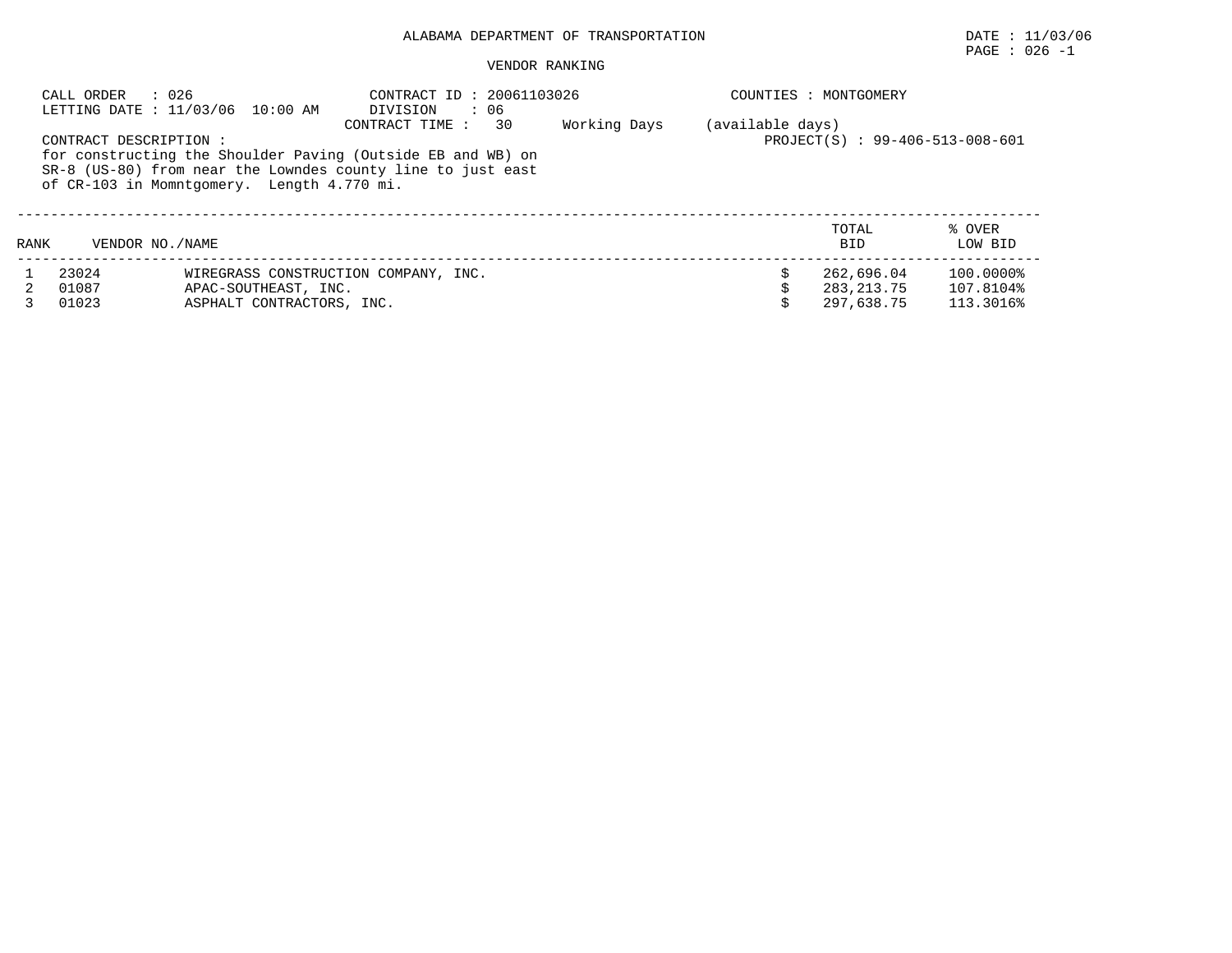| $\cap \cap'$<br>ORDER<br>$\sim$ $\sim$ $\sim$ $\sim$<br>UZ6<br>. |                   | <b>AONTR</b><br>ז גיש | ີ າ3026<br>200617 | COUNTIES<br>, <i>,</i> $\cap$ , , , ,<br>.TGOMERY<br>ורונ |
|------------------------------------------------------------------|-------------------|-----------------------|-------------------|-----------------------------------------------------------|
| 706<br>$^{\prime}$ ר $\sim$<br>LETTING<br>DATE                   | AΜ<br>, : ೧೧<br>. | <b>TSTON</b><br>.     | Ub                |                                                           |

|                                                                                                                      |              |      | $1$ ) 23024<br>$ \texttt{WIREGRASS}$ CONSTRUCTION COMP $ \texttt{APAC-SOUTHERST} \texttt{INC}.$ |           | 2 ) 01087   |           | 3 ) 01023<br>ASPHALT CONTRACTORS, INC. |           |
|----------------------------------------------------------------------------------------------------------------------|--------------|------|-------------------------------------------------------------------------------------------------|-----------|-------------|-----------|----------------------------------------|-----------|
| LINE NO / ITEM CODE / ALT                                                                                            |              |      |                                                                                                 |           |             |           |                                        |           |
| ITEM DESCRIPTION                                                                                                     | OUANTITY     |      | UNIT PRICE                                                                                      | AMOUNT    | UNIT PRICE  | AMOUNT    | UNIT PRICE                             | AMOUNT    |
| SECTION 0001<br>Total                                                                                                |              |      |                                                                                                 |           |             |           |                                        |           |
| 0010 405A000                                                                                                         | 600.000 GAL  |      | 1,20000                                                                                         | 720.00    | 1.65000     | 990.00    | 3.50000                                | 2100.00   |
| Tack Coat<br>0020 424A370                                                                                            | 925.000 TON  |      | 59.75000                                                                                        | 55268.75  | 64.00000    | 59200.00  | 61.75000                               | 57118.75  |
| Superpave Bituminous Concrete Wearing<br>Surface Layer, Widening, 3/4" Maximum<br>Aggregate Size Mix, ESAL Range C/D |              |      |                                                                                                 |           |             |           |                                        |           |
| 0030 424B663<br>Superpave Bituminous Concrete Upper<br>Binder Layer, Widening, 1 1/2" Maximum                        | 1960.000 TON |      | 51.25000                                                                                        | 100450.00 | 56.75000    | 111230.00 | 58.50000                               | 114660.00 |
| Aggregate Size Mix, ESAL Range C/D<br>0040 600A000<br>Mobilization                                                   |              | LUMP | 18500.00000                                                                                     | 18500.00  | 23500.00000 | 23500.00  | 29400.00000                            | 29400.00  |
| 0050 630A001<br>Steel Beam Guardrail, Class A, Type 2                                                                | 325.000 LF   |      | 17.28000                                                                                        | 5616.00   | 17.25000    | 5606.25   | 21,00000                               | 6825.00   |
| 0060 630C001<br>Guardrail End Anchor, Type 8                                                                         | 1.000 EACH   |      | 1001.51000                                                                                      | 1001.51   | 1000.00000  | 1000.00   | 900.00000                              | 900.00    |
| 0070 630C070<br>Guardrail End Anchor, Type 10 Series                                                                 | 1.000 EACH   |      | 1802.72000                                                                                      | 1802.72   | 1800.00000  | 1800.00   | 2000.00000                             | 2000.00   |
| 0080 652A100<br>Seeding                                                                                              | 8.000 ACRE   |      | 500.76000                                                                                       | 4006.08   | 520.00000   | 4160.00   | 500,00000                              | 4000.00   |
| 0090 652C000<br>Mowing                                                                                               | 8.000 ACRE   |      | 75.11000                                                                                        | 600.88    | 70.00000    | 560.00    | 75.00000                               | 600.00    |
| 0100 656A010<br>Mulching                                                                                             | 8.000 ACRE   |      | 400.60000                                                                                       | 3204.80   | 450.00000   | 3600.00   | 400.00000                              | 3200.00   |
| 0110 665F000<br>Hay Bales                                                                                            | 250.000      | EACH | 8.01000                                                                                         | 2002.50   | 8.75000     | 2187.50   | 8,00000                                | 2000.00   |
| 0120 665J000<br>Silt Fence, Type A                                                                                   | 1000.000 LF  |      | 4.51000                                                                                         | 4510.00   | 3.90000     | 3900.00   | 4.50000                                | 4500.00   |
| 0130 6650001<br>Silt Fence Removal                                                                                   | 1000.000 LF  |      | 0.50000                                                                                         | 500.00    | 0.50000     | 500.00    | 0.50000                                | 500.00    |
| 0140 666A001<br>Pest Control Treatment                                                                               | 8.000 ACRE   |      | 30.05000                                                                                        | 240.40    | 5.00000     | 40.00     | 30.00000                               | 240.00    |
| 0150 701A028<br>Solid White, Class 2, Type A Traffic                                                                 | 10.000 MILE  |      | 1872.50000                                                                                      | 18725.00  | 1850.00000  | 18500.00  | 1850.00000                             | 18500.00  |
| Stripe (0.06" Thick) (6" Wide)<br>0160 701C001<br>Solid Temporary Traffic Stripe                                     | 20.000 MILE  |      | 759.12000                                                                                       | 15182.40  | 750.00000   | 15000.00  | 750.00000                              | 15000.00  |